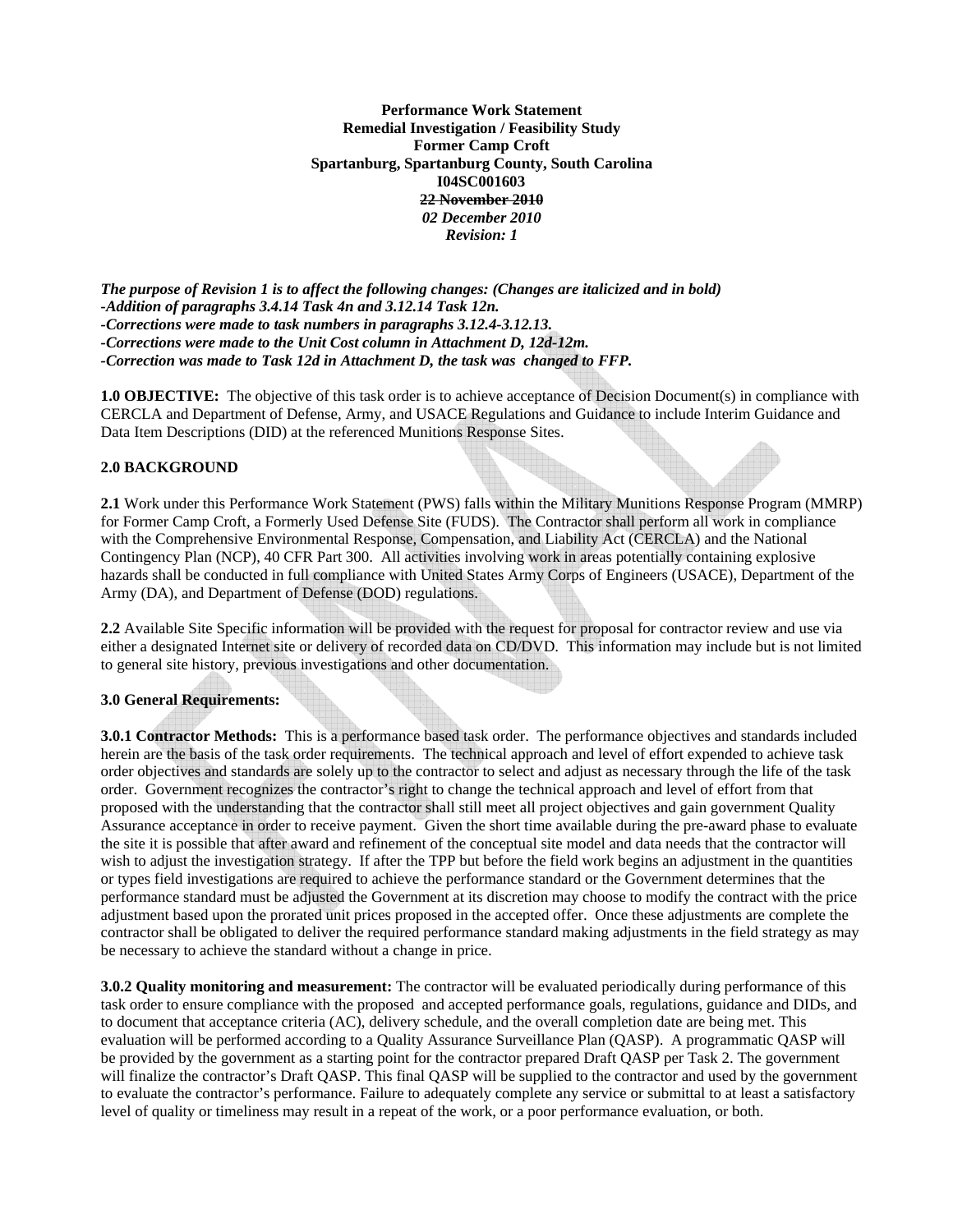**3.0.3 Performance Requirements.** Performance requirements are addressed in each task and summarized in the Performance Requirements Summary (PRS) provided in Attachment A. Performance metrics are provided in Attachment B. If discrepancies or ambiguity exists between the documents, the order of precedence is 1) the Task; 2) Performance Requirements Summary; 3) Performance Metrics

**3.0.4 Task pricing**: A pricing schedule is provided in Attachment D which will be used as a basis for negotiation of price increase or decrease due to government changes in the specified performance objectives.

#### **3.1 Task 1, Technical Project Planning (TPP):** This is a Firm Fixed Price/Unit Price task.

Objective: Implement the four-phase TPP process in accordance with EM 200-1-2, EM 1110-1-4009 and applicable Interim Guidance Documents.

Performance Standard: Achieve the objectives of each TPP phase as listed in EM 200-1-2, EM 1110-1-4009 and applicable Interim Guidance Documents. Facilitate meetings in a professional and organized manner.

AC: Acceptance of TPP documents (meeting presentations, agenda, handouts, CSM and memorandums) with up to one (1) revision. Meetings held are organized; accomplish requirements of the TPP process; and professional in nature. Zero letters of reprimand, grievances, or formal complaints

Measurement / Monitoring: TPP checklist for each phase as provided in the guidance will be used to measure and document successful progress; guidance cited will be used to evaluate content of documents for acceptance / nonacceptance. Government will attend and evaluate organization and facilitation of the meetings, and professional nature of the meetings.

Task specific Incentives/Disincentives: Satisfactory or greater CPARS rating/poor CPARS rating and/or re-performance of work at contractor's expense.

Specific Task Requirements: The contractor shall utilize the TPP process to obtain consensus on specific Data Quality Objectives that the contractor intends to achieve in pursuit of the established RI performance requirement that were proposed and accepted as the basis for the RI task. The Contractor shall plan for meetings to occur as follows: first meeting, pre-Work Plan with resulting DQOs and conceptual site model (CSM), and TPP Memorandum; second meeting, to finalize Work Plan with resulting TPP addendum; third meeting, verify all data gaps have been filled and finalize Remedial Investigation Report with resulting TPP addendum. The contractor shall organize and coordinate all meetings; identify and involve all stakeholders, upon approval by the Government; and be responsible for the logistics of these meetings to include, but not limited to, providing a facilitator, obtaining meeting location, and sending invitation letters (pending government review and acceptance). The Contractor shall prepare, submit for review and gain acceptance of a TPP memorandum or addendum for each meeting. If a site visit is planned prior to acceptance of a Work Plan, the Contractor shall prepare and submit for acceptance an Abbreviated Accident Prevention Plan (AAPP). The Contractor shall utilize statistical methods to support the decision making processes used to characterize both UXO/DMM (such as Visual Sample Plan (VSP) software) and MC. The Contractor shall prepare a preliminary Munitions Response Prioritization Protocol for each Munitions Response Site covered under this task order.

#### **3.2 Task 2, RIFS Work Plan (WP), Uniform Federal Policy for Quality Assurance Project Plan (UFP-QAPP) and QASP:** This is a Firm Fixed Price task.

Objective: Prepare, submit and gain acceptance of a WP, munitions constituent (MC) UFP-QAPP and QASP that are detailed and comprehensive plans covering all aspects of site characterization, risk assessment and methodology, and project execution. UFP-QAPP applies only to environmental sampling. It is the contractor's responsibility to review all provided historical documentation pertaining to Camp Croft and ensure that all areas in previous investigations are either covered under the existing MRS's or as an Area of Potential Interest.

Performance Standard: Prepare the WP in accordance with DID WERS-001 and EM 1110-1-4009, EM 385-1-1, and EP 75-1-3 as appropriate. Prepare the sampling and analysis plan, field sampling, and UFP-QAPP in accordance with EM 1110-1-4009, DID WERS-009.01, and UFP-QAPP, as appropriate. Prepare a risk assessment work plan incorporating implementation of the risk assessment and methodologies per EPA Risk Assessment Guidance (RAGS) and USACE EM 200-1-4, Volumes I and II, as appropriate. UFP-QAPP content shall also meet the requirements of DoD Quality Systems Manual for Environmental Laboratories (current version). Draft QASP includes requirements in regulations, guidance, DIDs and the Quality Control Plan in the WP.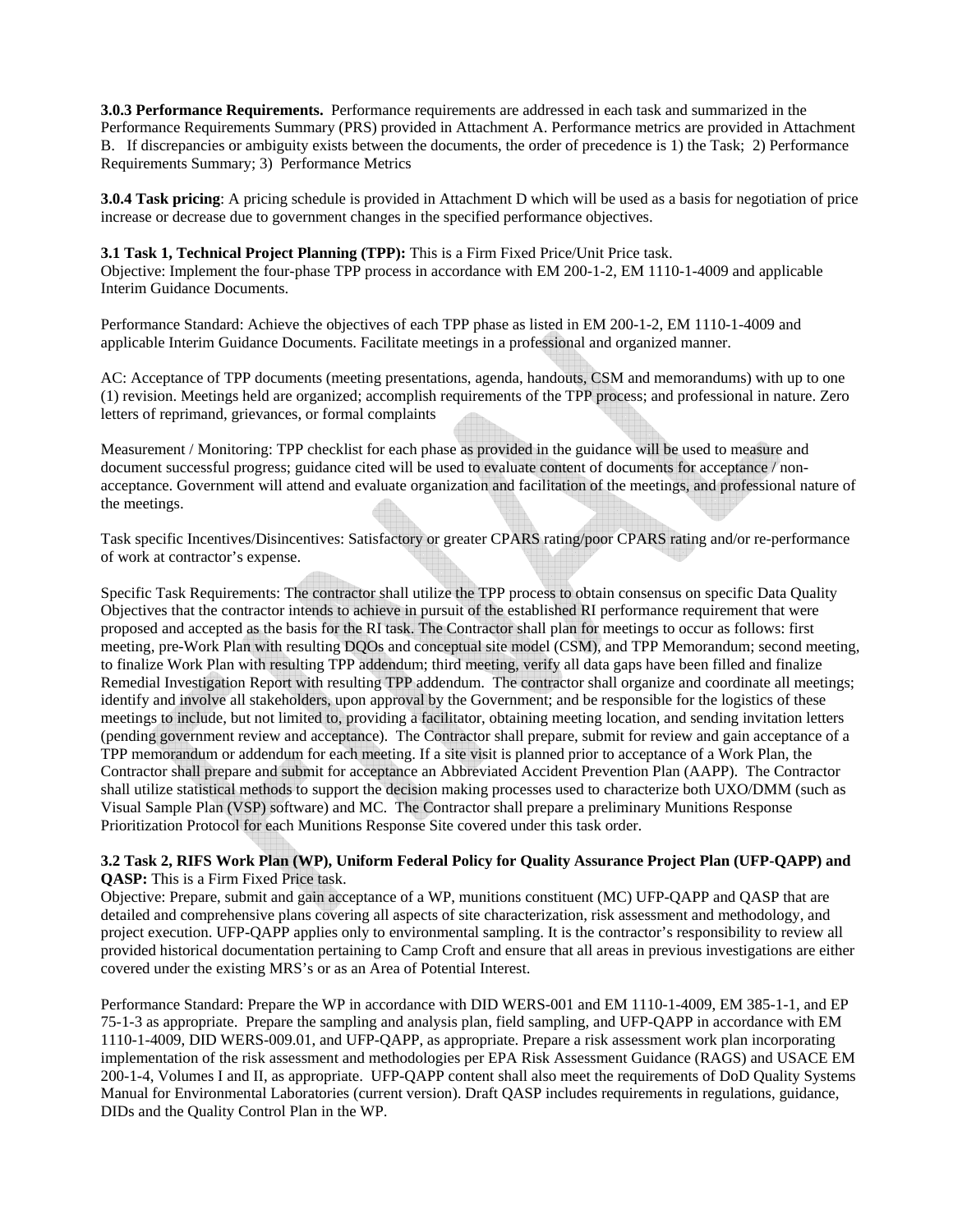AC: Acceptance of WP and UFP-QAPP with two revisions. Draft QASP reflects requirements and QCP with one revision required.

Measurement / Monitoring: Review of WP, UFP-QAPP and QASP per guidance to verify that the minimum acceptable content has been provided.

Task specific Incentives/Disincentives: Satisfactory or greater CPARS rating/poor CPARS rating and/or re-performance of work at contractor's expense.

Specific Task Requirements: Incorporate all decisions pursuant to the TPP process. The sampling and analysis plan (SAP) shall include the Contractor's phased approach and address contaminants of interest and sample media (soil/groundwater/sediment/surface water). The Contractor shall provide a discussion on data evaluation and fate and transport analysis. The potential for fate and transport will address all transport pathways, and it should also address future degradation products resulting from biodegradation, photolysis, and chemical reactions.

**3.2.1 Optional, Task 2a, Explosive Siting Plan:** This is a Firm Fixed Price task. If this optional task is not awarded, an Explosive Siting Plan will be provided by the government for inclusion in the WP.

Objective: Prepare, submit and gain acceptance of an Explosives Siting Plan.

Performance Standard: Prepare required submission in accordance with DoD 6055.09-Std, Chapter 12, Paragraph 12.5, EM 385-1-97, Errata Sheet #3,and DID WERS-003 as a stand alone document for inclusion after acceptance into the WP.

AC: Acceptance of submission with two revisions.

Measurement / Monitoring: Review by Government using guidance cited to determine acceptability.

Task specific Incentives/Disincentives: Satisfactory or greater CPARS rating/poor CPARS rating and/or re-performance of work at contractor's expense.

Specific Task Requirements: Allow eight (8) weeks in the schedule for DDESB approval after submission of final document to the CEHNC-CX.

**3.2.2 Optional, Task 2b, Dive Plan:** This is a Firm Fixed Price task. Objective: Prepare, submit and gain acceptance of a Dive Plan.

Performance Standard: Prepare, submit and gain acceptance of a Dive Plan that is a detailed and comprehensive plan covering all aspects of dive operations in accordance with EM 385-1-1.

AC: Acceptance of submission with two revisions.

Measurement / Monitoring: Review by Government using guidance cited to determine acceptability.

Task specific Incentives/Disincentives: Satisfactory or greater CPARS rating/poor CPARS rating and/or re-performance of work at contractor's expense.

Specific Task Requirements: None.

#### **3.3 Task 3, GeoSpatial Data:** This is a Firm Fixed Price/Unit Price task.

Objective: Utilize GIS in the development of the Conceptual Site Model (CSM) and maintain and manage all project and geospatial data.

Performance Standard: Manage and maintain project data, and develop CSM in GIS IAW DID WERS-007.01, EM 200- 1-2, EM 1110-1-4009 and applicable Interim Guidance Documents.

AC: Acceptance of CSM and GeoSpatial Data submissions meets quality and formatting requirements.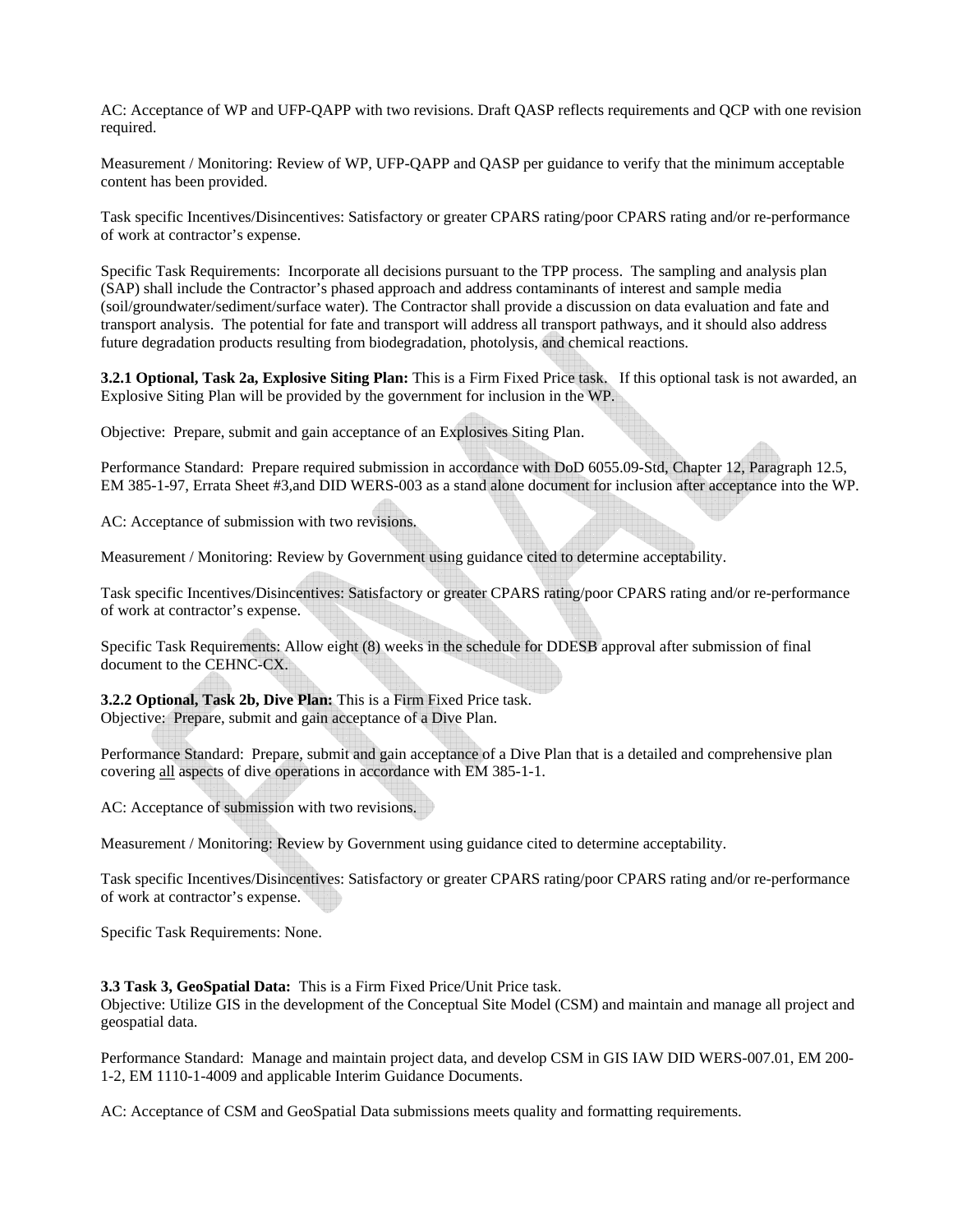Measurement / Monitoring: Review by Government using guidance cited to determine acceptability.

Task specific Incentives/Disincentives: Satisfactory or greater CPARS rating/poor CPARS rating and/or re-performance of work at contractor's expense.

Specific Task Requirements: The GeoSpatial Data shall include:

- A comprehensive CSM

- A pre and post-project response action geospatial data analysis will be performed using a GIS.

- All available existing data that is applicable to the project will be consolidated into the GeoDatabase and analyzed to relay pertinent information to the PDT. If an existing GIS database is available, it will be provide by the government.

- The analysis of data from the GIS shall support all conclusions of the CSM.

- The information attained through the pre-RI analysis will be documented in the work plan.

- The information attained in the post-RI and FS analysis will be documented in the RI and FS reports.

- The pre-RI analysis will encompass social, environmental and/or economic entities that will be or may be impacted by response-action activities.

- The post-RI and FS analysis will detail entities impacted by RI/FS activities and impacts of future response action activities (if applicable).

- The pre and post-RI and FS analysis may detail the fieldwork strategies, areas of concern, survey requirements,

environmental concerns, milestones and/or other factors that affect product delivery and future action planning.

- Entities that may be affected by response actions include but are not limited to: landowners, homeowners, rental tenants, schools, utilities, roads, businesses, recreational areas, air traffic, water bodies and/or industries.

- The GeoDatabase shall be a living repository that is refined throughout the life of the project.

- Incorporate layers that overlay on maps of the site that identify physical features, and MPPEH/MD and Range-Related Debris found during the investigation. Examples include: streets, anomalies, MEC positively identified, identifiable MD,

sampling location, cultural resources, environmental, biological, and socio-economic variables.

- Archeological site location(s) will not be released to the public without written permission from USACE.

- Perform civil surveys IAW EM 1110-1-4009 and DID WERS-007.01

- Property owner privacy will be preserved. Property owner names shall not be disseminated in any documents.

- Obtain and maintain property GIS data for all landowners with in the project boundaries.

- The Government will provide the contractor with a landowner data base.

- Maintain and update property GIS data for all landowners with in the project boundaries.

- Track and assist the District in obtaining property Right -of -Entry as needed.

**3.4 Task 4, RI/FS Field Activities:** This is a Firm Fixed Price/Unit Price task.

Objective: Conduct a remedial investigation in accordance with CERCLA, characterizing the nature and extent of MEC contamination at the required munitions response sites (MRS) and the Areas of Potential Interest (AOPI), meeting the project DQOs as defined during the TPP process. This task shall include all field activities necessary to execute this task except MC sampling. MC sampling requirements are covered under Task 12, Environmental Sampling & Analysis.

**3.4.1 Task 4a, Gas Chambers, FUDS Project No. I04SC0016-03R01.** Refer to historical project documentation of site location, historical information, and boundaries.

**3.4.2 Task 4b, Grenade Court, FUDS Project No. I04SC0016-03R02.** Refer to historical project documentation of site location, historical information, and boundaries.

**3.4.3 Task 4c, Range Complex (Land), FUDS Project No. I04SC0016-03R03.** Refer to historical project documentation of site location, historical information, and boundaries.

**3.4.4 Task 4d, Optional, Range Complex (Lake Craig and Lake Johnson), FUDS Project No. I04SC0016-03R03.**  Refer to historical project documentation of site location, historical information, and boundaries.

**3.4.5 Task 4e, Optional, Area of Potential Interest 3, FUDS Project No. I04SC0016-03.** Refer to historical project documentation of site location, historical information, and boundaries.

**3.4.6 Task 4f, Optional, Area of Potential Interest 5, FUDS Project No. I04SC0016-03.** Refer to historical project documentation of site location, historical information, and boundaries.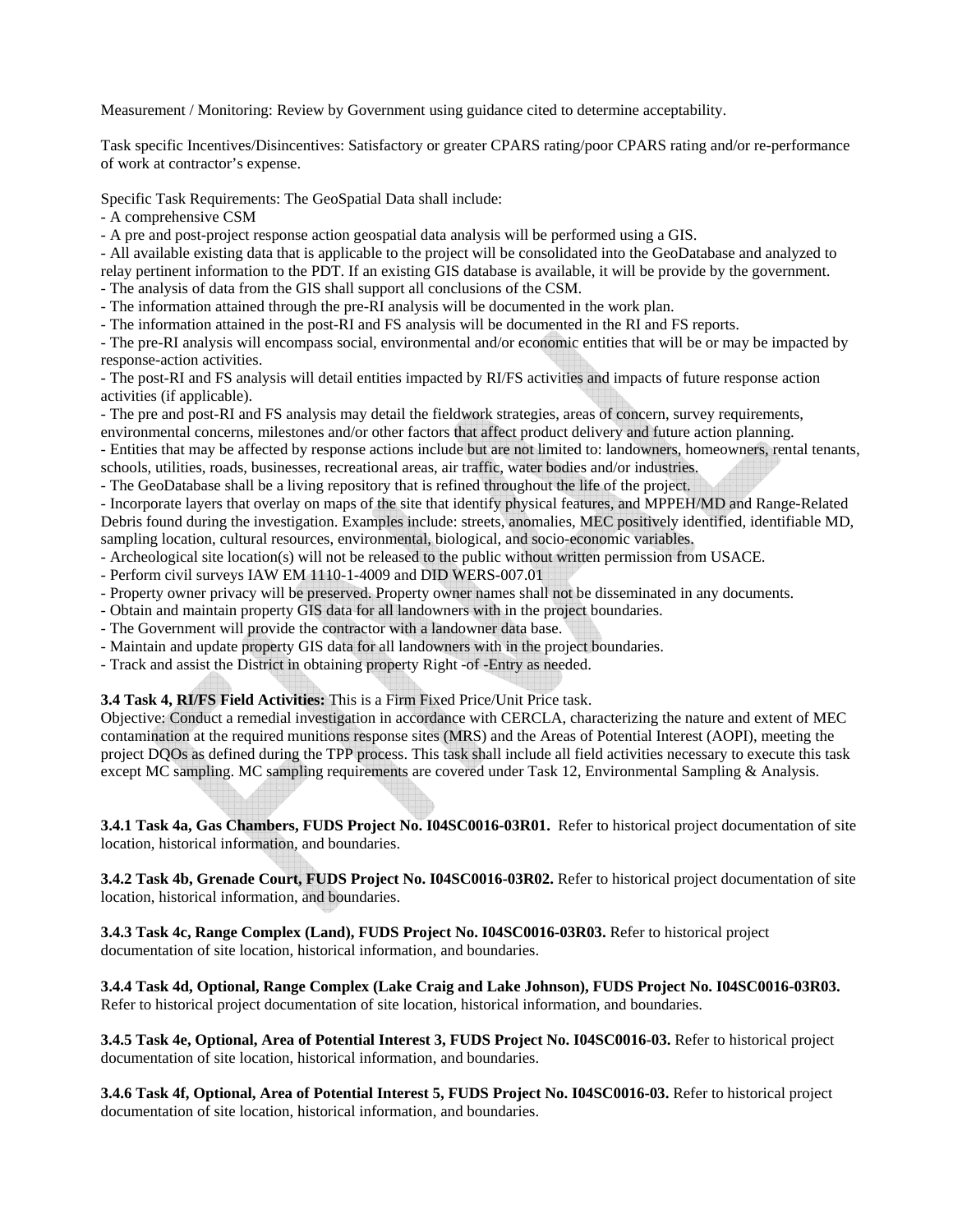**3.4.7 Task 4g, Optional, Area of Potential Interest 8, FUDS Project No. I04SC0016-03.** Refer to historical project documentation of site location, historical information, and boundaries.

**3.4.8 Task 4h, Optional, Area of Potential Interest 9E, FUDS Project No. I04SC0016-03.** Refer to historical project documentation of site location, historical information, and boundaries.

**3.4.9 Task 4i, Optional, Area of Potential Interest 9G, FUDS Project No. I04SC0016-03.** Refer to historical project documentation of site location, historical information, and boundaries.

**3.4.10 Task 4j, Optional, Area of Potential Interest 10A, FUDS Project No. I04SC0016-03.** Refer to historical project documentation of site location, historical information, and boundaries.

**3.4.11 Task 4k, Optional, Area of Potential Interest 10B, FUDS Project No. I04SC0016-03.** Refer to historical project documentation of site location, historical information, and boundaries.

**3.4.12 Task 4l, Optional, Area of Potential Interest 11B, FUDS Project No. I04SC0016-03.** Refer to historical project documentation of site location, historical information, and boundaries.

**3.4.13 Task 4m, Optional, Area of Potential Interest 11C, FUDS Project No. I04SC0016-03.** Refer to historical project documentation of site location, historical information, and boundaries.

*3.4.14 Task 4n, Optional, Area of Potential Interest 11D, FUDS Project No. I04SC0016-03. Refer to historical project documentation of site location, historical information, and boundaries.* 

Performance Standard: Given the available historical information and the approved conceptual site model the field work, data quantity and quality, and analysis of said data (does not include area where Rights-of-entry were not obtained) provides the following results in the RI report:

- Demonstrate that the work was performed in accordance with the applicable laws, regulations, and guidance documents; -Demonstrate with at least a 90 % confidence of detection that all MEC contaminated areas have been identified. (MEC contamination will be defined in accordance with the approved conceptual site model. The CSM for a suspected ground target area might define the character of a confirmed MEC contaminated area as one with elevated anomaly density plus evidence of concentrated munitions use. The CSM for a suspected disposal area might define the character of a confirmed MEC contaminated area as one with geophysical evidence of a burial pit.)

-Demonstrate that the boundaries of all identified MEC contaminated areas likely to contain MEC have been delineated to an accuracy of at least +/- half the transect spacing, maximum 250 feet.

-Demonstrate with at least 90 % confidence that all land outside the areas likely to contain MEC have less than or equal to (.1 when public use is significant, .5 when public use is moderate and 1 when public use is low) UXO per acre.

-Demonstrate that a 90 % confidence in the nature (type, density and potential depth) of MEC and MEC related debris, for each relatively homogeneous MEC contaminated area, has been achieved.

- Demonstrate that data inputs from the RI into the FS will enable remediation cost estimates with an accuracy of +50%/- 30%. The work and reporting shall address the surface and sub-surface metallic anomaly density distribution

(anomaly/acre) across identified MEC contaminated areas and other remediation cost drivers such as vegetation type and density, terrain conditions, soil type, exclusion zone evacuation costs, etc each to a level of accuracy within the range specified herein.

Additionally:

- Perform the RI field activities in accordance with the accepted Work Plan and UFP-QAPP.

- Proper processing and disposition of UXO, DMM and MC encountered in accordance with approved plan(s).

- All Material Potentially Presenting an Explosive Hazard (MPPEH) and munitions debris processed in accordance with Chapter 14, EM 1110-1-4009 and Errata Sheet No. 2.

- Meet the project DQOs as defined by the TPP process.

- All geophysics shall be IAW geophysics DID. For this task order 1 acre of transects equals 14,520 lf (2.75 miles) of transects 3 feet wide. One acre's worth of grids equals seventeen (17) 2500 sf grids or four (4) 10,000 sf grids.

AC: Conduct the RI in accordance with the accepted/approved WP, UFP-QAPP, and ESP. QC data submitted meets requirement described in DID WERS-004.01. No more than 3-4 CARs/948s for non-critical violations and/or 1 CAR/948 for critical violation. No unresolved Corrective action requests. All final data and QC tests/documentation submitted. Government QA acceptance QC tests/documentation gained. No Class "A" Safety, contractor at fault, violations during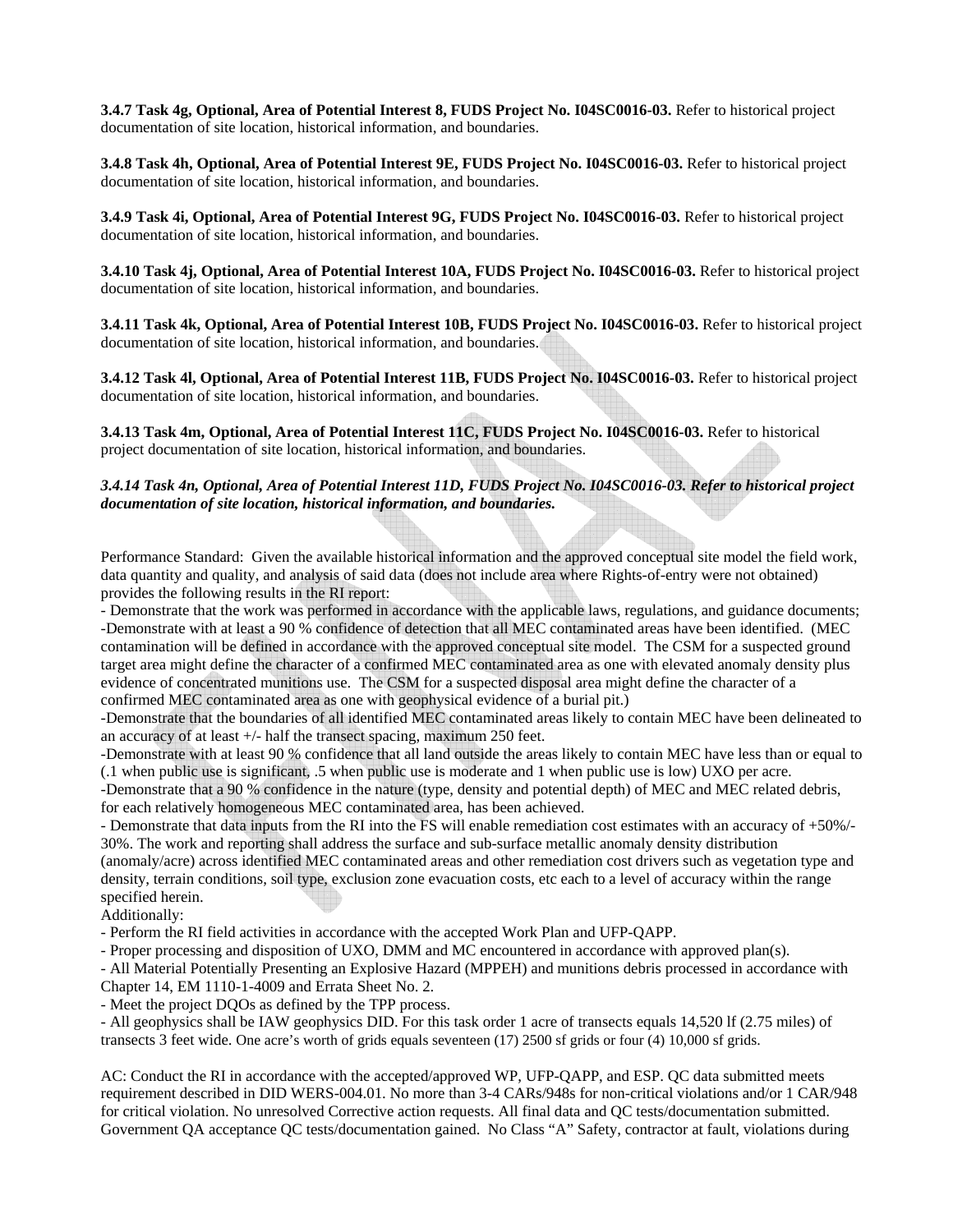execution of work, <1 non-explosive related Class D, accidents, or <2 non-explosive Class C accidents IAW AR 385-40. Major safety violations, 1 non-explosive related safety violation. Minor safety violations, 2 safety violations. Zero letters of reprimand, grievances, or formal complaints.

Measurement / Monitoring: Period inspection/review of field work. Verify compliance with accepted WP, UFP-QAPP , Dive Plan and ESP. Ouality control tests/documentation submitted per the OASP for government review. Additionally, statistical confidence will be calculated using the Visual Sampling Plan software or other approved statistical method. Boundary precision will be determined by evaluation of the sampling footprint as it relates to the reported contaminated/uncontaminated areas in question. Anomaly density profile and other remediation cost driver precision will be verified by QA of methods used.

Task specific Incentives/Disincentives: Satisfactory or greater CPARS rating/poor CPARS rating and/or re-performance of work at contractor's expense.

#### Specific Task Requirements:

- Restore all areas to their original condition; all access/excavation/detonation holes shall be backfilled.

- Maintain a detailed accounting of all UXO, DMM, MD and range-related debris encountered per DID WERS-004.01. This accounting shall include: amounts of UXO, DMM and MD; nomenclature; location and depth of UXO/DMM; location of MD; and final disposition. The accounting system shall also account for all demolition materials utilized on site. Digital photographs of UXO and DMM and examples of MD found during the investigation are to be taken. - All UXO, DMM and MC encountered during this munitions response shall be processed in accordance with the approved work and safety plans.

- The contractor is responsible for evacuations.

**3.4.8 Task 4p, Evacuations:** This is a Cost Plus Fixed Fee task.

Objective: Provide support for evacuation of residences displaced due to intrusive investigation exclusion zones.

Performance Standard: Support evacuation of residences in an efficient and timely manner so as not to cause delays in schedule and complains from the residences.

AC: Necessary voluntary evacuations accomplished in a courteous and professional manner with no contract a fault delay to project schedule.

Measurement / Monitoring: Government monitoring of evacuations, receipt of complaints from the public, unsolicited commendations.

Task specific Incentives/Disincentives: Satisfactory or greater CPARS rating/poor CPARS rating.

Specific Task requirements: *The Contractor shall provide Bi-lingual support, English and Spanish on-site during field activities.* The Contractor shall provide printing services and distribution of door hangers for evacuation reminders. The Contractor shall provide logistics for Hospitality Area (HosA), transportation to the HosA and support evacuation requirements; food and drink. The Contractor shall arrange for kenneling as necessary. The Contractor shall provide additional services for evacuation, as required, by the District. The following shall be used for price of evacuation:

- Sleeping Rooms \$77 at Government Per Diem<br>- Hospitality Suite \$175 plus taxes and gratuity p
- \$175 plus taxes and gratuity per day of evacuations
- Food \$15 per person per day
- Transportation \$50 round trip per car load once per week of fieldwork
- Pet Boarding \$40 per pet per day

#### **3.5 Task 5, Remedial Investigation (RI) Report:**

Objective: Prepare, submit and gain acceptance of a RI report in accordance with EM CX Interim Guidance 06-04 and EPA Guidance.

Performance Standard: The RI report shall document the result of the RI and be in accordance with EP 1110-1-18, EM CX Interim Guidance 06-04 and EPA guidance.

AC: Acceptance of RI with two revisions.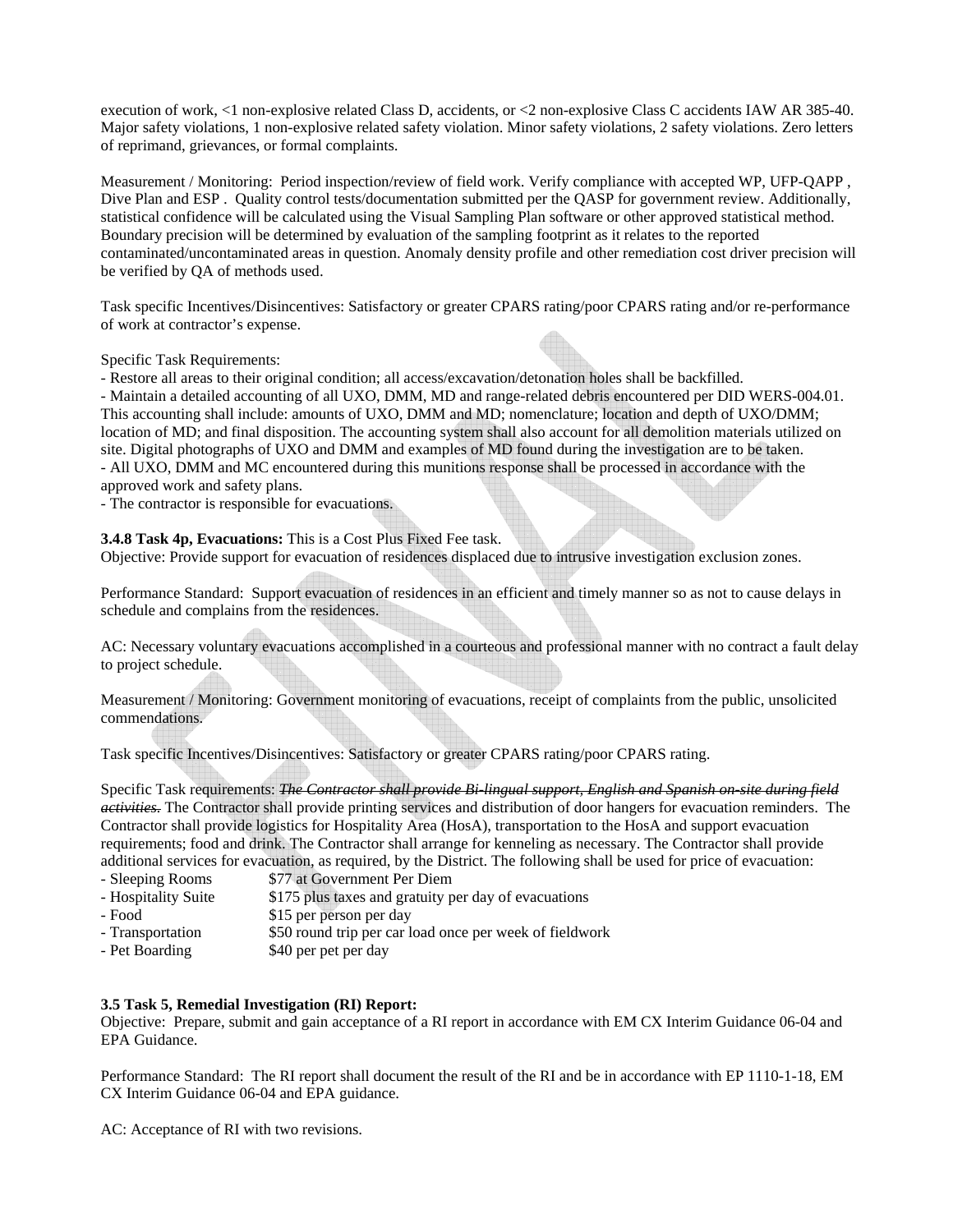Measurement / Monitoring: Review of RI against guidance to verify that the minimum acceptable content has been provided.

Task specific Incentives/Disincentives: Satisfactory or greater CPARS rating/poor CPARS rating and/or re-performance of work at contractor's expense.

Specific Task Requirements:

- Prepare, submit and gain acceptance of a RI report in accordance with EP 1110-1-18 EM-CX Interim Guidance 06-04, and EPA guidance.

- Use EPA MEC Hazard Assessment, not Ordnance and Explosives Risk Impact Assessment.

- Incorporate all RI data and data from previous investigations, historical documents, PA/SI into this RI.

- Recommend changes in realignment of MRS dependent on RI finding.

- Prepare, as an appendix to this report, a new or update Munitions Response Site Prioritization Protocol (MRSPP) for each MRS dependent upon RI findings using the MRSPP worksheets, http://www.lab-data.com/MRSPP/.

**3.6 Task 6, Feasibility Study (FS) and Report:** This task is a Firm Fixed Price task.

Objective: Conduct a feasibility study and prepare, submit and gain acceptance of a FS report in accordance with EM CX Interim Guidance 06-04.

Performance Standard: The FS report shall document the result of the feasibility study and be in accordance with EP 1110-1-18, EM CX Interim Guidance 06-04 and EPA guidance.

AC: Acceptance of FS with two revisions.

Measurement / Monitoring: Review of FS against guidance to verify that the minimum acceptable content has been provided.

Task specific Incentives/Disincentives: Satisfactory or greater CPARS rating/poor CPARS rating and/or re-performance of work at contractor's expense.

Specific Task Requirements: None.

**3.7 Task 7, Proposed Plan:** This task is a Firm Fixed Price task.

Objective: Prepare, submit and gain acceptance of a Proposed Plan (PP).

Performance Standard: Prepare the PP in accordance with CERCLA, ER 200-3-1, EP 1110-1-18 and EM-CX Interim Guidance 06-04.

AC: Acceptance of PP with two revisions.

Measurement / Monitoring: Review of PP against guidance to verify that the minimum acceptable content has been provided.

Task specific Incentives/Disincentives: Satisfactory or greater CPARS rating/poor CPARS rating and/or re-performance of work at contractor's expense.

Specific Task Requirements: After government & regulator review, the revised draft-final version of the Proposed Plan will be subject to a minimum 30-day public review. A public meeting shall be held to present the Proposed Plan to the public. This public meeting falls under Task 9, Community Relations Support.

**3.8 Task 8, Decision Document:** This task is a Firm Fixed Price task.

Objective: Prepare, submit and gain acceptance of a Decision Document (DDfor each MRS identified.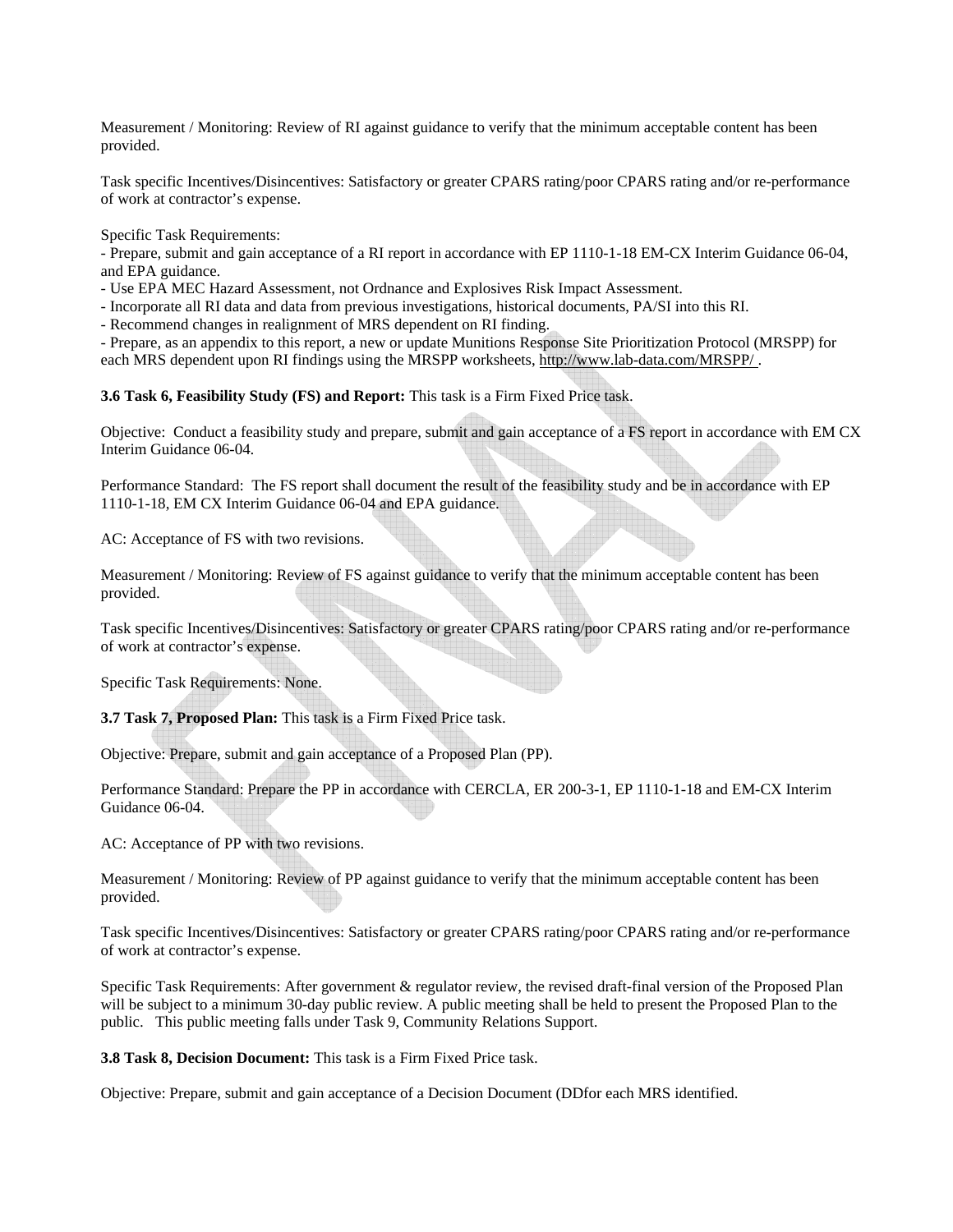Performance Standard: Prepare the DDs in accordance with CERCLA, ER 200-3-1, EP 11101-1-18 and Appendix C, herein.

AQL: Acceptance of DDs with two revisions.

Measurement / Monitoring: Review of DD against guidance to verify that the minimum acceptable content has been provided.

Task specific Incentives/Disincentives: Satisfactory or greater CPARS rating/poor CPARS rating and/or re-performance of work at contractor's expense.

Specific Task Requirements: PWS Appendix C provides new formatting requirements for the Decision Document. For formatting of Decision Documents, Attachment C supersedes MM CX Interim Guidance 06-04.

**3.9 Task 9, Community Relations Support:** This task is a Firm Fixed Price/Unit Price, task. Objective: Successfully complete public meetings and support the Savannah District with community relations.

Performance Standard: Contractor attends and participates in meetings. Meeting transcripts PP meeting are accurate. Meeting materials are accepted by the government as required.

AC: Acceptance of meeting materials with two revisions. Acceptance of PP meeting transcripts in one revision. Meetings held are organized; and professional in nature. Personnel are thoroughly familiar with the project. Zero letters of reprimand, grievances, or formal complaints

Measurement / Monitoring: Review of required materials for meetings. Government will attend and evaluate contractor's attendance, participation and professional demeanor.

Task specific Incentives/Disincentives: Satisfactory or greater CPARS rating/poor CPARS rating.

Specific Task Requirements: The Contractor shall attend and participate in Three (3) public meetings. These meetings are different and in addition to TPP meetings. These meetings will be held in Spartanburg, SC. The support shall include, but is not limited to: preparation and delivery of briefings, graphics, maps, posters, and support of question and answer sessions. The Contractor shall also obtain the meeting site, perform public notification and prepare any correspondence necessary to meeting the objectives of this task. The government shall approve all correspondence, public notices and all other materials prior to being presented/distributed to the public. These actions are independent of the field activities that involve interaction with the community. The meeting for the Proposed Plan shall be covered under this task. Transcripts of the public meeting for the Proposed Plan shall be prepared and submitted with the Final Proposed Plan.

#### **3.10 Task 10, Public Involvement Plan (PIP):** This task is a Firm Fixed Price task.

Objective: Update, submit and gain acceptance of a PIP in accordance with EP 1110-3-8, ER 200-3-1, EM-CX Interim Guidance 06-04, guidance provided in the FUDS Public Involvement Toolkit and DENIX website.

Performance Standard: Prepare the PIP in accordance with EP 1110-3-8, ER 200-3-1, EM-CX Interim Guidance 06-04, guidance provided in the FUDS Public Involvement Toolkit and DENIX website.

AQL: Acceptance of PIP with two revisions.

Measurement / Monitoring: Review of PIP against guidance to verify that the minimum acceptable content has been provided.

Task specific Incentives/Disincentives: Satisfactory or greater CPARS rating/poor CPARS rating and/or re-performance of work at contractor's expense.

Specific Task Requirements: None.

**3.11 Task 11, Administrative Record:** This task is a Firm Fixed Price task.

Objective: Maintain the Administrative Record for each MRS throughout the period of performance of this Task Order.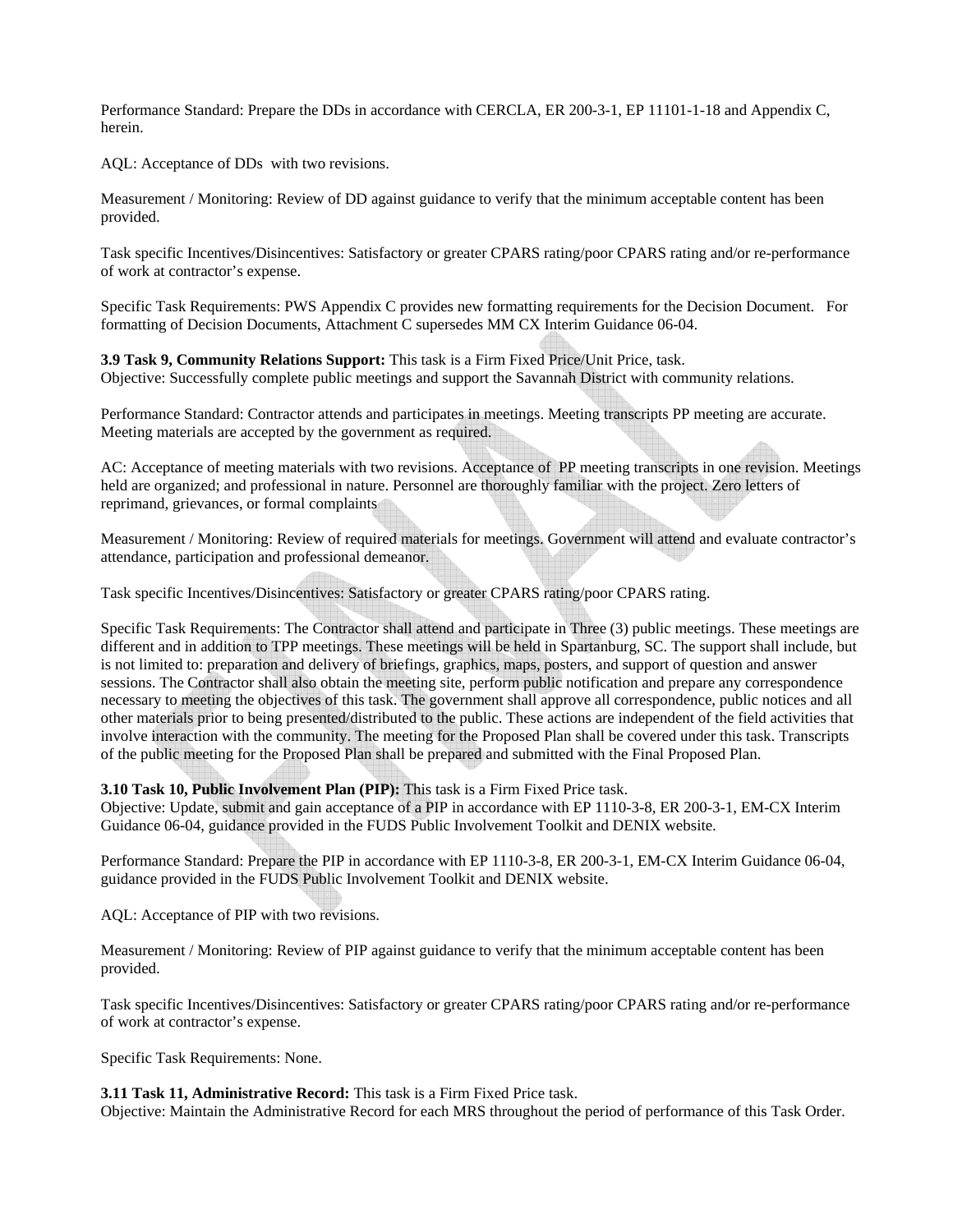Performance Standard**:** Prepare in accordance with the guidance in EP 1110-3-8, Chapter 4 (Establishing and Maintaining Administrative Records) and Standard Operating Procedure for Formerly Used Defense Sites (FUDS) Records Management, Revision 5, dated January 2008 (or most recent version).

AC: Administrative record will be evaluated against guidance for compliance with requirements, accuracy and completeness of the record, with up to one uncorrected deficiencies remaining during the period of performance.

Measurement / Monitoring: The government will visit, at least once, the administrative record's location and check for completeness and compliance with referenced EP; electronic submissions will be evaluated randomly upon receipt as data is entered into the record.

Task specific Incentives/Disincentives: Satisfactory or greater CPARS rating/poor CPARS rating and/or re-performance of work at contractor's expense.

Specific Task Requirements: Secure a location such as a public library for a place to house the Administrative Record in the local city or community of each MRS. This task requires close coordination with the Savannah District (CESAS) and USAESCH to secure all required documents to support the Administrative Record. Provide copies of all final documents posted to the Administrative Record on CD/DVD to USAESCH and Savannah, 2 copies each. These files shall be suitable for placement on the PIRS web site.

**3.12 Task 12, Environmental Sampling & Analysis:** This task is a Firm Fixed Price/Unit Price, task Objective: Collect sufficient data that meets the project DQOs as defined during the TPP process, of known quality and quantity to determine the nature and extent of munitions constituents (MC) to support and perform a human health and ecological baseline risk assessment.

**3.12.1 Task 12a, Gas Chambers, FUDS Project No. I04SC0016-03R01.** Refer to historical project documentation of site location, historical information, and boundaries.

**3.12.2 Task 12b, Grenade Court, FUDS Project No. I04SC0016-03R02.** Refer to historical project documentation of site location, historical information, and boundaries.

**3.12.3 Task 12c, Range Complex (Land), FUDS Project No. I04SC0016-03R03.** Refer to historical project documentation of site location, historical information, and boundaries.

**3.12.4 Task** *12d***, Optional, Range Complex (Lake Craig and Lake Johnson), FUDS Project No. I04SC0016-03R03.**  Refer to historical project documentation of site location, historical information, and boundaries.

**3.12.5 Task** *12e***, Optional, Area of Potential Interest 3, FUDS Project No. I04SC0016-03.** Refer to historical project documentation of site location, historical information, and boundaries.

**3.12.6 Task** *12f***, Optional, Area of Potential Interest 5, FUDS Project No. I04SC0016-03.** Refer to historical project documentation of site location, historical information, and boundaries.

**3.12.7 Task** *12g***, Optional, Area of Potential Interest 8, FUDS Project No. I04SC0016-03.** Refer to historical project documentation of site location, historical information, and boundaries.

**3.12.8 Task** *12h***, Optional, Area of Potential Interest 9E, FUDS Project No. I04SC0016-03.** Refer to historical project documentation of site location, historical information, and boundaries.

**3.12.9 Task** *12i***, Optional, Area of Potential Interest 9G, FUDS Project No. I04SC0016-03.** Refer to historical project documentation of site location, historical information, and boundaries.

**3.12.10 Task** *12j***, Optional, Area of Potential Interest 10A, FUDS Project No. I04SC0016-03.** Refer to historical project documentation of site location, historical information, and boundaries.

**3.12.11 Task** *12k***, Optional, Area of Potential Interest 10B, FUDS Project No. I04SC0016-03.** Refer to historical project documentation of site location, historical information, and boundaries.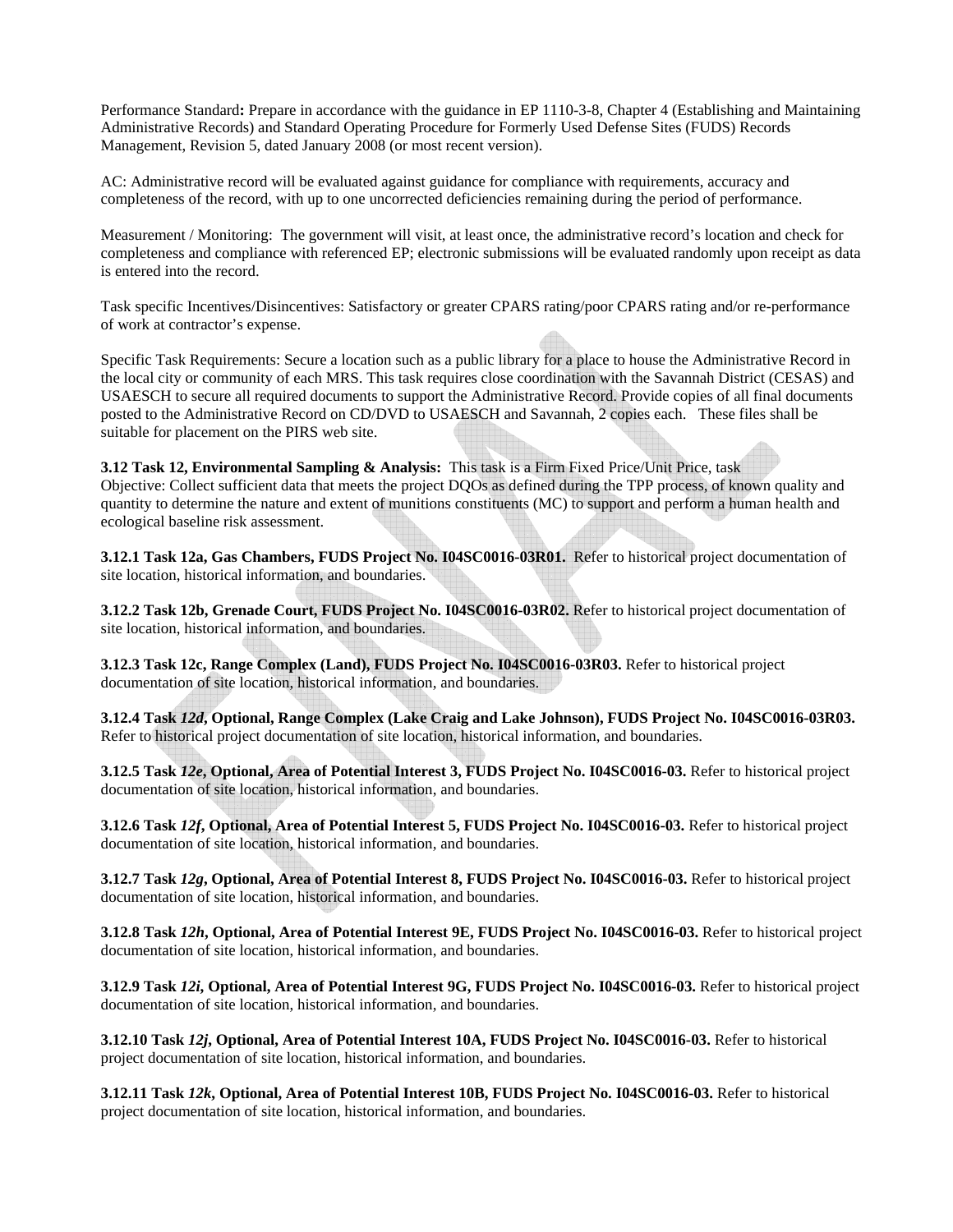**3.12.12 Task** *12l***, Optional, Area of Potential Interest 11B, FUDS Project No. I04SC0016-03.** Refer to historical project documentation of site location, historical information, and boundaries.

**3.12.13 Task** *12m***, Optional, Area of Potential Interest 11C, FUDS Project No. I04SC0016-03.** Refer to historical project documentation of site location, historical information, and boundaries.

*3.12.14 Task 12n, Optional, Area of Potential Interest 11D, FUDS Project No. I04SC0016-03. Refer to historical project documentation of site location, historical information, and boundaries.* 

Performance Standard: Perform field activities in accordance with the Work Plan and UFP-QAPP. MC analyses shall be performed in accordance with the requirements of the Department of Defense (DoD) Quality Assurance Manual (QAM), WERS-009.01 Munitions Constituents Chemical Data Quality Deliverables, and the approved project specific UFP-QAPP. The ecological and human health risk assessment shall be performed in accordance with the EPA Risk Assessment Guidance (RAGS) and USACE EM 200-1-4, Volumes I and II.

AC: Sampling field work and data meets established criteria within the accepted Uniform Federal UFP-QAPP, SAP, and Work Plan.

Measurement / Monitoring: Periodic inspection/review of field work, and data. Verify compliance with accepted WP, UFP-QAPP and ESP. Quality control tests/documentation submitted per the QASP for government review.

Incentive/Disincentive: Satisfactory or greater CPARS rating/poor CPARS rating and/or re-performance of work at contractor's expense.

Task Specific Requirements: The contractor shall propose on the sampling rationale, and methods that will be utilized to ensure that data generated are of an acceptable quality for its intended use, propose a phased approach and address contaminants of interest and all sample media (soil/groundwater/sediment/surface water).. The contractor shall also propose on the quantity, quality and the methods used to verify adherence to the PARCCS parameters for sample collection, handling, laboratory analysis, verification and validation. Any deviations from the accepted SAP shall be documented in the Daily Quality Control Reports (DQCR) and conveyed to USAESCH personnel immediately. The contractor will provide an independent laboratory to analyze QA samples separate from the contractor's primary laboratory.

#### **4.0 Submittals**.

Even though draft and draft final submittals are requested, the term "draft" shall not reflect upon the quality of the submittal being provided by the Contractor. Submittals shall include all supporting materials including supporting data whether electronic or hardcopy. Submittals not meeting the requirements of referenced guidance or Data Item Descriptions or missing supporting data may be rejected and revised by the contractor at the contractor's own expense.

**4.1** The Contractor shall deliver the specified number of copies shown in Table 4.2 of each report listed in Table 4-1 to the following addressees (addresses to be verified by Contractor):

US Army Engineering & Support Center, Huntsville Attn: CEHNC-CT-E (Lydia Tadesse) PO Box 1600 Huntsville, AL 35807-4301 4820 University Square Huntsville, AL 35816-1822

US Army Engineering & Support Center, Huntsville Attn: CEHNC (Spencer O'Neal) (COR) PO Box 1600 Huntsville, AL 35807-4301 4820 University Square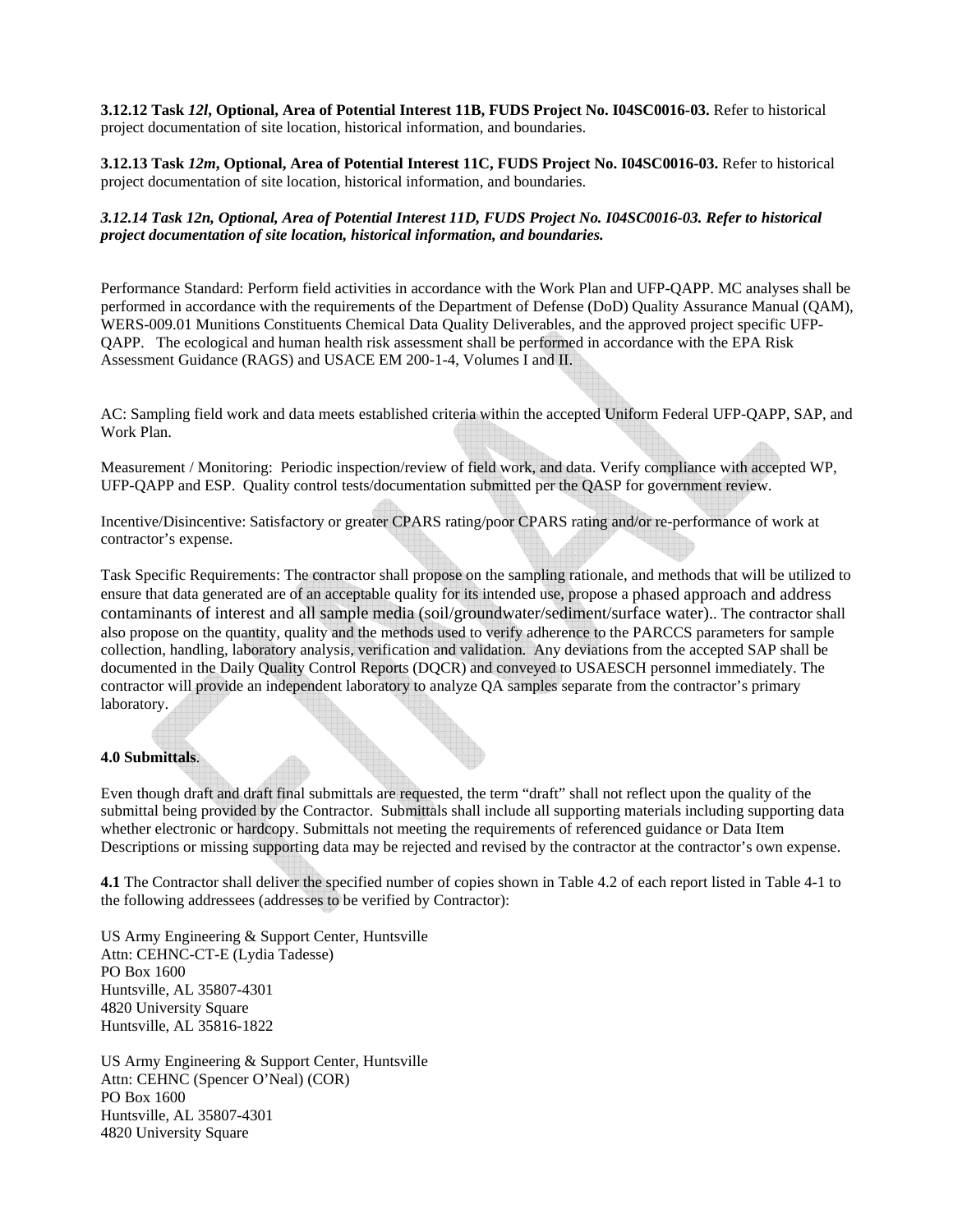#### Huntsville, AL 35816-1822

US Army Engineering & Support Center, Huntsville Attn: CEHNC-OE-DC, Spencer O'Neal (PM) PO Box 1600 Huntsville, AL 35807-4301 4820 University Square Huntsville, AL 35816-1822

Commander

U.S. Army of Corps of Engineers. Savannah District Attn: CE-SAC (Shawn Boone) (PM) 100 W. Oglethorpe Ave. PO Box 899 Savannah, GA 31402-0889

Contractor to obtain and/or verify addresses.

#### **4.2 Submittals and Due Dates.**

The Contractor shall submit 1 copy of the entire submittal on a CD with each hard copy of a submittal (Reports, Plans, etc) in accordance with DID WERS-007.01. Hardcopies shall be printed on both sides of the paper whenever possible.

#### **Table 4-1 List of Submittals**

Meeting minutes for Kickoff phone conference 7 days after Kickoff phone conference Proposed Schedule 7 days after kickoff conference call Pre-TPP Meeting Materials 14 Days prior to TPP meetings Conceptual Site Model (CSM) With Pre-TPP materials AAPP 7 days prior to site visit Draft TPP Memorandum 14 days after first TPP meeting Final TPP Memorandum 7 days after receipt of comments Draft TPP Memorandum Addendum 7 days after second TPP meeting Final TPP Memorandum Addendum 7 days after receipt of comments Draft TPP Memorandum Addendum 7 days after third TPP meeting Final TPP Memorandum Addendum **7** days after receipt of comments Draft Public Involvement Plan TBD Draft-Final Public Involvement Plan 14 days after receipt of comments Final Public Involvement Plan 7 days after receipt of comments Pre-Public Meeting Materials 14 Days prior to public meetings Final Public Meeting Materials no later than day of Meeting and Draft QASP Draft Final Work Plan 14 days after receipt of comments Final Work Plan 14 days after receipt of comments and TPP meeting

 Daily QC Report for Environmental Sampling Daily during Sampling Activities Analytical Data Submittal for QA Evaluation 30-45 days after completion of fieldwork Electronic Laboratory Data Submittal 45-60 days after completion of fieldwork Draft RI Report 1.1 and 1.1 and 1.1 and 1.1 and 1.1 and 1.1 and 1.1 and 1.1 and 1.1 and 1.1 and 1.1 and 1.1 and 1.1 and 1.1 and 1.1 and 1.1 and 1.1 and 1.1 and 1.1 and 1.1 and 1.1 and 1.1 and 1.1 and 1.1 and 1.1 and 1.1 an Draft Final RI Report 21 days after receipt of comments Final RI Report 14 days after receipt of comments and TPP meeting Draft FS Report 21 days after of acceptance of the RI Report Draft Final FS Report 14 days after receipt of comments

#### **Submittal Due Date (Calendar Days)**

Draft Work Plan 21 days after acceptance of TPP memorandum

Quality Control Documents **As required by Regulation, guidance, DIDs, QCP, QASP, or agreed to in project schedule, to include the following**:

Final FS Report 14 days after on board Review

Draft Proposed Plan 14 days after of acceptance of the FS Report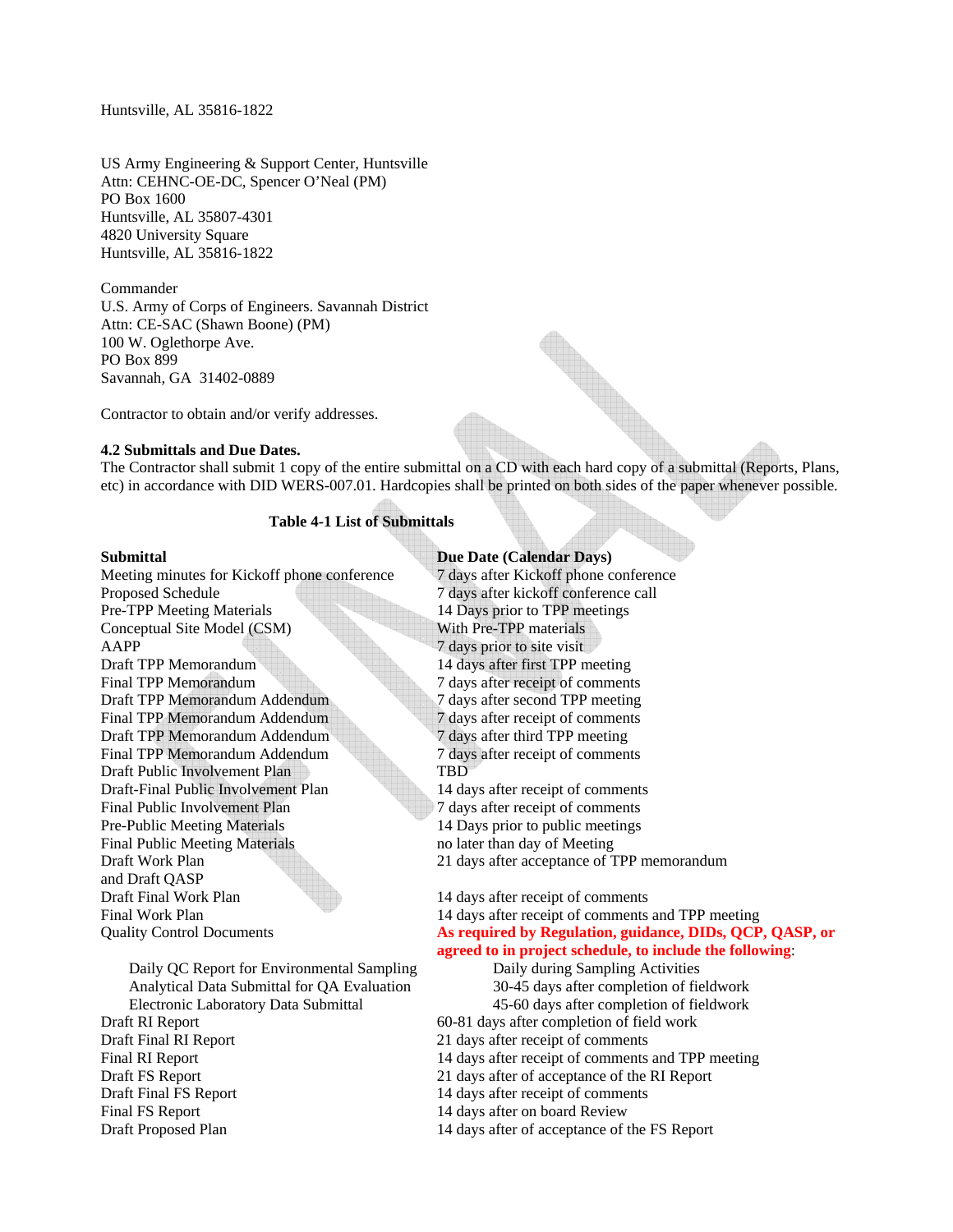| Draft Final Proposed Plan               | 14 days after receipt of comments         |
|-----------------------------------------|-------------------------------------------|
| Final Proposed Plan                     | 14 days after PP public meeting           |
| PP Meeting Transcripts                  | with final Proposed Plan                  |
| Responsiveness Summary                  | with Decision Document Submittals         |
| <b>Draft Decision Document</b>          | 14 days after acceptance of Proposed Plan |
| <b>Draft Final Decision Document</b>    | 7 days after receipt of comments          |
| <b>Final Decision Document</b>          | 7 days after receipt of comments          |
| Final Administrative Record (On CD/DVD) | Upon completion of the Record             |
| Final GIS Files on CD                   | End of Project                            |

#### **4.3 Submittal Quantities**

Provide the number of submittals shown in Table 4-2 to the addressees given in Section 4.2. No draft documents shall be released to the regulatory community until reviewed by the government.



**4.4 Period of Performance:** The Completion Date for this Task Order is January 31, 2013.

**5.0 Milestone Payments for firm fixed price tasks:** Milestones will be considered met or completed when the required QC documentation has been submitted, QA completed and the submittal and/or product is accepted. Any payment vouchers submitted that do not coincide with the final accepted milestones or do not have the appropriate QC documentation will be rejected. All payments will be made utilizing an agreed upon Payment Milestone Schedule. The Contractor shall provide suggested milestones for payment. Milestones for payment shall be shown on the project schedule.

5.1 The following is a list of potential milestones for payment:

- Final Submittals: upon government acceptance, for example: Final WP

- Field Work: for defined units and activities completed and QA review and acceptance, for example: Final QC density data package.

- Meetings: after completion of meetings with government acceptance of meeting minutes, for example: Final PP meeting minutes.

#### **6.0 REFERENCES:**

**6.1** Refer to "Base Contract."

**6.2 Data Items Descriptions** at the following website: **http://www.hnd.usace.army.mil/engr/WERS.aspx** .

**7.0 GENERAL CONDITIONS:** See the Base Contract Section C, Section 10 General Conditions and the following addendums:

7.1 This is a performance based task order. The inclusion of unit prices in the proposal shall in no way be construed to mean that the Government is procuring a specified number of units of any given service.

7.2 Government acceptance of the proposed technical approach and/or price does not relieve the Contractor from full responsibility for the viability, productivity, and efficiency of the approach used to meet the performance requirements of the PWS at the price proposed. The task order is for the provision of services that ultimately meet the performance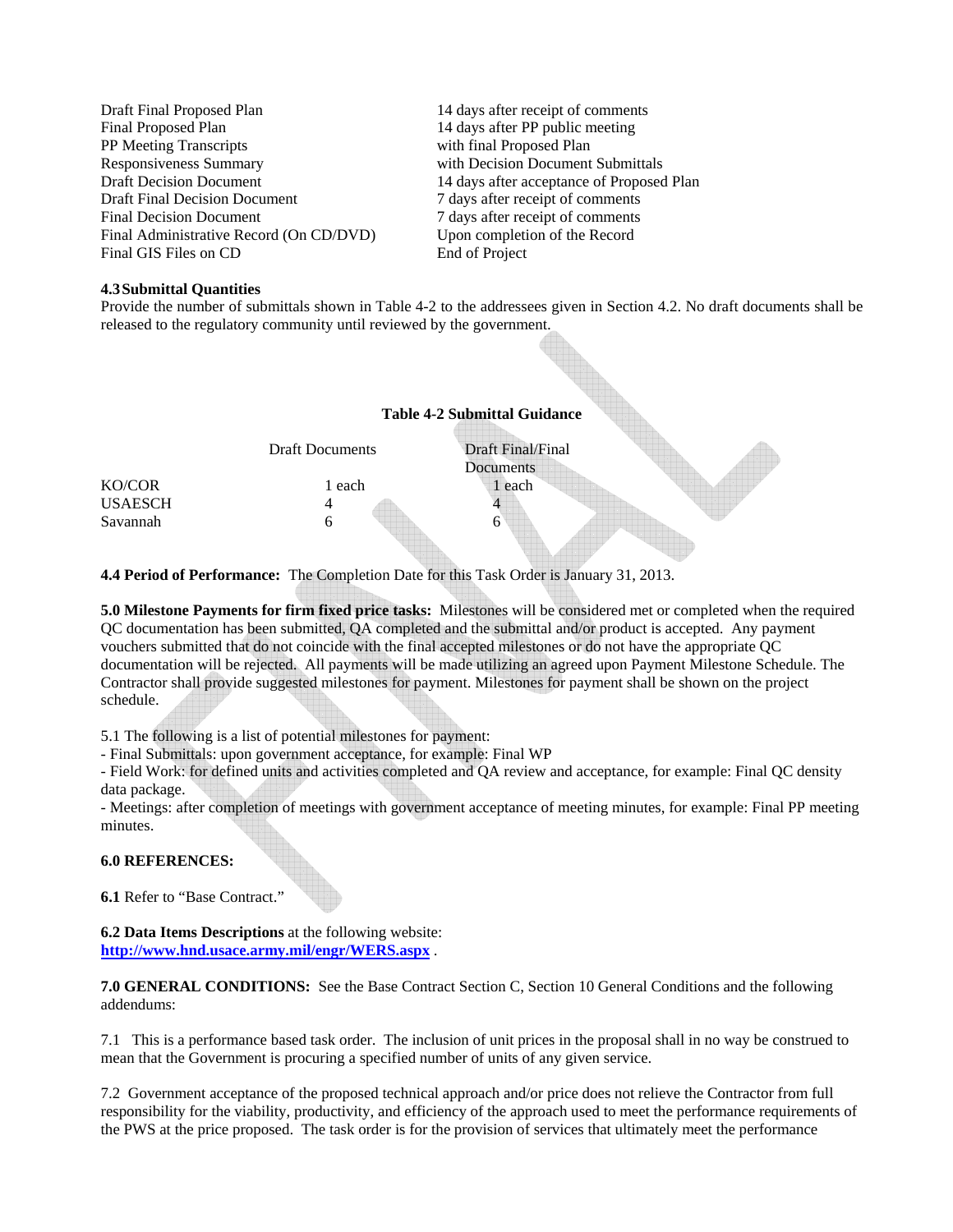requirements of this task. If the contractor must adjust its technical approach or perform more field work than anticipated in order to achieve the proposed performance goal then the contractor will do so with no change in task order price.

7.3 If the Government at its sole discretion chooses to modify the performance standard the parties to this task order will assess the impact on the estimated amount of field work required to achieve the new performance standards and will negotiate a price adjustment based upon the unit prices providing as price proposal supporting documentation (See Attachment D).

7.4 The Contractor attests that it applied due diligence in the research and development of its proposal has priced reasonable estimates of the site conditions and the associated risks into the price. The Contractor accepts full and sole responsibility for identifying and considering all factors that may affect the cost to execute the work. The act of signing this task order signifies that the Contractor has been given ample opportunity to assess the conditions under which the work will be performed and the Contractor either fully understands those conditions or has factored the risk into the price.

7.5 The Government provided the Contractor with historical documents and documents from previous site activities. The Contractor attests it interpreted the data utilizing an experienced understanding of how the data of this type is collected, analyzed, interpreted, and presented.

# **8.0 ARMY CONTRACTOR MANPOWER REPORTING**

8.1 Implementation.

8.1.1 The Office of the Assistant Secretary of the Army (Manpower & Reserve Affairs) operates and maintains a secure Army data collection site where the contractor will report contractor manpower information (including subcontractor manpower information) required for performance of this contract. The contractor shall submit all the information required in the format specified at the following web address: **https://cmra.army.mil/default.aspx**

8.1.2 The Contractors shall fill in the required information on the website, fields are shown below:

- Contract Number
- Delivery Order Number (if applicable)
- Task Order Number (if applicable)
- Requiring Activity Unit Identification Code (UIC)
- Command
- Contractor Contact Information
- Federal Service Code (FSC)
- Direct Labor Hours
- Direct Labor Dollars
- Location Information (where contractor and subcontractors (if applicable) performed the services

8.1.3 Reporting period will be the period of performance not to exceed 12 months ending September 30 of each government fiscal year and must be reported by 15 October of each calendar year.

8.1.4 If your particular contract crosses fiscal years, 2 entries must be made to capture the data for the contract period; for example if the contract start date is 1 January 2007 and ends 31 December 2007, the data for the period from 1 January 2007 through 30 September 2007 shall be entered not later than 15 October 2007 and the period 1 October 2007 through 31 December 2007 shall be entered not later than 15 January 2008.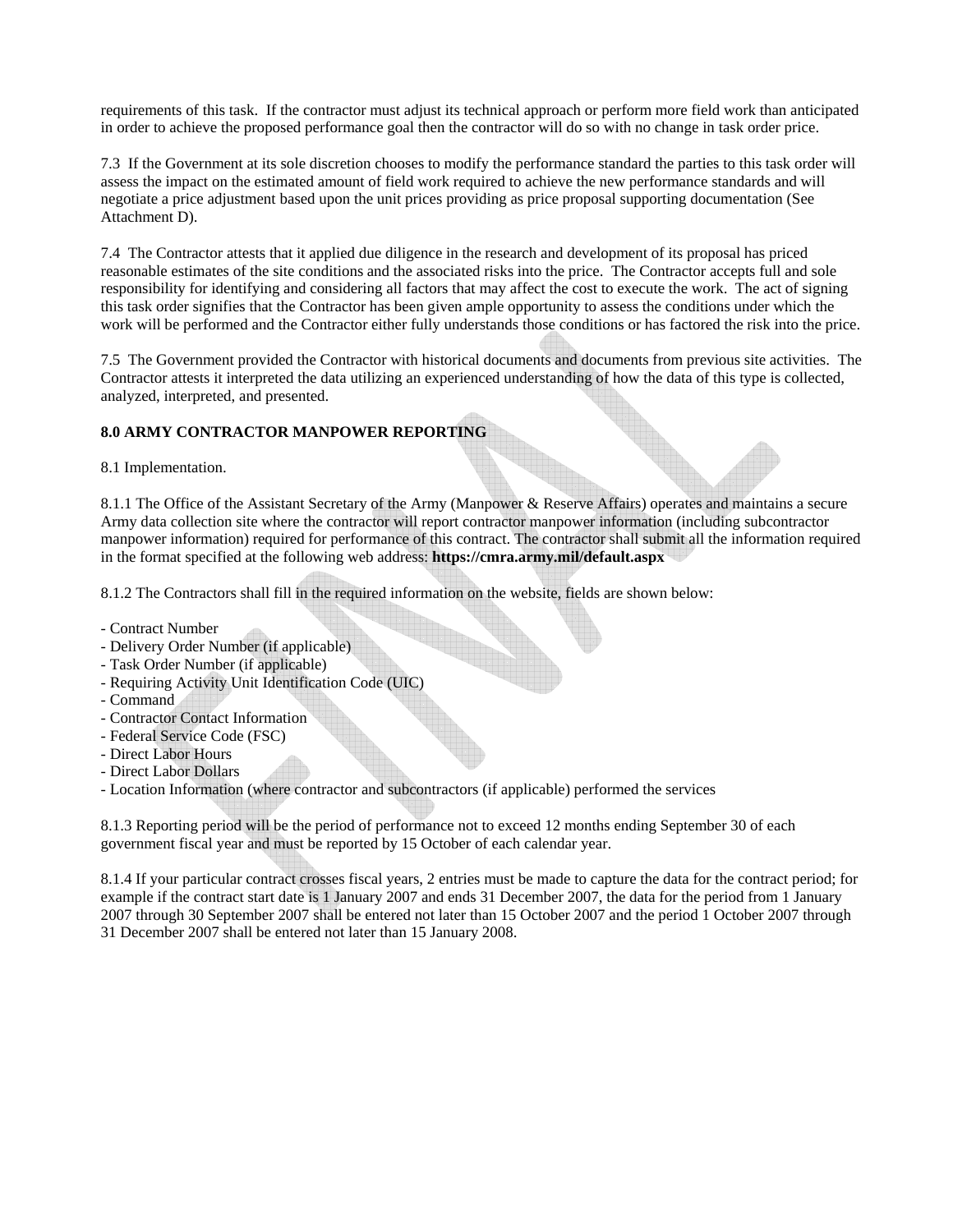#### **Attachment A Performance Requirements Summary:**

A.1 The Contractor shall meet the following performance requirements. Performance requirements are addressed in each task and summarized in the following Performance Requirements Summary. If discrepancies or ambiguity exists between the documents, the order of precedence is 1) the Task; 2) Performance Requirements Summary; 3) Performance Metrics

| <b>Task</b>        | Objective                                                                                                                                                                                                                                                                                    | <b>Performance</b>                                                                                                                                                                                                                                                                                                                                                                                                                                                                                                             | <b>Minimum</b>                                                                                                                                                                                                                                                                                                                              | <b>Measurement</b> /                                                                                                                                                                                                                                                                                                                                                                                         | Incentive/                                                                                                                          |
|--------------------|----------------------------------------------------------------------------------------------------------------------------------------------------------------------------------------------------------------------------------------------------------------------------------------------|--------------------------------------------------------------------------------------------------------------------------------------------------------------------------------------------------------------------------------------------------------------------------------------------------------------------------------------------------------------------------------------------------------------------------------------------------------------------------------------------------------------------------------|---------------------------------------------------------------------------------------------------------------------------------------------------------------------------------------------------------------------------------------------------------------------------------------------------------------------------------------------|--------------------------------------------------------------------------------------------------------------------------------------------------------------------------------------------------------------------------------------------------------------------------------------------------------------------------------------------------------------------------------------------------------------|-------------------------------------------------------------------------------------------------------------------------------------|
| <b>Application</b> |                                                                                                                                                                                                                                                                                              | <b>Standard</b>                                                                                                                                                                                                                                                                                                                                                                                                                                                                                                                | <b>Acceptable Criteria</b>                                                                                                                                                                                                                                                                                                                  | <b>Monitoring</b>                                                                                                                                                                                                                                                                                                                                                                                            | <b>Disincentive</b>                                                                                                                 |
|                    | Implement the<br>four-phase TPP<br>process in<br>accordance<br>with EM 200-<br>1-2, EM 1110-<br>1-4009 and<br>applicable<br>Interim<br>Guidance<br>Documents.                                                                                                                                | Achieve the<br>objectives of each<br>TPP phase as listed<br>in EM 200-1-2, EM<br>1110-1-4009 and<br>applicable Interim<br>Guidance<br>Documents.<br>Facilitate meetings in<br>a professional and<br>organized manner.                                                                                                                                                                                                                                                                                                          | Acceptance of TPP<br>documents (meeting<br>presentations,<br>agenda, handouts,<br>CSM and<br>memorandums) with<br>up to one $(1)$<br>revision. Meetings<br>held are organized;<br>accomplish<br>requirements of the<br>TPP process; and<br>professional in<br>nature. Zero letters of<br>reprimand,<br>grievances, or formal<br>complaints. | TPP checklist for<br>each phase as<br>provided in the<br>guidance will be<br>used to measure<br>and document<br>successful<br>progress; guidance<br>cited will be used<br>to evaluate content<br>of documents for<br>acceptance / non-<br>acceptance.<br>Government will<br>attend and<br>evaluate<br>organization and<br>facilitation of the<br>meetings, and<br>professional<br>nature of the<br>meetings. | Satisfactory or<br>greater CPARS<br>rating/poor CPARS<br>rating and/or re-<br>performance of<br>work at<br>contractor's<br>expense. |
| $\mathbf{2}$       | Prepare, submit<br>and gain<br>acceptance of a<br>WP, munitions<br>constituent<br>(MC) UFP-<br>QAPP and<br>QASP that are<br>detailed and<br>comprehensive<br>plans covering<br>all aspects of<br>site<br>characterization<br>risk<br>assessment<br>methodology,<br>and project<br>execution. | Prepare the WP in<br>accordance with DID<br>WERS-001 and EM<br>1110-1-4009, EM<br>385-1-1, and EP 75-<br>1-3 as appropriate.<br>Prepare the sampling<br>and analysis plan,<br>field sampling, and<br>UFP-QAPP in<br>accordance with EM<br>1110-1-4009, DID<br>WERS-009.01, and<br><b>Uniform Federal</b><br>Policy for Quality<br><b>Assurance Project</b><br>Plans (UFP-QAPP),<br>as appropriate. UFP-<br>QAPP content shall<br>also meet the<br>requirements of DoD<br><b>Quality Systems</b><br>Manual for<br>Environmental | Acceptance of WP<br>and UFP-QAPP with<br>two revisions. Draft<br>QASP reflects<br>requirements and<br>QCP with one<br>revision required.                                                                                                                                                                                                    | Review of WP,<br>UFP-QAPP and<br>QASP per<br>guidance to verify<br>that the minimum<br>acceptable content<br>has been provided.                                                                                                                                                                                                                                                                              | Satisfactory or<br>greater CPARS<br>rating/poor CPARS<br>rating and/or re-<br>performance of<br>work at<br>contractor's<br>expense  |

# **Table A-1 Performance Requirements Summary**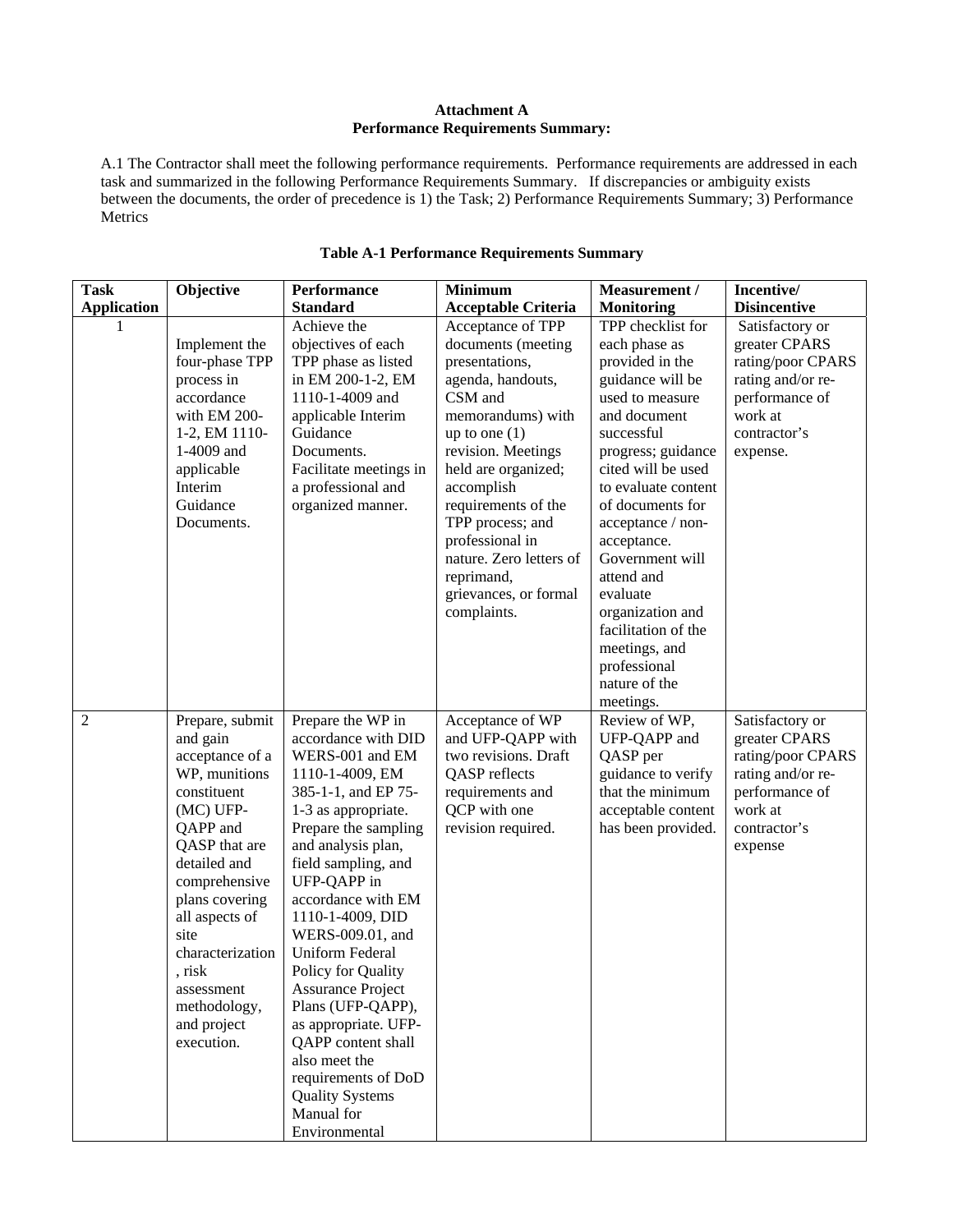|                |                                                                                                                                                                                                                                                                                                        | Laboratories (current<br>version).                                                                                                                                                                                                                                                                                                                                                                                                                                  |                                                                                                                                                                                                                                                                                                                                                                                                                                                          |                                                                                                                                                                                                                                                                                                                                                                                            |                                                                                                                                     |
|----------------|--------------------------------------------------------------------------------------------------------------------------------------------------------------------------------------------------------------------------------------------------------------------------------------------------------|---------------------------------------------------------------------------------------------------------------------------------------------------------------------------------------------------------------------------------------------------------------------------------------------------------------------------------------------------------------------------------------------------------------------------------------------------------------------|----------------------------------------------------------------------------------------------------------------------------------------------------------------------------------------------------------------------------------------------------------------------------------------------------------------------------------------------------------------------------------------------------------------------------------------------------------|--------------------------------------------------------------------------------------------------------------------------------------------------------------------------------------------------------------------------------------------------------------------------------------------------------------------------------------------------------------------------------------------|-------------------------------------------------------------------------------------------------------------------------------------|
| 2a             | Prepare, submit<br>and gain<br>acceptance of<br>an Explosives<br><b>Siting Plan</b>                                                                                                                                                                                                                    | Prepare required<br>submission in<br>accordance with DoD<br>6055.09-Std, Chapter<br>12, Paragraph 12.5,<br>EM 385-1-97, Errata<br>Sheet #3, and DID<br>WERS-003 as a stand<br>alone document for<br>inclusion after<br>acceptance into the<br>WP.                                                                                                                                                                                                                   | Acceptance of<br>submission with two<br>revisions.                                                                                                                                                                                                                                                                                                                                                                                                       | Review by<br>Government using<br>guidance cited to<br>determine<br>acceptability.                                                                                                                                                                                                                                                                                                          | Satisfactory or<br>greater CPARS<br>rating/poor CPARS<br>rating and/or re-<br>performance of<br>work at<br>contractor's<br>expense  |
| 2 <sub>b</sub> | Prepare, submit<br>and gain<br>acceptance of a<br>Dive Plan.                                                                                                                                                                                                                                           | Prepare, submit and<br>gain acceptance of a<br>Dive Plan that is a<br>detailed and<br>comprehensive plan<br>covering all aspects<br>of dive operations in<br>accordance with EM<br>$385 - 1 - 1$ .                                                                                                                                                                                                                                                                  | Acceptance of<br>submission with two<br>revisions.                                                                                                                                                                                                                                                                                                                                                                                                       | Review by<br>Government using<br>guidance cited to<br>determine<br>acceptability.                                                                                                                                                                                                                                                                                                          | Satisfactory or<br>greater CPARS<br>rating/poor CPARS<br>rating and/or re-<br>performance of<br>work at<br>contractor's<br>expense. |
| 3              | Utilize GIS in<br>the<br>development of<br>the Conceptual<br>Site Model<br>(CSM) and<br>maintain and<br>manage all<br>project and<br>geospatial data.                                                                                                                                                  | Manage and maintain<br>project data, and<br>develop CSM in GIS<br>IAW DID WERS-<br>007.01, EM 200-1-2,<br>EM 1110-1-4009 and<br>applicable Interim<br>Guidance<br>Documents.                                                                                                                                                                                                                                                                                        | Acceptance of CSM,<br>and GeoSpatial Data<br>submissions meet<br>quality and<br>formatting<br>requirements.                                                                                                                                                                                                                                                                                                                                              | Review by<br>Government using<br>guidance cited to<br>determine<br>acceptability.                                                                                                                                                                                                                                                                                                          | Satisfactory or<br>greater CPARS<br>rating/poor CPARS<br>rating and/or re-<br>performance of<br>work at<br>contractor's<br>expense. |
| 4              | Contractor<br>shall conduct a<br>remedial<br>investigation in<br>accordance<br>with CERCLA<br>characterizing<br>the nature and<br>extent of MEC<br>contamination<br>at the required<br>munitions<br>response sites<br>(MRS) meeting<br>the project<br>DQOs as<br>defined during<br>the TPP<br>process. | Provide data and<br>analysis that<br>demonstrates<br>proposed and<br>accepted statistical<br>confidence and<br>accuracy levels have<br>been met and that all<br>MEC contaminated<br>areas have been<br>identified.<br>Additionally:<br>- Perform the RI field<br>activities in<br>accordance with the<br>accepted Work Plan<br>and UFP-QAPP.<br>- Proper processing<br>and disposition of<br>UXO, DMM and MC<br>encountered in<br>accordance with<br>- All Material | Conduct the RI in<br>accordance with the<br>accepted/approved<br>WP, UFP-QAPP,<br>and ESP. QC data<br>submitted meets<br>requirement<br>described in DID<br>WERS-004.01. No<br>unresolved<br>Corrective action<br>requests. All final<br>data and QC<br>tests/documentation<br>submitted.<br>Government QA<br>acceptance QC<br>tests/documentation<br>gained. No Class "A"<br>Safety, contractor at<br>fault, violations<br>during execution of<br>work, | Period<br>inspection/review<br>of field work.<br>Compliance with<br>approved WP,<br>UFP-QAPP and<br>ESP. Quality<br>control<br>tests/documentatio<br>n submitted per<br>the QASP for<br>government<br>review.<br>Additionally,<br>Statistical<br>Confidence will<br>be calculated<br>using the Visual<br>Sampling Plan<br>software or other<br>approved<br>statistical method.<br>Boundary | Satisfactory or<br>greater CPARS<br>rating/poor CPARS<br>rating and/or re-<br>performance of<br>work at<br>contractor's<br>expense. |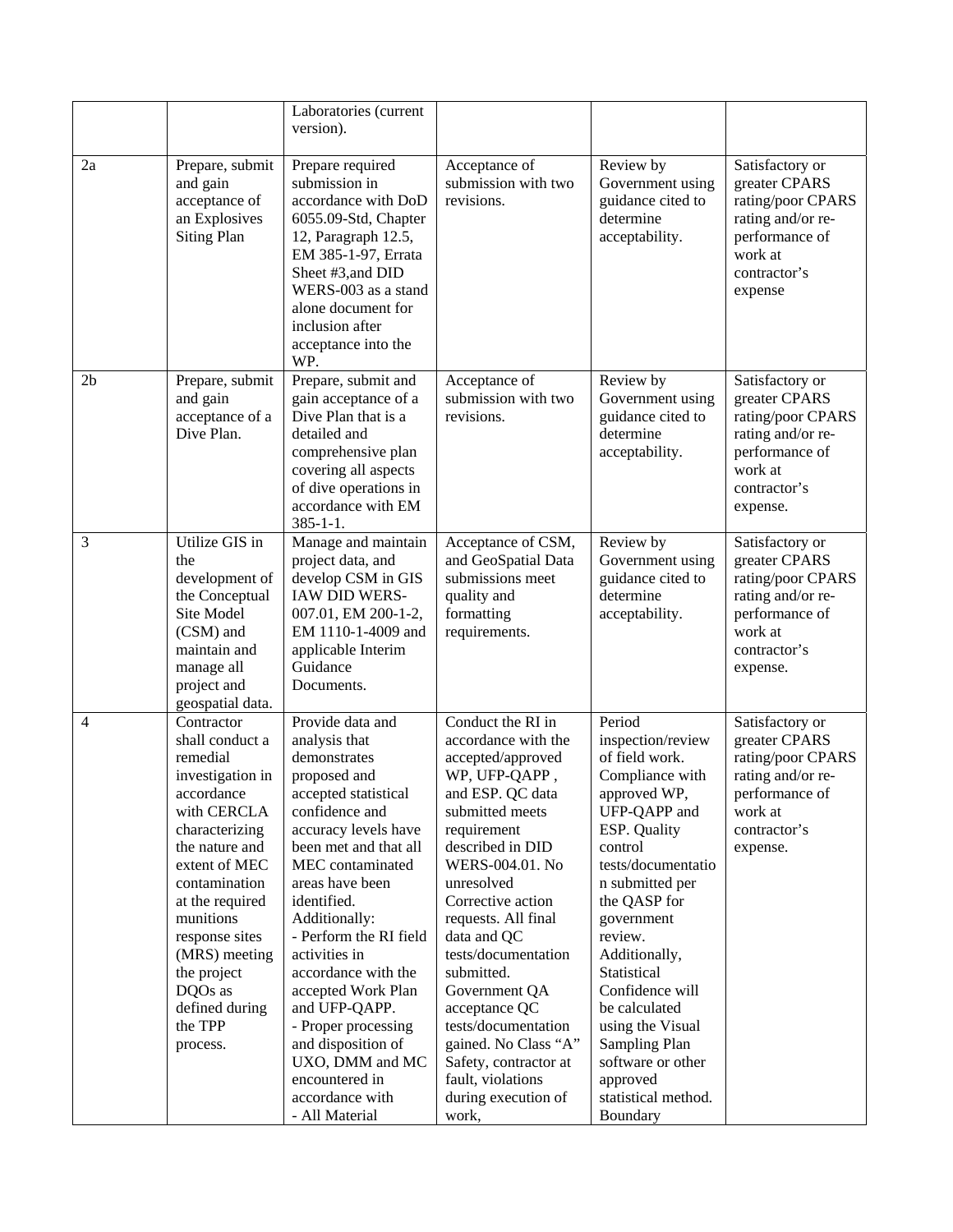|   |                                                                                                                                                                       | Potentially<br>Presenting an<br><b>Explosive Hazard</b><br>(MPPEH) and<br>munitions debris<br>processed in<br>accordance with<br>Chapter 14, EM<br>1110-1-4009 and<br>Errata Sheet No. 2.<br>- Meet the project<br>DQOs as defined by<br>the TPP process.<br>-Restore all areas to<br>their original<br>condition; all<br>access/excavation/det<br>onation holes shall be<br>backfilled.<br>- All geophysics shall<br>be IAW DID WERS-<br>004.01. For this task<br>order 1 acre of<br>transects equals<br>14,520 lf (2.75 miles)<br>of transects 3 feet<br>wide. One acre's<br>worth of grids equals<br>seventeen $(17)$ 2500 sf<br>grids or four (4)<br>10,000 sf grids.<br>approved plan(s). | <1 non-explosive<br>related Class D,<br>accidents, or $<$ 2 non-<br>explosive Class C<br>accidents IAW AR<br>385-40. Major safety<br>violations, 1 non-<br>explosive related<br>safety violation.<br>Minor safety<br>violations, 2 safety<br>violations. Zero<br>letters of reprimand,<br>grievances, or formal<br>complaints. | precision will be<br>determined by<br>evaluation of the<br>sampling footprint<br>as it relates to the<br>reported<br>contaminated/<br>uncontaminated<br>areas in question.<br>Anomaly density<br>profile and other<br>remediation cost<br>driver precision<br>will be verified by<br>QA of methods<br>used. |                                                                                                                                     |
|---|-----------------------------------------------------------------------------------------------------------------------------------------------------------------------|------------------------------------------------------------------------------------------------------------------------------------------------------------------------------------------------------------------------------------------------------------------------------------------------------------------------------------------------------------------------------------------------------------------------------------------------------------------------------------------------------------------------------------------------------------------------------------------------------------------------------------------------------------------------------------------------|--------------------------------------------------------------------------------------------------------------------------------------------------------------------------------------------------------------------------------------------------------------------------------------------------------------------------------|-------------------------------------------------------------------------------------------------------------------------------------------------------------------------------------------------------------------------------------------------------------------------------------------------------------|-------------------------------------------------------------------------------------------------------------------------------------|
| 5 | Prepare, submit<br>and gain<br>acceptance of a<br>RI report in<br>accordance<br>with EM CX<br>Interim<br>Guidance 06-<br>04 and EPA<br>Guidance.                      | The RI report shall<br>document the result<br>of the RI and be in<br>accordance with EP<br>1110-1-18, EM CX<br>Interim Guidance 06-<br>04 and EPA<br>guidance.                                                                                                                                                                                                                                                                                                                                                                                                                                                                                                                                 | Review of FS against<br>guidance to verify<br>that the minimum<br>acceptable content<br>has been provided.                                                                                                                                                                                                                     | Review of RI<br>against guidance<br>to verify that the<br>minimum<br>acceptable content<br>has been provided.                                                                                                                                                                                               | Satisfactory or<br>greater CPARS<br>rating/poor CPARS<br>rating and/or re-<br>performance of<br>work at<br>contractor's<br>expense. |
| 6 | Conduct a<br>feasibility<br>study and<br>prepare, submit<br>and gain<br>acceptance of a<br>FS report in<br>accordance<br>with EM CX<br>Interim<br>Guidance 06-<br>04. | The FS report shall<br>document the result<br>of the feasibility<br>study and be in<br>accordance with EP<br>1110-1-18, EM CX<br>Interim Guidance 06-<br>04 and EPA<br>guidance.                                                                                                                                                                                                                                                                                                                                                                                                                                                                                                               | Acceptance of FS<br>with two revisions.                                                                                                                                                                                                                                                                                        | Review of FS<br>against guidance<br>to verify that the<br>minimum<br>acceptable content<br>has been provided.                                                                                                                                                                                               | Satisfactory or<br>greater CPARS<br>rating/poor CPARS<br>rating and/or re-<br>performance of<br>work at<br>contractor's<br>expense. |
| 7 | Prepare, submit<br>and gain<br>acceptance of a<br>PP.                                                                                                                 | Prepare the PP in<br>accordance with<br><b>CERCLA, ER 200-3-</b><br>1, EP 1110-1-18 and                                                                                                                                                                                                                                                                                                                                                                                                                                                                                                                                                                                                        | Acceptance of PP<br>with two revisions.                                                                                                                                                                                                                                                                                        | Review of PP<br>against guidance<br>to verify that the<br>minimum                                                                                                                                                                                                                                           | Satisfactory or<br>greater CPARS<br>rating/poor CPARS<br>rating and/or re-                                                          |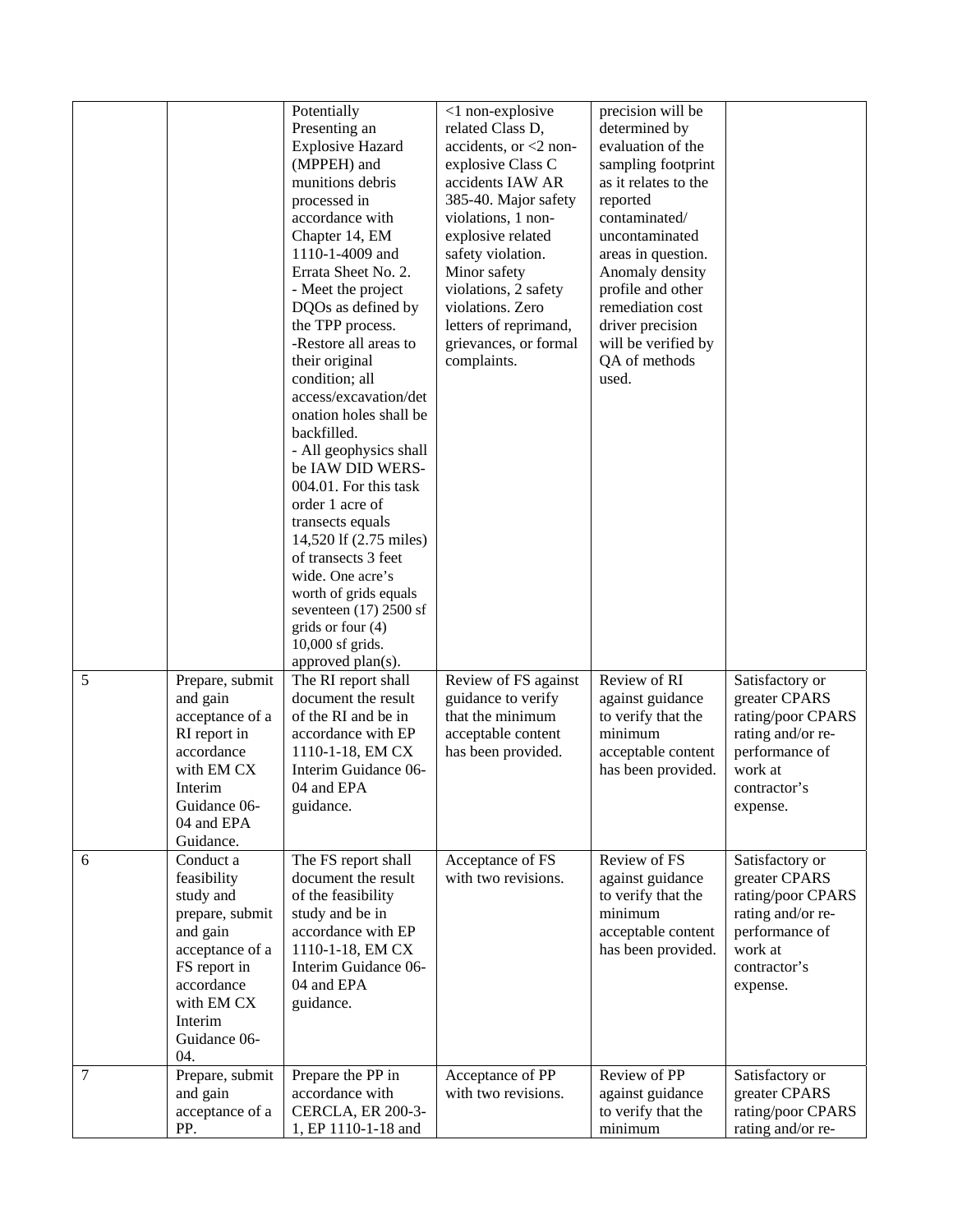|    |                                                                                                                                                                                                                                                                       | <b>EM-CX</b> Interim<br>Guidance 06-04.                                                                                                                                                        |                                                                                                                                                                                                                                                                                                                                             | acceptable content<br>has been provided.                                                                                                                                           | performance of<br>work at<br>contractor's<br>expense.                                                                               |
|----|-----------------------------------------------------------------------------------------------------------------------------------------------------------------------------------------------------------------------------------------------------------------------|------------------------------------------------------------------------------------------------------------------------------------------------------------------------------------------------|---------------------------------------------------------------------------------------------------------------------------------------------------------------------------------------------------------------------------------------------------------------------------------------------------------------------------------------------|------------------------------------------------------------------------------------------------------------------------------------------------------------------------------------|-------------------------------------------------------------------------------------------------------------------------------------|
| 8  | Prepare, submit<br>and gain<br>acceptance of a<br>Decision<br>Document<br>(DD) for each<br><b>MRS</b><br>identified.                                                                                                                                                  | Prepare the DDs in<br>accordance with<br><b>CERCLA, ER 200-3-</b><br>1, EP 11101-1-18<br>and Appendix C,<br>herein.                                                                            | Acceptance of DDs<br>with two revisions.                                                                                                                                                                                                                                                                                                    | Review of DD<br>against guidance<br>to verify that the<br>minimum<br>acceptable content<br>has been provided.                                                                      | Satisfactory or<br>greater CPARS<br>rating/poor CPARS<br>rating and/or re-<br>performance of<br>work at<br>contractor's<br>expense. |
| 9  | Support<br>Jacksonville<br>District with<br>community<br>relations, as<br>needed.                                                                                                                                                                                     | Contractor attends<br>and participates in<br>meetings. Meeting<br>transcripts are<br>accurate. Meeting<br>materials are<br>accepted by the<br>government and<br>bilingual as required.         | Acceptance of<br>meeting materials<br>with two revisions.<br>Acceptance of<br>transcripts in one<br>revision. Contractor<br>attendance and<br>participation are<br>provided in a<br>professional manner.<br>Personnel are<br>thoroughly familiar<br>with the project. Zero<br>letters of reprimand,<br>grievances, or formal<br>complaints. | Acceptance of<br>required materials<br>for meetings.<br>Government will<br>attend and<br>evaluate<br>contractor's<br>attendance,<br>participation and<br>professional<br>demeanor. | Satisfactory or<br>greater CPARS<br>rating/poor CPARS<br>rating.                                                                    |
| 10 | Prepare, submit<br>and gain<br>acceptance of a<br>PIP in<br>accordance<br>with EP 1110-<br>3-8, ER 200-3-<br>$1, EM-CX$<br>Interim<br>Guidance 06-<br>04, guidance<br>provided in the<br><b>FUDS Public</b><br>Involvement<br>Toolkit and<br><b>DENIX</b><br>website. | Prepare the PIP in<br>accordance with EP<br>1110-3-8, ER 200-3-<br>1, EM-CX Interim<br>Guidance 06-04,<br>guidance provided in<br>the FUDS Public<br>Involvement Toolkit<br>and DENIX website. | Acceptance of PIP<br>with two revisions.                                                                                                                                                                                                                                                                                                    | Review of PIP<br>against guidance<br>to verify that the<br>minimum<br>acceptable content<br>has been provided.                                                                     | Satisfactory or<br>greater CPARS<br>rating/poor CPARS<br>rating and/or re-<br>performance of<br>work at<br>contractor's<br>expense. |
| 11 | Establish and<br>maintain<br>Administrative<br>Record                                                                                                                                                                                                                 | Prepare in<br>accordance with the<br>guidance in EP 1110-<br>3-8, Chapter 4<br>(Establishing and<br>Maintaining<br>Administrative<br>Records) and                                              | Administrative record<br>will be evaluated<br>against guidance for<br>compliance with<br>requirements,<br>accuracy and<br>completeness of the<br>record, with up to 1                                                                                                                                                                       | The government<br>will visit, at least<br>once, the<br>administrative<br>record's location<br>and check for<br>completeness and<br>compliance with                                 | Satisfactory or<br>greater CPARS<br>rating/poor CPARS<br>rating and/or re-<br>performance of<br>work at<br>contractor's<br>expense. |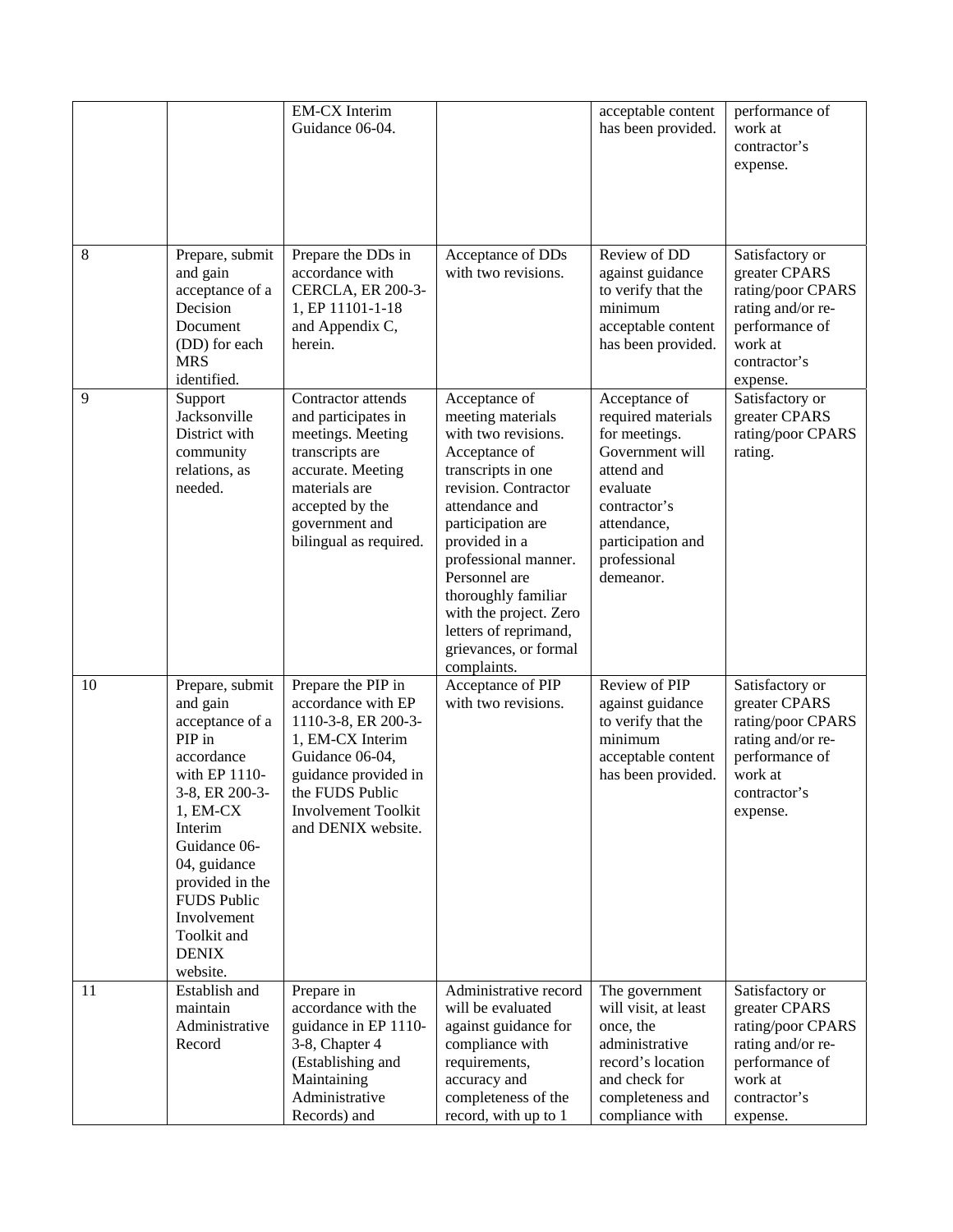|    |                                                                                                                                                                                                                                                                                               | <b>Standard Operating</b><br>Procedure for<br>Formerly Used<br><b>Defense Sites</b><br>(FUDS) Records<br>Management,<br>Revision 5, dated<br>January 2008 (or<br>most recent version).                                                                                                                                                                                                                                                                                                                                                                                                                                                | uncorrected<br>deficiencies<br>remaining during the<br>period of<br>performance.                                         | referenced EP;<br>electronic<br>submissions will<br>be evaluated<br>randomly upon<br>receipt as data is<br>entered into the<br>record.                                                                                                                                                                                                                                                |                                                                                                                                     |
|----|-----------------------------------------------------------------------------------------------------------------------------------------------------------------------------------------------------------------------------------------------------------------------------------------------|---------------------------------------------------------------------------------------------------------------------------------------------------------------------------------------------------------------------------------------------------------------------------------------------------------------------------------------------------------------------------------------------------------------------------------------------------------------------------------------------------------------------------------------------------------------------------------------------------------------------------------------|--------------------------------------------------------------------------------------------------------------------------|---------------------------------------------------------------------------------------------------------------------------------------------------------------------------------------------------------------------------------------------------------------------------------------------------------------------------------------------------------------------------------------|-------------------------------------------------------------------------------------------------------------------------------------|
| 12 | Collect data<br>that meets the<br>project DQOs<br>as defined<br>during the TPP<br>process, of<br>known quality<br>and quantity, to<br>determine the<br>nature and<br>extent of<br>munitions<br>constituents<br>(MC) and<br>perform a<br>human health<br>and ecological<br>risk<br>assessment. | Perform field<br>activities in<br>accordance with the<br>Work Plan and UFP-<br>QAPP. MC analyses<br>shall be performed in<br>accordance with the<br>requirements of the<br>Department of<br>Defense (DoD)<br><b>Quality Assurance</b><br>Manual (QAM),<br><b>WERS-009.01</b><br><b>Munitions</b><br>Constituents<br><b>Chemical Data</b><br>Quality Deliverables,<br>and the approved<br>project specific UFP-<br>QAPP. The<br>ecological and<br>human health risk<br>assessment shall be<br>performed in<br>accordance with the<br><b>EPA Risk</b><br>Assessment<br>Guidance (RAGS)<br>and USACE EM<br>200-1-4, Volumes I<br>and II. | Sampling field work<br>and data meets<br>established criteria<br>within the accepted<br>UFP-QAPP, SAP,<br>and Work Plan. | Period<br>inspection/review<br>of field work, and<br>data. Compliance<br>with accepted WP,<br>UFP-QAPP and<br>ESP. Additionally,<br>statistical<br>confidence will be<br>calculated using<br>the Visual<br>Sampling Plan<br>software or other<br>approved<br>statistical method.<br>Quality control<br>tests/documentatio<br>n submitted per<br>the QASP for<br>government<br>review. | Satisfactory or<br>greater CPARS<br>rating/poor CPARS<br>rating and/or re-<br>performance of<br>work at<br>contractor's<br>expense. |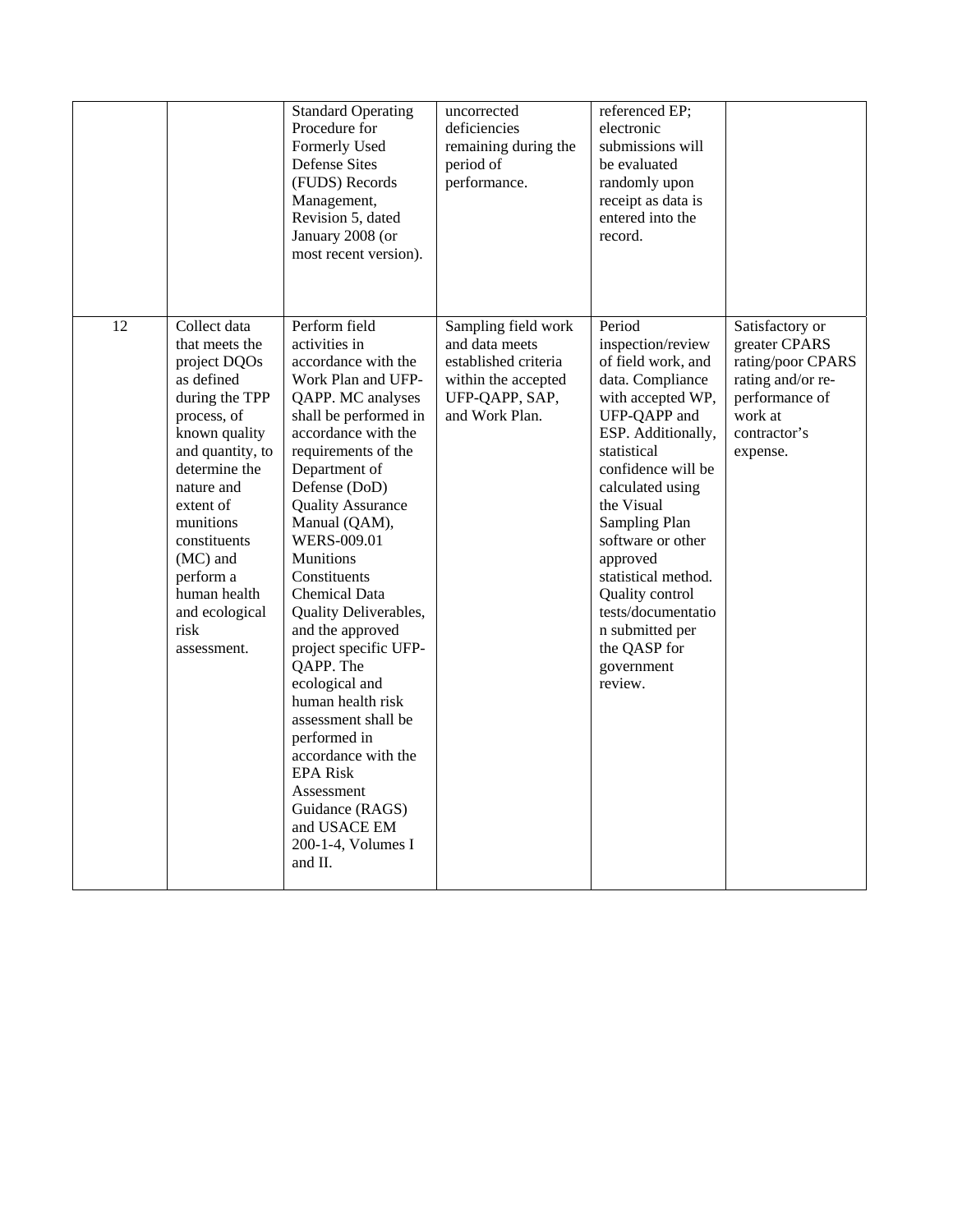#### **Attachment B PERFORMANCE METRICS**

# **B.1 Performance Metrics for Performance Assessment Record (PAR)**

|                                                                                                                                                           | <b>Exceptional</b>                                                                                                                         | <b>Very Good</b>                                                                                                                                                                         | Satisfactory                                                       | <b>Marginal</b>                                                                                                                                                                                                                                     | Unsatisfactory                                                                                                                                                                                                                                                             |
|-----------------------------------------------------------------------------------------------------------------------------------------------------------|--------------------------------------------------------------------------------------------------------------------------------------------|------------------------------------------------------------------------------------------------------------------------------------------------------------------------------------------|--------------------------------------------------------------------|-----------------------------------------------------------------------------------------------------------------------------------------------------------------------------------------------------------------------------------------------------|----------------------------------------------------------------------------------------------------------------------------------------------------------------------------------------------------------------------------------------------------------------------------|
| <b>PAR Category: Quality of Product or Service</b>                                                                                                        |                                                                                                                                            |                                                                                                                                                                                          |                                                                    |                                                                                                                                                                                                                                                     |                                                                                                                                                                                                                                                                            |
| Performance indicator: Document reviews                                                                                                                   |                                                                                                                                            |                                                                                                                                                                                          |                                                                    |                                                                                                                                                                                                                                                     |                                                                                                                                                                                                                                                                            |
| Draft Plans,<br>Reports, and<br>documents [Plans,<br>documents and<br>reports are<br>considered draft<br>until accepted as<br>final by the<br>Government] | All contract-<br>milestone<br>documents<br>accepted as<br>submitted                                                                        | No substantive<br>comments ( <i>i.e.</i><br>limited to<br>grammar,<br>spelling,<br>terminology) to<br>any of the<br>documents, but<br>a few<br>exceptions were<br>noted and<br>corrected | Contractor met<br>Acceptance<br>Criteria                           | One or more<br>documents<br>required<br>revisions to be<br>resubmitted for<br>approval prior to<br>proceeding.<br>Two backchecks<br>were required on<br>one or more<br>documents<br>before original<br>comments were<br>resolved<br>satisfactorily. | One or more<br>documents did<br>not comply<br>with contract<br>requirements,<br>or one or more<br>documents<br>required more<br>than two<br>backchecks<br>before original<br>comments were<br>resolved<br>satisfactorily, or<br>more than one<br>document was<br>rejected. |
| <b>Performance indicator: Project Execution</b>                                                                                                           |                                                                                                                                            |                                                                                                                                                                                          |                                                                    |                                                                                                                                                                                                                                                     |                                                                                                                                                                                                                                                                            |
| Process<br>Compliance                                                                                                                                     | Zero<br>Corrective<br>Action<br>Requests<br>(CAR) or 948s                                                                                  | ${1-2}$<br>CARs/948s for<br>non-critical<br>violations to<br><b>WP</b><br>requirements                                                                                                   | Contractor met<br>Acceptance<br>Criteria                           | ${5-6}$<br>CARs/948s for<br>non-critical<br>violations and/or<br>{2} CARs/948<br>for critical<br>violations                                                                                                                                         | ${>6}$ CARS for<br>non-critical<br>violations<br>and/or $\{>2\}$<br>CARs/948s for<br>critical<br>violations, or<br>any unresolved<br>CARs                                                                                                                                  |
| Project Execution                                                                                                                                         | Zero letters of<br>reprimand,<br>grievances, or<br>formal<br>complaints<br>AND one or<br>more<br>unsolicited<br>letters of<br>commendation |                                                                                                                                                                                          | Contractor met<br>Acceptance<br>Criteria                           | {One} letter of<br>reprimand,<br>grievance or<br>formal complaint<br>that was resolved<br>through<br>negotiation                                                                                                                                    | More than<br>{one} letter of<br>reprimand,<br>grievance or<br>formal<br>complaint that<br>were resolved<br>through<br>negotiation                                                                                                                                          |
| <b>Task Completion</b>                                                                                                                                    |                                                                                                                                            |                                                                                                                                                                                          | Contractor met<br>Acceptance<br>Criteria                           |                                                                                                                                                                                                                                                     | Final data and<br>QC<br>documentation<br>submitted but<br>not accepted                                                                                                                                                                                                     |
| <b>PAR Category: Schedule</b>                                                                                                                             |                                                                                                                                            |                                                                                                                                                                                          |                                                                    |                                                                                                                                                                                                                                                     |                                                                                                                                                                                                                                                                            |
| Performance indicator: Timely completion of tasks                                                                                                         |                                                                                                                                            |                                                                                                                                                                                          |                                                                    |                                                                                                                                                                                                                                                     |                                                                                                                                                                                                                                                                            |
| <b>Final</b> Plans and<br>Reports, project<br>milestones, T.O.<br>invoices                                                                                | All document<br>submittals and<br>task order<br>milestones and<br>invoices                                                                 | Project closed<br>out/final<br>invoice<br>accepted ahead<br>of schedule                                                                                                                  | Project closed<br>out/final<br>invoice<br>accepted on<br>T.O. date | Project closed<br>out/final invoice<br>accepted within<br>30 calendar days<br>after T.O. date.                                                                                                                                                      | Project closed<br>out/final<br>invoice<br>accepted more<br>than 30                                                                                                                                                                                                         |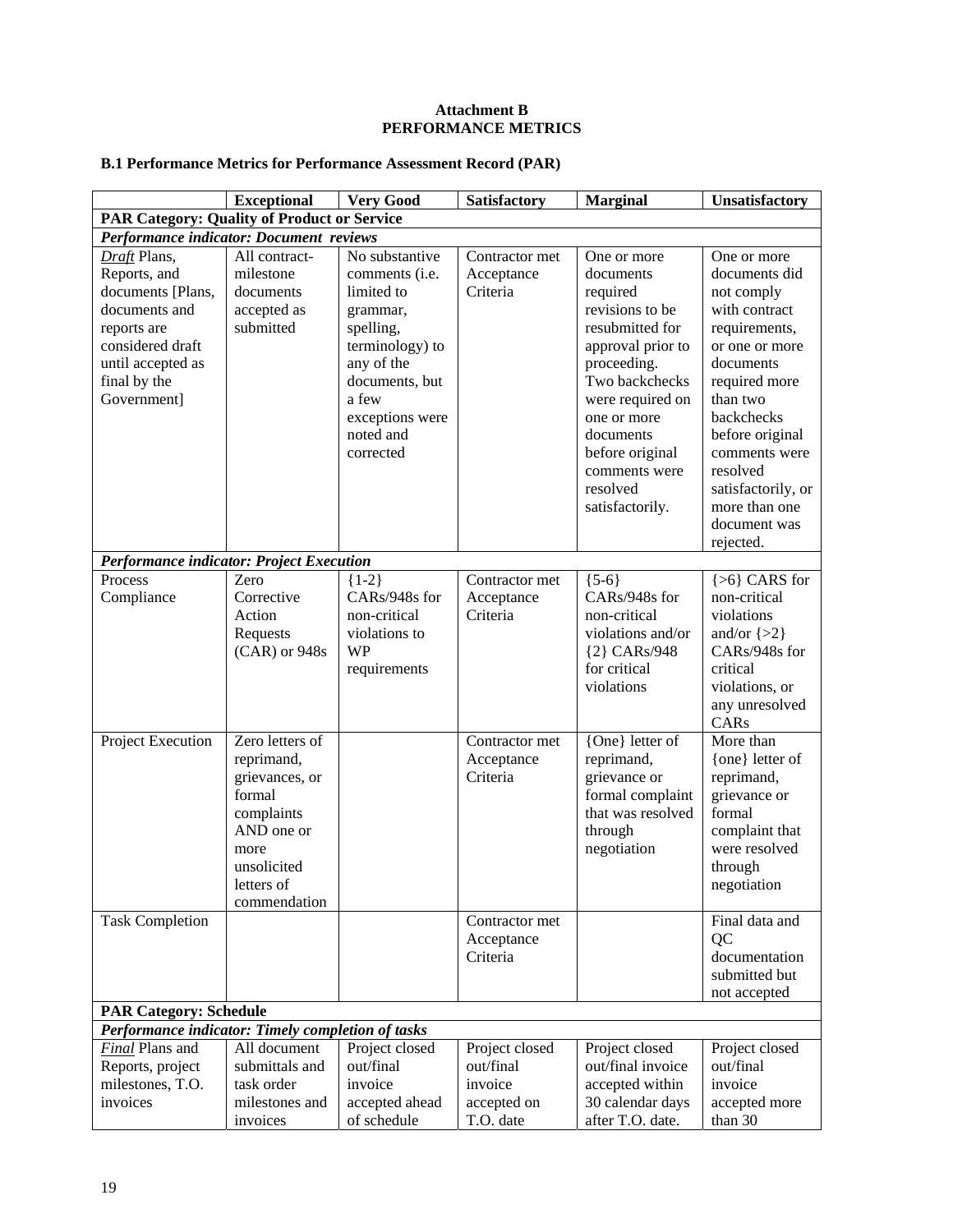|                                                                  | <b>Exceptional</b>                                                                            | <b>Very Good</b> | <b>Satisfactory</b> | <b>Marginal</b>  | <b>Unsatisfactory</b> |
|------------------------------------------------------------------|-----------------------------------------------------------------------------------------------|------------------|---------------------|------------------|-----------------------|
|                                                                  | complete and                                                                                  |                  |                     |                  | calendar days         |
|                                                                  | accepted by                                                                                   |                  |                     |                  | after T.O. date.      |
|                                                                  | T.O date,                                                                                     |                  |                     |                  |                       |
|                                                                  | project closed                                                                                |                  |                     |                  |                       |
|                                                                  | out/final                                                                                     |                  |                     |                  |                       |
|                                                                  | invoice                                                                                       |                  |                     |                  |                       |
|                                                                  | approved                                                                                      |                  |                     |                  |                       |
|                                                                  | ahead of                                                                                      |                  |                     |                  |                       |
|                                                                  | schedule                                                                                      |                  |                     |                  |                       |
| Project status                                                   |                                                                                               |                  | Yes                 |                  | N <sub>o</sub>        |
| reports accurate                                                 |                                                                                               |                  |                     |                  |                       |
| Performance indicator: Impacts to schedule                       |                                                                                               |                  |                     |                  |                       |
| Impacts caused by                                                |                                                                                               |                  | Yes                 |                  | N <sub>o</sub>        |
| Contractor or                                                    |                                                                                               |                  |                     |                  |                       |
| other causes                                                     |                                                                                               |                  |                     |                  |                       |
| identified, in                                                   |                                                                                               |                  |                     |                  |                       |
| writing to HNC                                                   |                                                                                               |                  |                     |                  |                       |
| CO/PM, in a                                                      |                                                                                               |                  |                     |                  |                       |
| timely manner to                                                 |                                                                                               |                  |                     |                  |                       |
| apply acceptable                                                 |                                                                                               |                  |                     |                  |                       |
| corrective actions.                                              |                                                                                               |                  |                     |                  |                       |
| PAR Category: Cost Control (Not Applicable for Firm Fixed Price) |                                                                                               |                  |                     |                  |                       |
| Performance indicator: No unauthorized cost overruns             |                                                                                               |                  |                     |                  |                       |
| Unauthorized cost                                                |                                                                                               |                  | N <sub>o</sub>      |                  | Yes                   |
| overruns                                                         |                                                                                               |                  |                     |                  |                       |
| <b>Total Project</b>                                             | Total contract                                                                                | Total contract   | Total contract      | Total contract   | Total contract        |
| Costs                                                            | invoices less                                                                                 | invoices greater | invoices            | invoices greater | invoices greater      |
|                                                                  | than 98% of                                                                                   | than 98% but     | between             | than 100% but    | than or equal to      |
|                                                                  | T.O.                                                                                          | less than        | 99.99% and          | less than 105%   | 105% of T.O.          |
|                                                                  | authorized                                                                                    | 99.99% of T.O.   | 100% of T.O.        | of T.O.          | authorized            |
|                                                                  | amount                                                                                        | authorized       | authorized          | authorized       | amount                |
|                                                                  |                                                                                               | amount           | amount              | amount           |                       |
| Performance indicator: Monthly cost report                       |                                                                                               |                  |                     |                  |                       |
| Monthly cost                                                     |                                                                                               |                  | Yes                 |                  | No                    |
| reports accurate                                                 |                                                                                               |                  |                     |                  |                       |
| Performance indicator: Impacts to cost                           |                                                                                               |                  |                     |                  |                       |
| Impacts caused by                                                |                                                                                               |                  | Yes                 |                  | N <sub>o</sub>        |
| Contractor or                                                    |                                                                                               |                  |                     |                  |                       |
| other causes                                                     |                                                                                               |                  |                     |                  |                       |
| identified, in                                                   |                                                                                               |                  |                     |                  |                       |
| writing to HNC                                                   |                                                                                               |                  |                     |                  |                       |
| CO/PM, in a                                                      |                                                                                               |                  |                     |                  |                       |
| timely manner to                                                 |                                                                                               |                  |                     |                  |                       |
| apply acceptable                                                 |                                                                                               |                  |                     |                  |                       |
| corrective actions.                                              |                                                                                               |                  |                     |                  |                       |
|                                                                  | <b>PAR Category: Business Relations</b><br>Performance indicator: Met contractual obligations |                  |                     |                  |                       |
| Corrective                                                       |                                                                                               |                  | Yes                 |                  | N <sub>o</sub>        |
| Actions taken                                                    |                                                                                               |                  |                     |                  |                       |
| were timely and                                                  |                                                                                               |                  |                     |                  |                       |
| effective (Refer to                                              |                                                                                               |                  |                     |                  |                       |
| CARs issued to                                                   |                                                                                               |                  |                     |                  |                       |
| Contractor)                                                      |                                                                                               |                  |                     |                  |                       |
| Performance indicator: Professional and Ethical Conduct          |                                                                                               |                  |                     |                  |                       |
| Meetings and                                                     | Zero letters of                                                                               |                  | Contractor met      | One letter of    | More than one         |
| correspondences                                                  | reprimand,                                                                                    |                  | Acceptance          | reprimand,       | letter of             |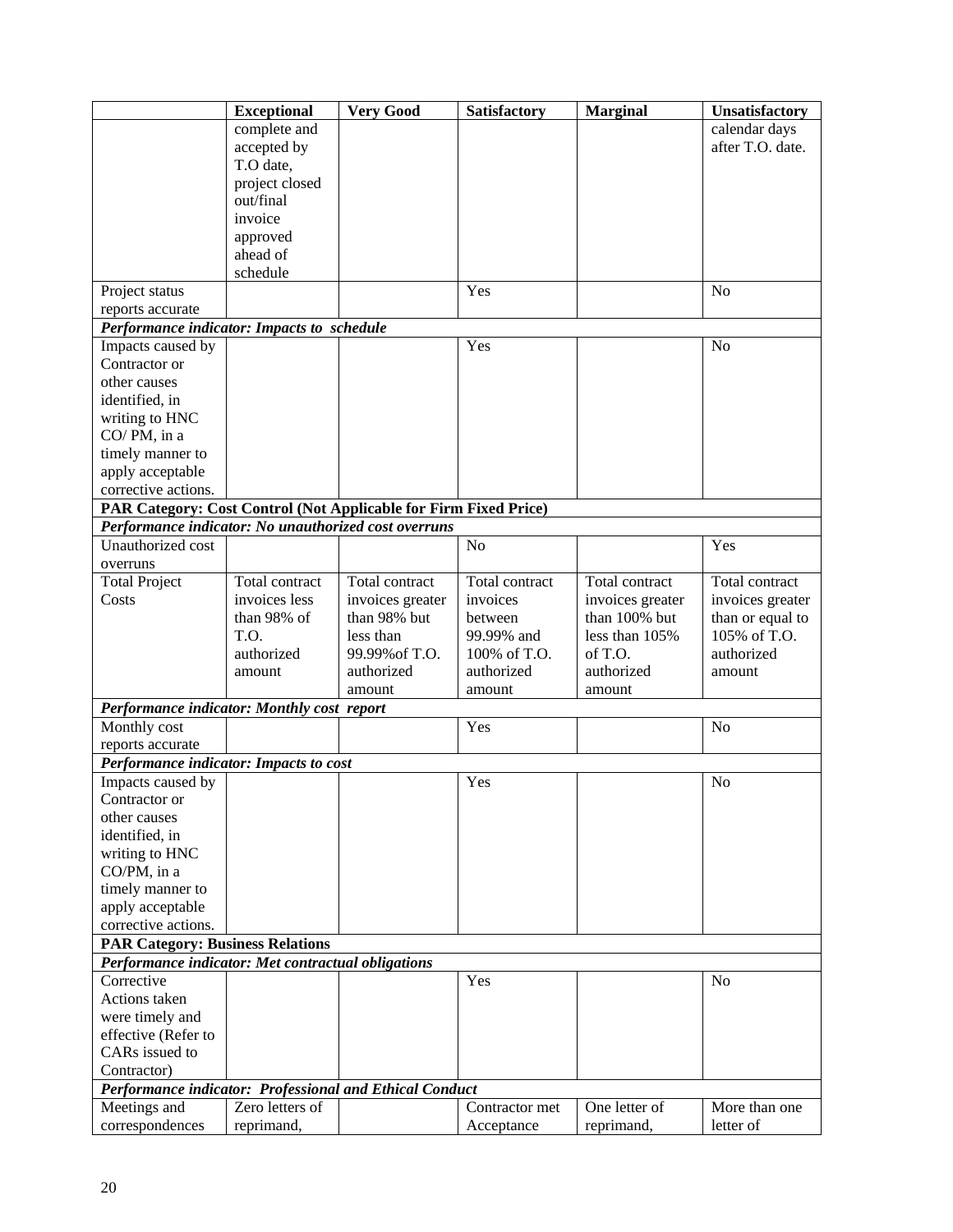|                                                                              | <b>Exceptional</b>           | <b>Very Good</b> | Satisfactory                   | <b>Marginal</b>                                                                               | Unsatisfactory                 |
|------------------------------------------------------------------------------|------------------------------|------------------|--------------------------------|-----------------------------------------------------------------------------------------------|--------------------------------|
| with Public,                                                                 | grievances, or               |                  | Criteria                       | grievance or                                                                                  | reprimand,                     |
| project delivery                                                             | formal                       |                  |                                | formal complaint                                                                              | grievance or                   |
| team and other                                                               | complaints                   |                  |                                | that was resolved                                                                             | formal                         |
| stakeholders                                                                 | AND one or                   |                  |                                | through                                                                                       | complaint that                 |
|                                                                              | more                         |                  |                                | negotiation                                                                                   | were resolved                  |
|                                                                              | unsolicited                  |                  |                                |                                                                                               | through                        |
|                                                                              | letters of                   |                  |                                |                                                                                               | negotiation OR                 |
|                                                                              | commendation                 |                  |                                |                                                                                               | removal of one                 |
|                                                                              |                              |                  |                                |                                                                                               | or more project                |
|                                                                              |                              |                  |                                |                                                                                               | personnel as a                 |
|                                                                              |                              |                  |                                |                                                                                               | results of a                   |
|                                                                              |                              |                  |                                |                                                                                               | letter of                      |
|                                                                              |                              |                  |                                |                                                                                               | reprimand,                     |
|                                                                              |                              |                  |                                |                                                                                               | grievance or                   |
|                                                                              |                              |                  |                                |                                                                                               | formal                         |
|                                                                              |                              |                  |                                |                                                                                               | complaint.                     |
| Performance indicator: Customer has overall satisfaction with work performed |                              |                  |                                |                                                                                               |                                |
| Customer survey                                                              | $4.0 - 5.0$                  | $3.0 - 3.9$      | $2.0 - 2.9$                    | $1.0 - 1.9$                                                                                   | < 1.0                          |
| results for rating                                                           |                              |                  |                                |                                                                                               |                                |
| period                                                                       |                              |                  |                                |                                                                                               |                                |
| Performance indicator: Personnel responsive and cooperative                  |                              |                  |                                |                                                                                               |                                |
| Key personnel                                                                | Always                       |                  | <b>Most Times</b>              |                                                                                               | <b>Almost Never</b>            |
| responsive, and                                                              |                              |                  |                                |                                                                                               |                                |
| cooperative                                                                  |                              |                  |                                |                                                                                               |                                |
| PAR Category: Management of Key Personnel and Resources                      |                              |                  |                                |                                                                                               |                                |
|                                                                              |                              |                  |                                | Performance indicator: Personnel knowledgeable and effective in their areas of responsibility |                                |
| Personnel                                                                    | All personnel                |                  | All personnel                  | All personnel                                                                                 | All personnel                  |
| assigned to tasks                                                            | proposed by<br>Contractor    |                  | proposed by<br>Contractor were | proposed by<br>Contractor were                                                                | proposed by<br>Contractor were |
|                                                                              |                              |                  | assigned to                    | assigned to                                                                                   |                                |
|                                                                              | were assigned<br>to project, |                  | project, some                  | project, some                                                                                 | assigned to<br>project, some   |
|                                                                              | some                         |                  | personnel were                 | personnel were                                                                                | personnel were                 |
|                                                                              | personnel were               |                  | substituted by                 | substituted by                                                                                | substituted by                 |
|                                                                              | substituted by               |                  | equally                        | equally qualified                                                                             | lesser qualified               |
|                                                                              | higher                       |                  | qualified                      | individuals,                                                                                  | individuals or                 |
|                                                                              | qualified                    |                  | individuals.                   | Letter of                                                                                     | HNC requested,                 |
|                                                                              | individuals.                 |                  |                                | reprimand                                                                                     |                                |
|                                                                              |                              |                  |                                | received for                                                                                  | in writing,                    |
|                                                                              |                              |                  |                                |                                                                                               | removal of                     |
|                                                                              |                              |                  |                                | personnel<br>conduct from                                                                     | assigned<br>personnel for      |
|                                                                              |                              |                  |                                | HNC.                                                                                          |                                |
|                                                                              |                              |                  |                                |                                                                                               | poor<br>performance.           |
| Performance indicator: Personnel able to manage resources efficiently        |                              |                  |                                |                                                                                               |                                |
| Instances when                                                               | $\Omega$                     | $1 - 2$          | $3 - 4$                        | $5 - 6$                                                                                       | $>6$                           |
| resource                                                                     |                              |                  |                                |                                                                                               |                                |
| management had                                                               |                              |                  |                                |                                                                                               |                                |
| negative impact                                                              |                              |                  |                                |                                                                                               |                                |
| on project                                                                   |                              |                  |                                |                                                                                               |                                |
| execution                                                                    |                              |                  |                                |                                                                                               |                                |
| <b>PAR Category: Safety</b>                                                  |                              |                  |                                |                                                                                               |                                |
| <b>Performance indicator: Accidents and Violations</b>                       |                              |                  |                                |                                                                                               |                                |
| *No Class A                                                                  | $^{(1)}$                     | No class A       | Contractor met                 | $\{<2\}$ non-                                                                                 | $\{1\}$                        |
| Accidents,                                                                   | No class A                   | accidents IAW    | Acceptance                     | explosive related                                                                             | Any Class A                    |
| Contractor at fault                                                          | accidents IAW                | AR 385-10        | Criteria                       | Class C                                                                                       | accident IAW                   |
|                                                                              | AR 385-10                    |                  |                                | accidents, or $\{1\}$                                                                         | AR-385-10, or                  |
|                                                                              |                              |                  |                                | non-explosive                                                                                 | Any explosive                  |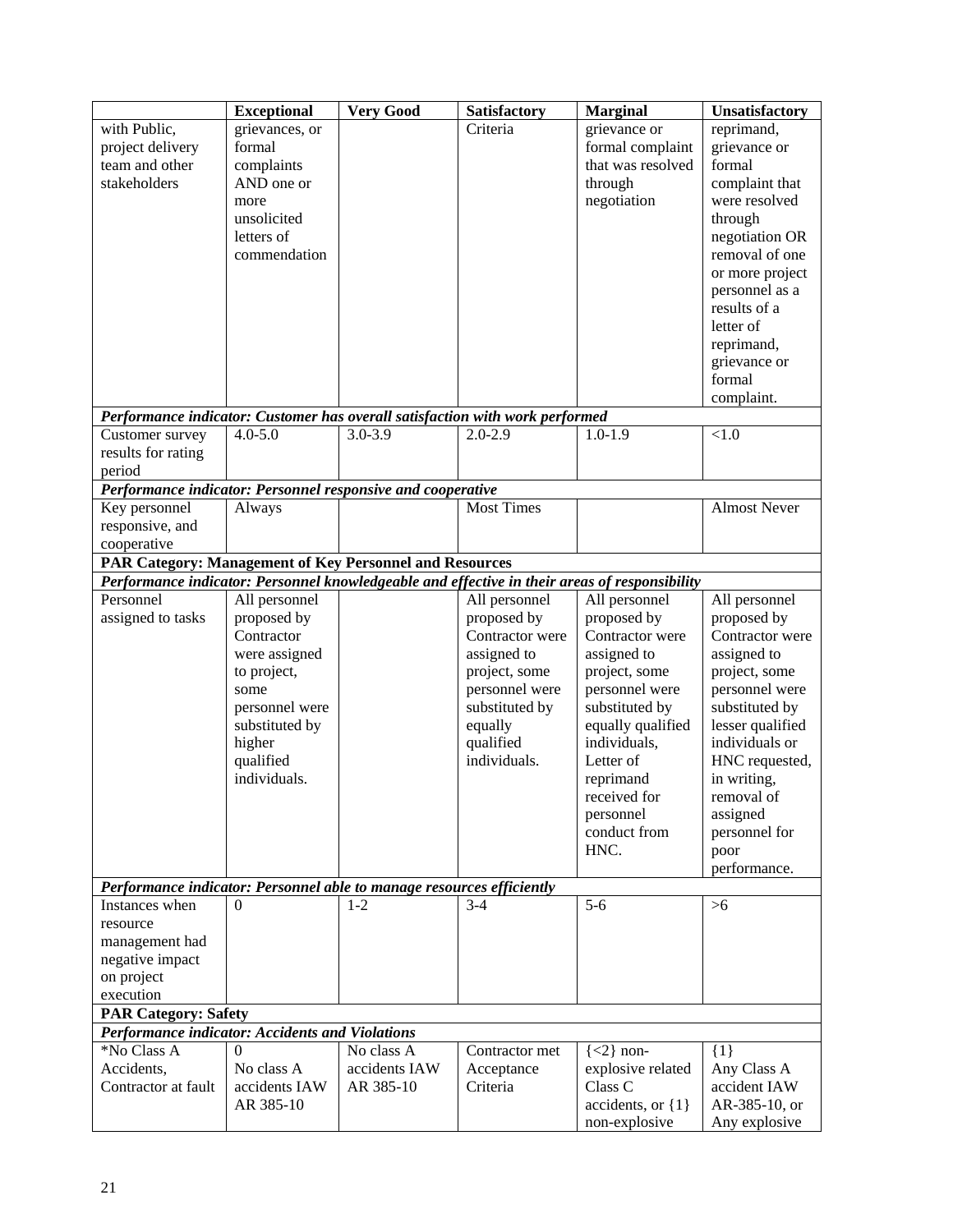|                             | <b>Exceptional</b>                                         | <b>Very Good</b>                                           | <b>Satisfactory</b> | <b>Marginal</b>                                                                              | Unsatisfactory                                                                                                                                                                                                         |
|-----------------------------|------------------------------------------------------------|------------------------------------------------------------|---------------------|----------------------------------------------------------------------------------------------|------------------------------------------------------------------------------------------------------------------------------------------------------------------------------------------------------------------------|
| *Major safety<br>violations | $\Omega$<br>accidents/injuri<br>es No safety<br>violations | $\Omega$<br>accidents/injuri<br>es No safety<br>violations |                     | Class B accident,<br><b>IAW AR 385-10</b><br>$\{2\}$ non-<br>explosive safety<br>violations. | related<br>accident.<br>$\{>1\}$ any<br>violation of<br>procedures for<br>handling,<br>storage,<br>transportation,<br>or use of<br>explosives IAW<br>the WP, and all<br>Federal, State<br>and local<br>laws/ordinances |
| *Minor safety<br>violations | No safety<br>violations                                    | 1 safety<br>violation                                      |                     | ${3}$ safety<br>violations                                                                   | $\{>3\}$ safety<br>violations                                                                                                                                                                                          |

#### **Classes of Accidents:**

 - **Class A:** Fatality or permanent total disability (Government Civilian, Military Personnel, and/or Contractor), or >\$2,000,000 property damage.

 - **Class B:** Permanent partial disability or impatient hospitalization of 3 or more persons (Government Civilian, Military Personnel, and/or Contractor), \$500,000< \$2,000,000 property damage.

- **Class C:** Lost Workday (Contractor) or Lost Time (Government Civilians), \$50,000< \$500,000 property damage.

- **Class D:** \$2000 < \$50,000 property damage.

\* From Section C of Solicitation Number W912DY-08-R-0016, Amendment 0007 (may be included but are not limited to these).

*The following guidelines are provided for issuing ratings that are subjective in nature, these ratings will be supported by the weight of evidence documented during the government's surveillance efforts:* 

Exceptional: Performance *meets* contractual requirements and *exceeds many* to the Government's benefit. The contractual performance of the element or sub-element being assessed was accomplished with *few minor problems* for which corrective actions taken by the Contractor were *highly effective*.

Very Good: Performance *meets* contractual requirements and *exceeds some* to the Government's benefit. The contractual performance of the element or sub-element being assessed was accomplished with *some minor problems* for which corrective actions taken by the Contractor were *effective*.

Satisfactory: Performance *meets* contractual requirements. The contractual performance of the element or sub-element contains *some minor problems* for which corrective actions taken by the Contractor *appear or were satisfactory*.

Marginal: Performance *does not meet all* contractual requirements. The contractual performance of the element or subelement being assessed reflects a *serious problem* for which the Contractor has *not yet identified corrective actions*. The Contractor's proposed actions appear only *marginally effective or were not fully implemented*.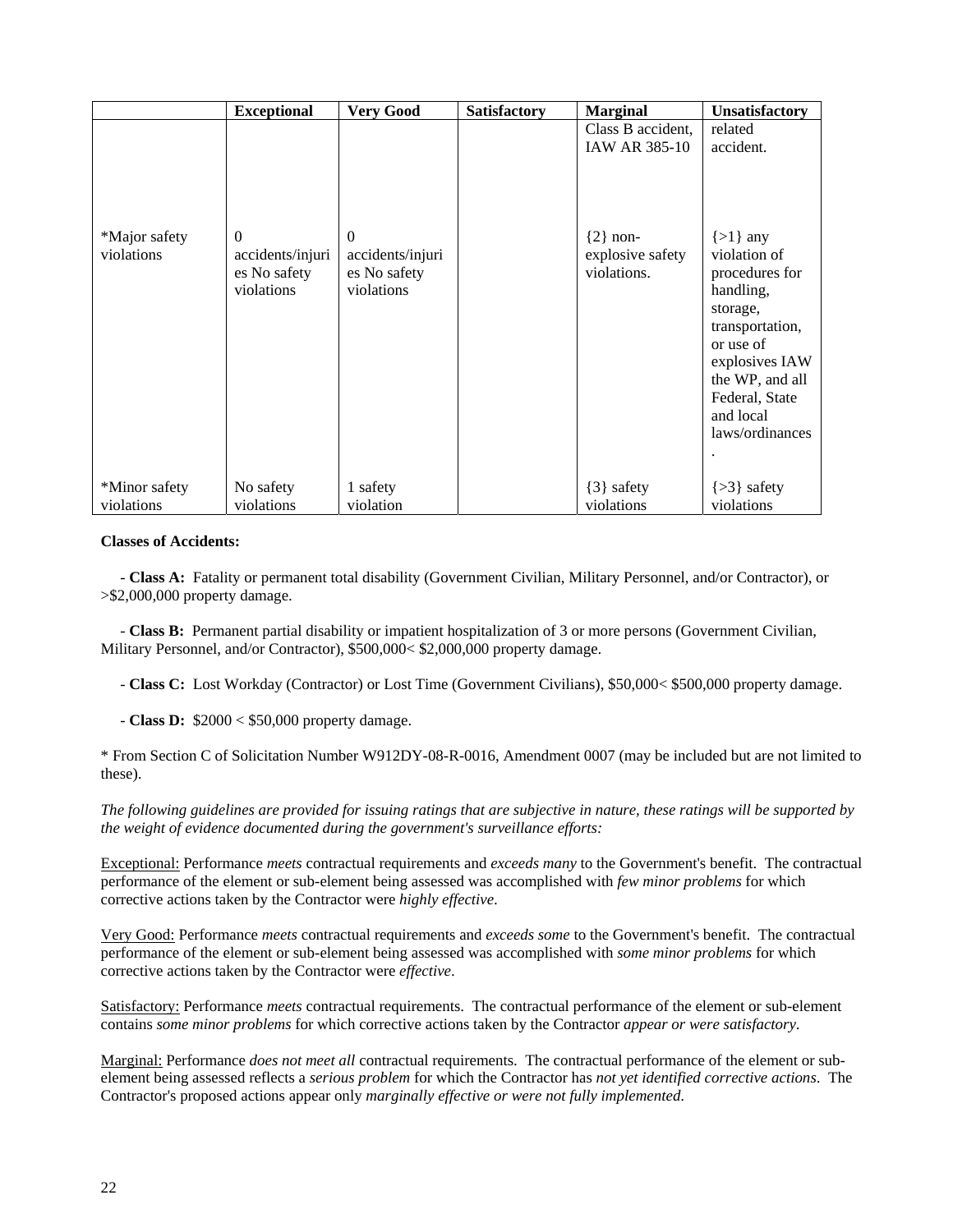Unsatisfactory: Performance *does not meet most* contractual requirements and *recovery is not likely* in a timely manner. The contractual performance of the element or sub-element contains *serious problems* for which the Contractor's corrective actions *appear or were ineffective*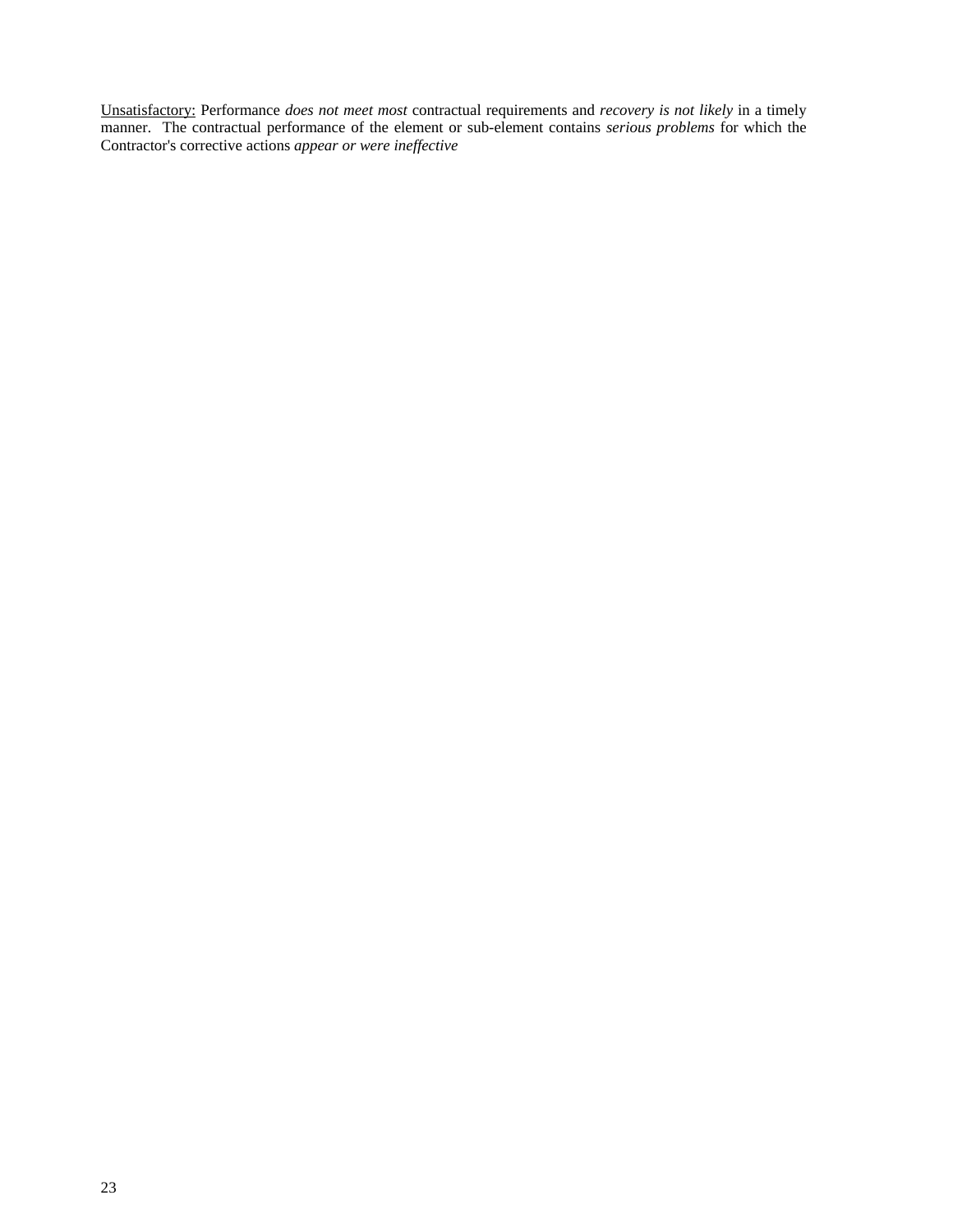#### **Attachment C**

1. REQUIREMENTS AND PROCEDURES:

a. This interim guidance provides specific requirements for MMRP Decision Documents.

 b. Format and content of ALL MMRP decision documents and action memoranda, regardless of signature authority shall be in accordance with Section 2. Each document will contain:

(1) A title page,

(2) A table of contents,

(3) Page numbers on each page indicating page number and total number of pages in the document, e.g., "1 of 25".

 (4) Header in the upper right-hand corner of each page including; document type ("Decision Document", "Time Critical Removal Actions (TCRA) Action Memorandum", or "Non-time Critical Removal Action (TCRA) Action Memorandum"), project name ("Sitka Naval Operating Base"), project location ("Sitka, Alaska"), and project number to include MRS number.

 c. All decision documents or action memoranda, regardless of level of signature authority, will be accompanied by an Executive Summary that for Headquarters (HQ). USACE will forward to ACSIM-ISE and DASA (ESOH). The Executive Summary shall be kept to a single page, whenever possible, and will include:

(1) Title, including project name and project number, date DD (or AM) was signed and by whom,

- (2) Brief description of the Munitions Response Sites (MRS), covered by the decision,
- (3) Brief description of selected response action and its relationship to other cleanup actions,

(4) Degree of risk reduction,

- (5) Present worth cost of selected response action, and the contribution to the cost-to-complete of all remedies for the FUDS Property,
- (6) Amounts and fiscal year(s) that funds are required for remedial/removal action design and construction,
- (7) Duration of any remedial action-operation (RA-O), removal action construction (RmA-C) and/or Long Term Monitoring (LTM) actions,
- (8) Land use controls (LUC) required and means of maintaining them,
- (9) Other potential response actions considered, and
- (10) Expected result of the action.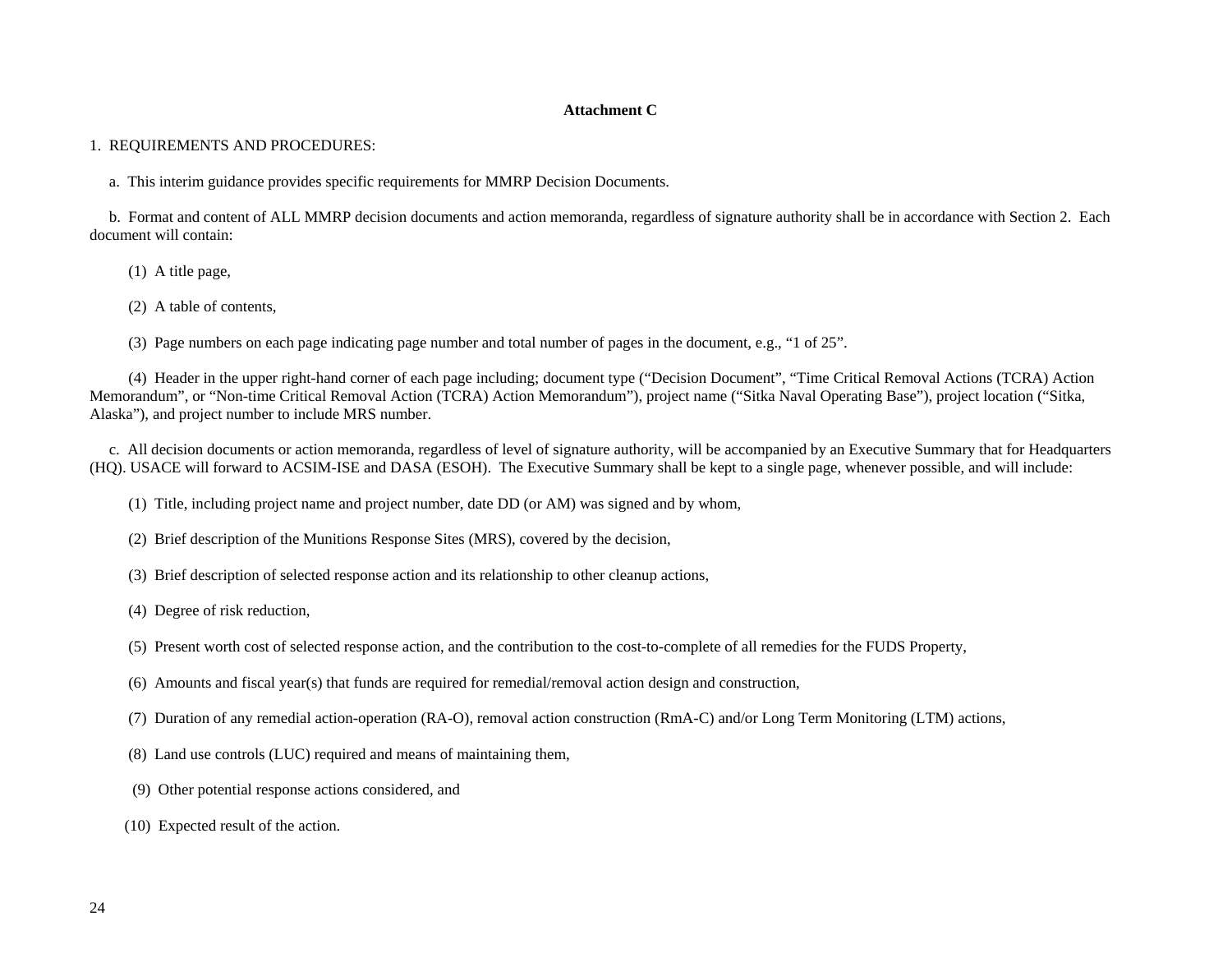#### 2.0 CONTENT

#### Remedial Action Decision Document Table of Contents

#### PART 1: THE DECLARATION

| 1.0<br>2.0 |                                                        |
|------------|--------------------------------------------------------|
| 3.0        |                                                        |
| 4.0        |                                                        |
| 5.0        |                                                        |
| 6.0        |                                                        |
| 7.0        |                                                        |
|            | PART 2: THE DECISION SUMMARY                           |
| 1.0        | PROJECT NAME, LOCATION, AND A BRIEF DESCRIPTION A-5    |
| 2.0        | PROJECT MRS HISTORY AND ENFORCEMENT ACTIVITIES A-5     |
| 3.0        |                                                        |
| 4.0        | SCOPE AND ROLE OF OPERABLE UNIT OR RESPONSE ACTION A-5 |
| 5.0        |                                                        |
| 6.0        | CURRENT AND POTENTIAL FUTURE LAND AND WATER USES A-7   |
|            | 6.a<br>6.h                                             |
| 7.0        |                                                        |
|            | 7.a<br>7.h<br>7.c                                      |
| 8.0        |                                                        |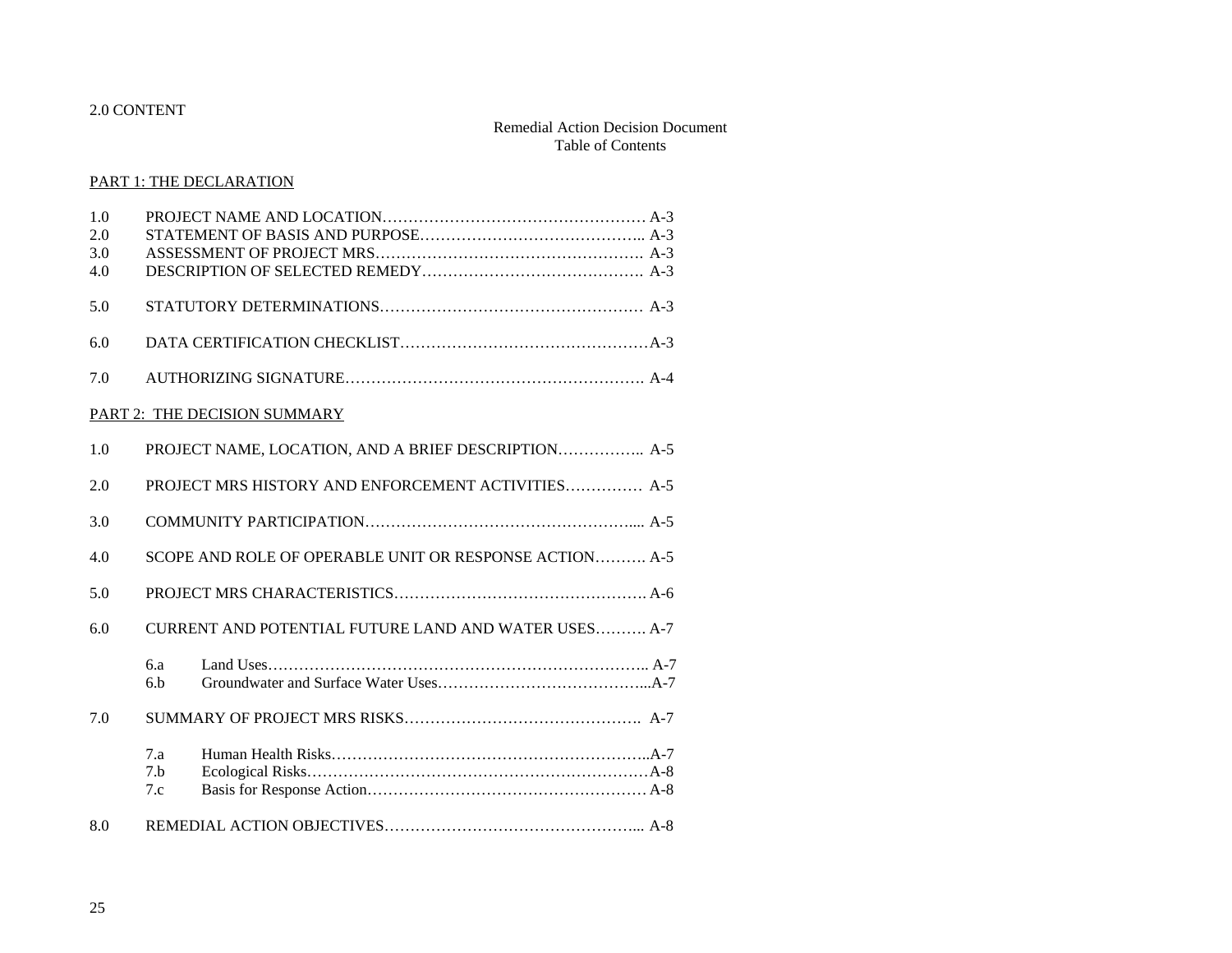| 9.0  |                |                                                                     |
|------|----------------|---------------------------------------------------------------------|
|      | 9.a            |                                                                     |
|      | 9 <sub>h</sub> | Common Elements and Distinguishing Features of Each Alternative A-9 |
|      | 9.c            |                                                                     |
|      |                |                                                                     |
| 10.0 |                | $A-10$                                                              |
|      |                |                                                                     |
| 11.0 |                | $A-10$                                                              |
|      |                |                                                                     |
| 12.0 |                |                                                                     |
|      |                |                                                                     |
|      | 12.a           |                                                                     |
|      | 12.b           |                                                                     |
|      | 12.c           |                                                                     |
|      | 12.d           |                                                                     |
|      |                |                                                                     |
| 13.0 |                |                                                                     |
|      |                |                                                                     |
| 14.0 |                | DOCUMENTATION OF SIGNIFICANT CHANGES FROM PREFERRED                 |
|      |                |                                                                     |
|      |                |                                                                     |
|      |                | PART 3: THE RESPONSIVENESS SUMMARY                                  |
|      |                |                                                                     |
| 1.0  |                | STAKEHOLDER ISSUES AND LEAD AGENCY RESPONSES A-12                   |
|      |                |                                                                     |
| 2.0  |                |                                                                     |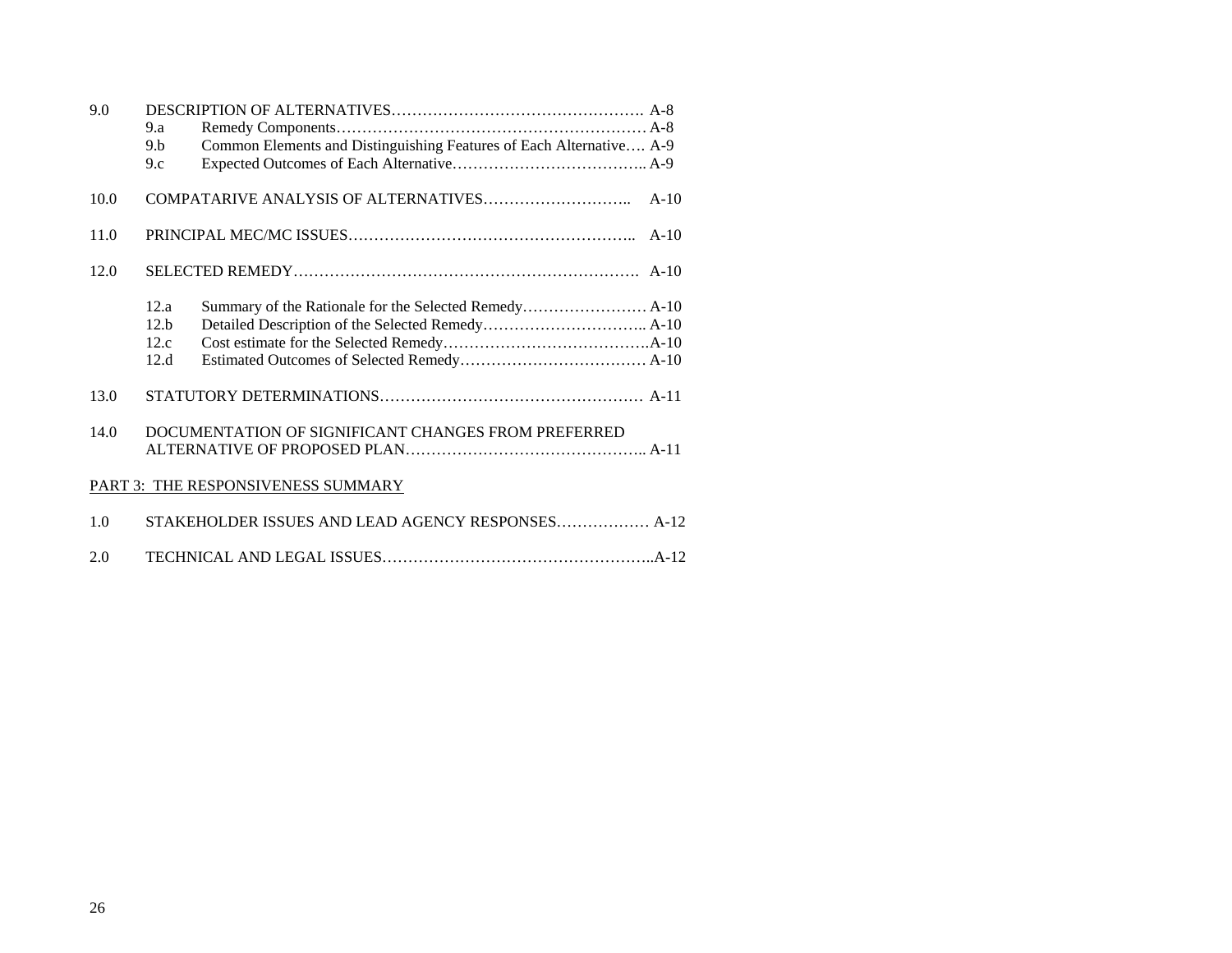#### **Remedial Action Decision Document Outline**

#### PART 1: THE DECLARATION

The Declaration functions as the abstract and formal authorizing signature page for the DD.

- 1. PROJECT NAME AND LOCATION.
- 2. STATEMENT OF BASIS AND PURPOSE.

Certify the factual and legal basis for the Selected Remedy.

#### 3. ASSESSMENT OF PROJECT MRS.

Certify that the MRS poses a threat to public health, welfare, or the environment.

#### 4. DESCRIPTION OF SELECTED REMEDY.

a. Describe the major components of the Selected Remedy in a bullet fashion.

b. Describe the scope and role of this MRS.

c. Describe how this remedial action addresses principal threats and other contamination at the MRS (i.e., what is being treated, what is being contained, and what is the rationale for each).

#### 5. STATUTORY DETERMINATIONS.

a. Describe how the Selected Remedy satisfies the statutory requirements of CERCLA §121 and discuss the applicability of the 5-year review requirements.

#### 6. DATA CERTIFICATION CHECKLIST.

The Declaration should certify that the following information is included in the DD (or provide a brief explanation for why this information is not included):

- a. Munitions and Explosives of Concern (MEC) and munitions constituents (MC) and their respective concentrations.
- b. Baseline risk represented by the MEC/MCs.
- c. Cleanup levels established for MEC/MCs and the basis for these levels.
- d. How MEC and MC will be addressed.

e. Current and reasonably anticipated future land use assumptions and current and potential future beneficial uses of groundwater used in the baseline risk assessment and DD.

f. Potential land and groundwater use that will be available at the MRS as a result of the Selected Remedy.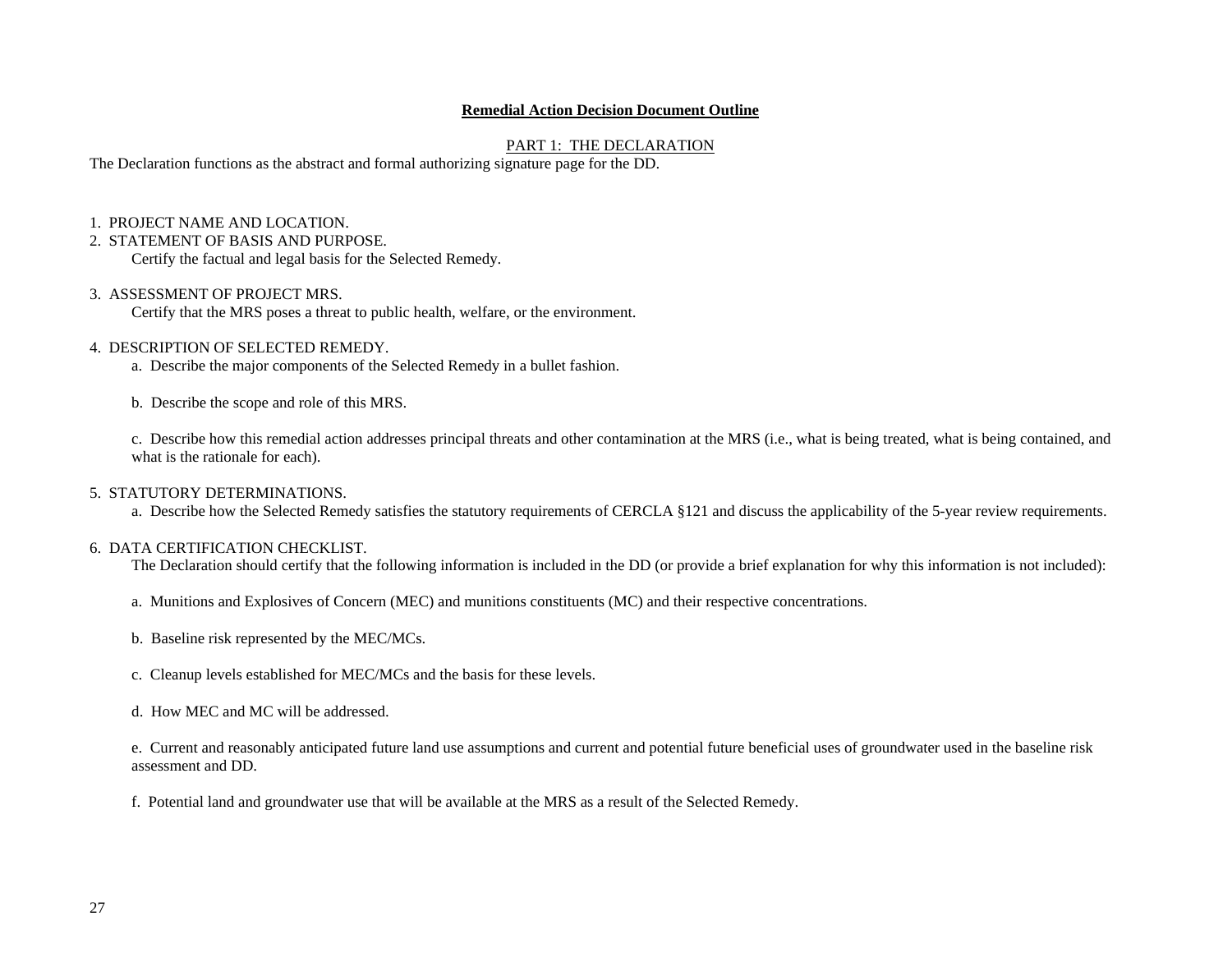g. Estimated capital, annual operation and maintenance (O&M), and total present worth costs, discount rate, and the number of years over which the remedy cost estimates are projected.

h. Key factor(s) that led to selecting the remedy (i.e., describe how the Selected Remedy provides the best balance of tradeoffs with respect to the balancing and modifying criteria, highlighting criteria key to the decision).

#### 7. AUTHORIZING SIGNATURE.

The following general paragraph and signature block. (*Note: Signature block may not appear alone on a page – it must be on the same page with the preceding paragraph*):

"This Decision Document presents the selected response action at [place]. The U.S. Army Corps of Engineers is the lead agency under the Defense Environmental Restoration Program (DERP) at the [FUDS property name] Formerly Used Defense Site, and has developed this Decision Document consistent with the Comprehensive Environmental Response, Compensation, and Liability Act (CERCLA), as amended, and the National Oil and Hazardous Substances Pollution Contingency Plan (NCP). This decision document will be incorporated into the larger Administrative Record file for [FUDS property name], which is available for public view at [address]. This document, presenting a selected remedy with a present worth cost estimate of [\$\$], is approved by the undersigned, pursuant to Memorandum, DAIM-ZA, September 9, 2003, subject: Policies for Staffing and Approving Decision Documents (DDs), and to Engineer Regulation 200-3-1, Formerly Used Defense Sites (FUDS) Program Policy."

APPROVED:

(insert individual's signature block here) Date\_\_\_\_\_\_\_\_\_\_\_\_\_\_\_\_\_\_\_\_\_\_\_\_\_

*For present worth cost estimate of \$2M or less: District Commander" Signature Block* 

*For present worth cost estimate of more than \$2M and less than or equal to \$10M: HQUSACE signature block for: Chief, Department of Defense Support Team Directorate of Military Programs* 

*For present worth cost estimate of more than \$10M: Signature block for ACSIM or DASA(ESOH) or both* 

#### PART 2: THE DECISION SUMMARY

The Decision Summary identifies the Selected Remedy, explains how the remedy fulfills statutory and regulatory requirements, and provides a substantive summary of the Administrative Record file that supports the remedy selection decision.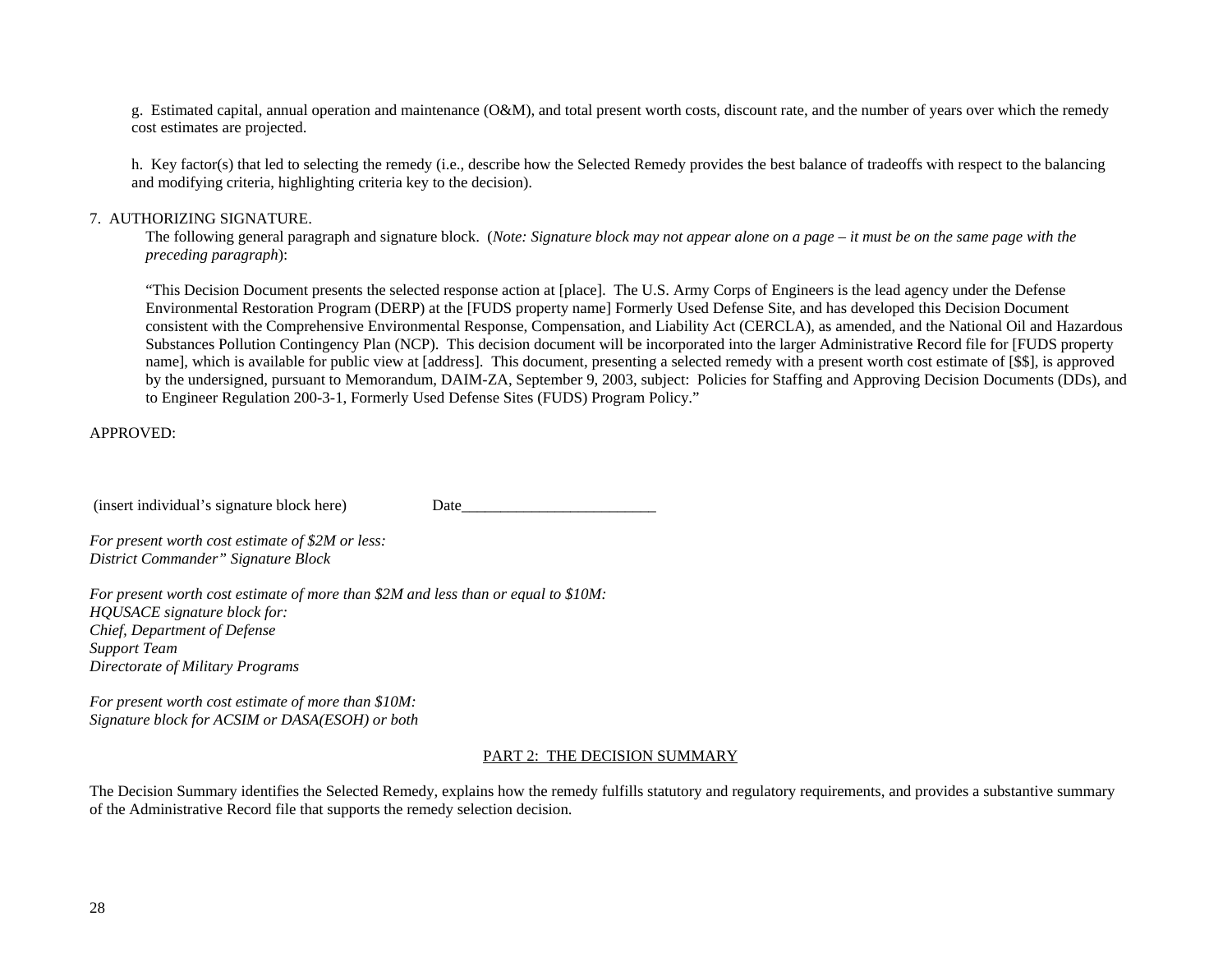- 1. PROJECT NAME, LOCATION, AND BRIEF DESCRIPTION. a. Name and location.
	- b. FUDS Project Number.
	- c. Lead and support agencies (e.g., DoD, State, Tribes).
	- d. Source of cleanup monies (e.g., ER-FUDS, ER-Army, ER-BRAC).
	- e. Brief MRS description.
- 2. PROJECT HISTORY AND ENFORCEMENT ACTIVITIES.
	- a. History of MRS activities that led to the current problems.
	- b. History of federal, state, and local MRS investigations and removal and remedial actions conducted under CERCLA or other authorities.
	- c. History of CERCLA enforcement activities at the MRS (e.g., results of PRP searches, issuances of special notices to PRPs).

#### 3. COMMUNITY PARTICIPATION.

 a. Describe how the public participation requirements in CERCLA and the NCP were met in the remedy selection process (e.g., community relations plans, fact sheets, public notices, public meetings, public Restoration Advisory Board).

- b. Describe other community outreach and involvement efforts.
- c. Describe efforts to solicit views on the reasonably anticipated future land uses and potential future land uses.

#### 4. SCOPE AND ROLE OF RESPONSE ACTION.

- a. The planned sequence of actions.
- b. The scope of problems those actions will address.
- c. The authorities under which each action will be/has been implemented (e.g., removal, remedial).
- 5. PROJECT MRS CHARACTERISTICS: (Include maps, a site plan, or other graphical presentations, as appropriate.)
	- a. Describe the conceptual site model (CSM) on which the risk assessment and response action are based.
	- b. Provide an overview of the MRS, including the following:
		- (1) Size of MRS (e.g., acres).
		- (2) Geographical and topographical information (e.g., surface waters, flood plains, wetlands).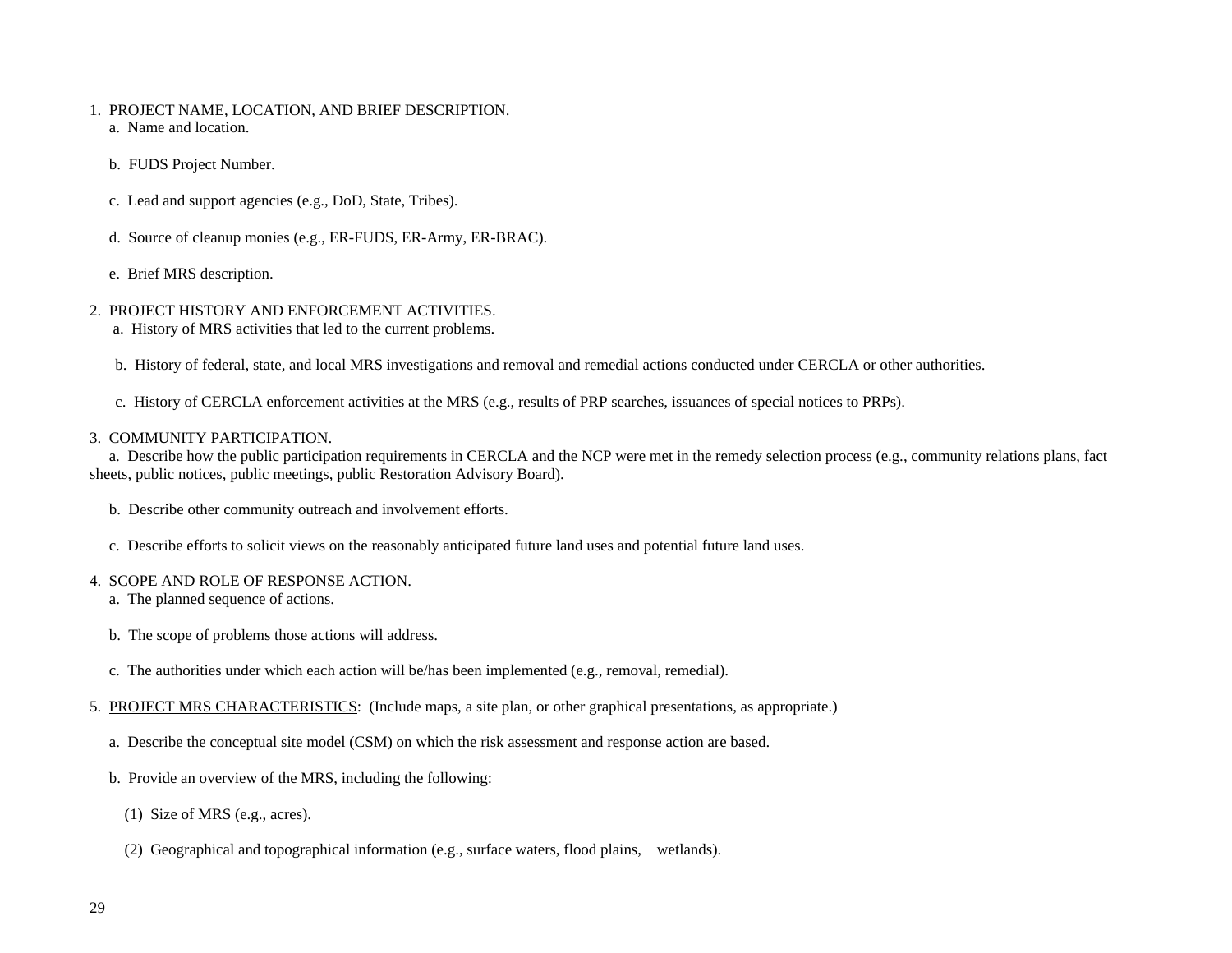- (3) Surface and subsurface features (e.g., number and volume of tanks, lagoons, structures, and drums on-site).
- (4) Areas of archaeological or historical importance.
- c. Describe the sampling strategy (e.g., which media were investigated, what sampling approach was used, over what area, when was the sampling performed).
- d. Describe known or suspected sources of contamination.
- e. Describe types of contamination and the affected media, including the following:
	- (1) Types and characteristics of MEC/MCs (e.g., toxic, mobile, carcinogenic, non-carcinogenic).
	- (2) Quantity/volume of MEC/MC that needs to be addressed.
	- (3) Concentrations of MEC/MCs in each medium.
	- (4) RCRA hazardous wastes and affected media.
- f. Describe location of contamination and known or potential routes of migration, including the following:
	- (1) Lateral and vertical extent of contamination.
	- (2) Current and potential future surface and subsurface routes of human or environmental exposure.
	- (3) Likelihood for migration of MEC/MCs from current location or to other media.
	- (4) Human and ecological populations that could be affected.
- g. For MRSs with groundwater contamination, describe the following:
	- (1) Aquifer(s) affected or threatened by site contamination, types of geologic materials, approximate depths, whether aquifer is confined or unconfined.
	- (2) Groundwater flow directions within each aquifer and between aquifers and groundwater discharge locations (e.g., surface waters, wetlands, other aquifers).
	- (3) Interconnection between surface contamination (e.g., soils, sediments/surface water) and groundwater contamination.
	- (4) Confirmed or suspected presence and location of non-aqueous phase liquids.
	- (5) If groundwater models were used to define the fate and transport of MEC/MC, identify the model used and major model assumptions.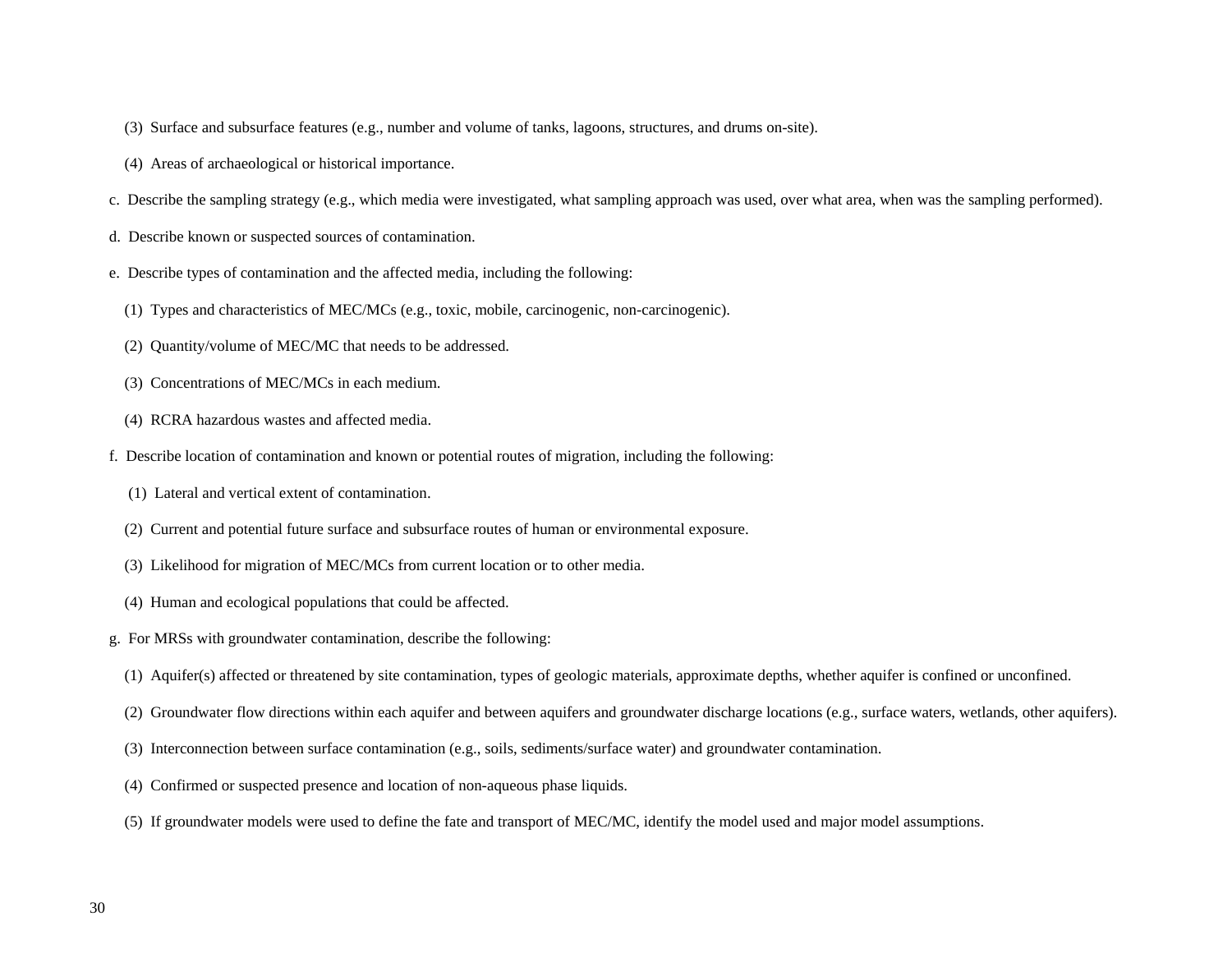- h. Note other site-specific factors that may affect response actions at the MRS.
- 6. CURRENT AND POTENTIAL FUTURE LAND AND WATER USES. a. Land Uses.
	- (1) Current on-site land uses.
	- (2) Current adjacent/surrounding land uses.

 (3) Reasonably Anticipated Future Land Uses and Basis for Future Use Assumptions (e.g., zoning maps, nearby development, 20-year development plans, dialogue with local land use planning officials and citizens, reuse assessment).

- b. Groundwater and Surface Water Uses.
	- (1) Current groundwater and surface water uses.

 (2) Potential beneficial groundwater and surface water uses (e.g. potential drinking water, irrigation) and basis for future use assumptions (e.g., Comprehensive State Groundwater Protection Plan, promulgated state classification guidelines).

 (3) If beneficial use is potential drinking water source, identify the approximate time frame of projected future drinking water use (e.g., groundwater aquifer not currently used as a drinking water source but expected to be utilized in 30 to 50 years).

(4) Location of anticipated use in relation to location and anticipated migration of contamination.

#### 7. SUMMARY OF PROJECT MRS RISKS.

a. Human Health Risks.

- (1) Identify the concentrations of MEC/MC in each medium.
- (2) Summarize the results of the exposure assessment.
- (3) Summarize the results of the toxicity assessment for the MEC/MC.
- (4) Summarize the risk characterization for both current and potential future land use scenarios and identify major assumptions and sources of uncertainty.
- b. Ecological Risks.
	- (1) Identify the concentrations of MEC/MC in each medium.
	- (2) Summarize the results of the exposure assessment.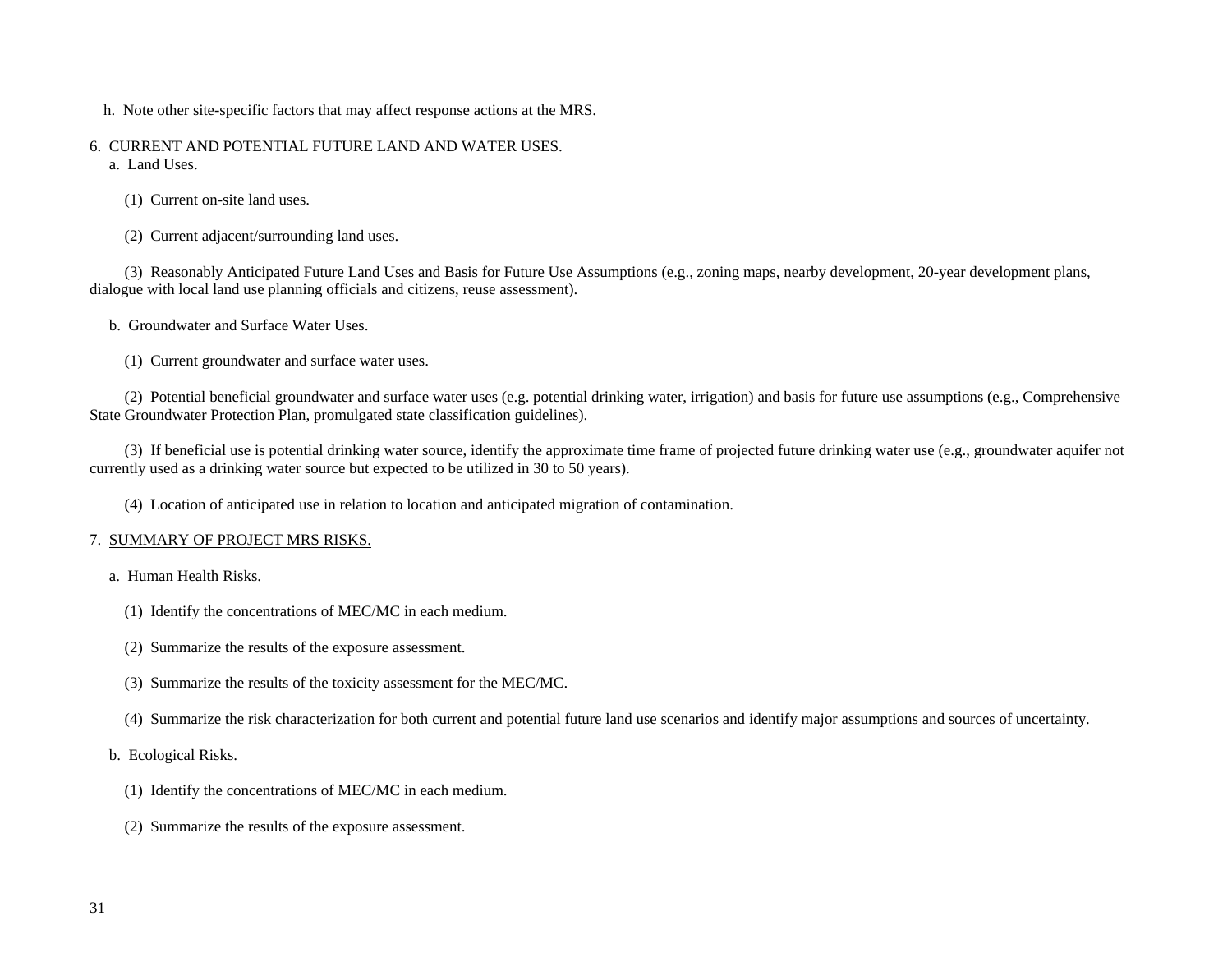(3) Summarize the results of the ecological effects assessment.

(4) Summarize the results of the ecological risk characterization and identify major assumptions and sources of uncertainty.

c. Basis for Response Action.

(1) Clearly Present the Basis for Taking the Response Action at the Conclusion of this Section.

#### 8. REMEDIAL ACTION OBJECTIVES.

 a. Present a clear statement of the specific RAOs for the MRS (e.g., treatment of contaminated soils above health-based action levels, restoration of groundwater plume to drinking water levels, and containment of DNAPL source areas) and reference a list or table of the individual performance standards.

b. Discuss the basis and rationale for RAOs (e.g., current and reasonably anticipated future land use and potential beneficial groundwater use).

c. Explain how the RAOs address risks identified in the risk assessment (e.g., how will the risks driving the need for action be addressed by the response action?).

9. DESCRIPTION OF ALTERNATIVES: The objective of this section is to provide a brief understanding of the remedial alternatives developed for the MRS.

a. Remedy Components. Provide a bulleted list of the major components of each alternative, including but not limited to:

(1) Treatment technologies and the materials they will be used to address (e.g., principal threats).

 (2) Containment components of remedy (e.g., engineering controls, cap, hydraulic barriers) and the materials they will be used to address (e.g., low concentration source materials, treatment residuals).

(3) Land use controls (and entity responsible for implementing and maintaining them).

(4) Operations and maintenance (O&M) activities required to maintain the integrity of the remedy (e.g., cap maintenance).

(5) Monitoring requirements.

 b. Common Elements and Distinguishing Features of Each Alternative. Describe common elements and distinguishing features unique to each response option. Examples of these elements include:

 (1) Key ARARs (or ARAR waivers) associated with each alternative (e.g., action- and/or location-specific groundwater treatment units, manifesting of hazardous waste, and regulating solid waste landfills).

(2) Long-term reliability of remedy (potential for remedy failure/replacement costs).

 (3) Quantity of untreated MEC/MC to be disposed off-site or managed on-site in a containment system and degree of residual contamination remaining in such waste.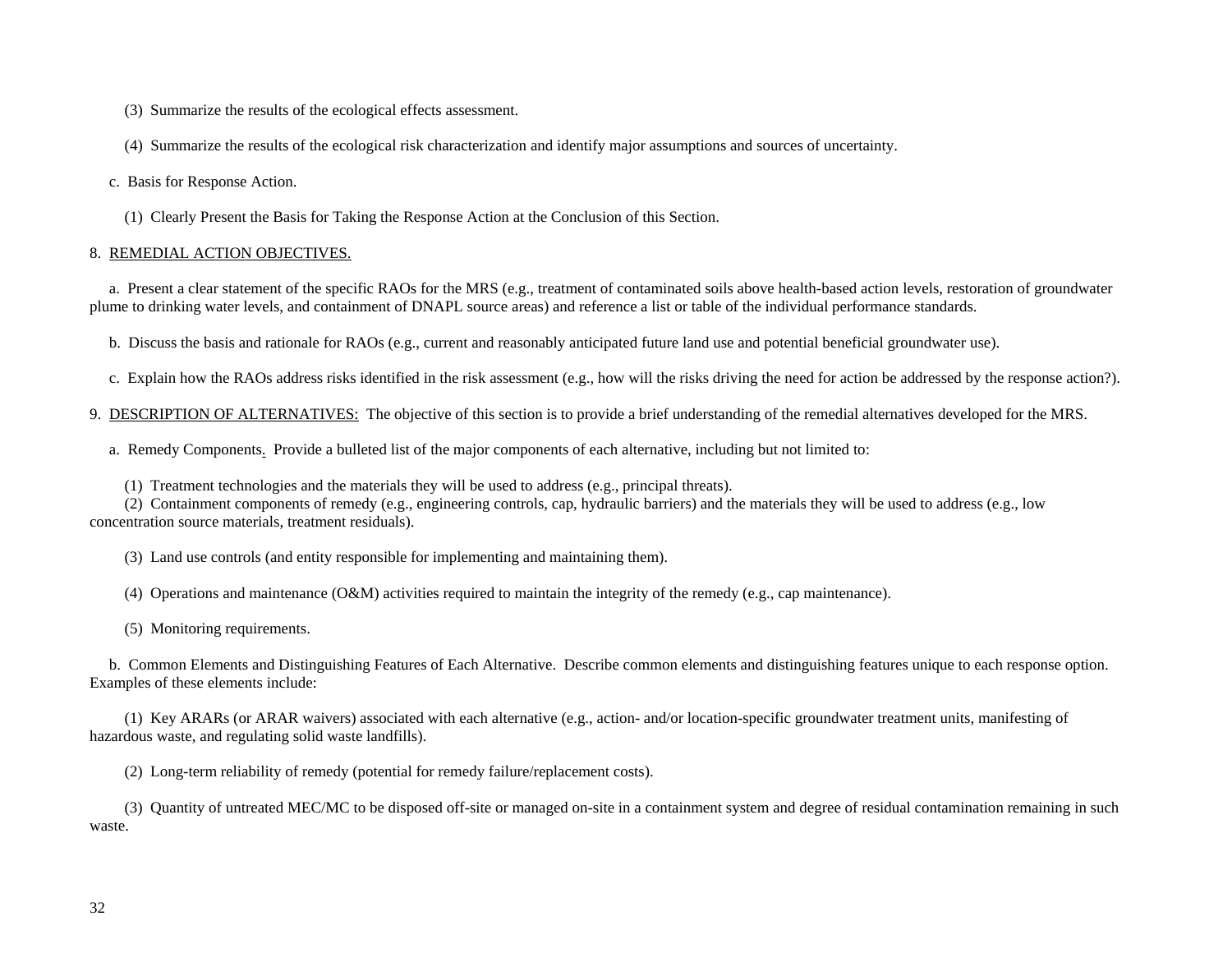(4) Estimated time required for design and construction (i.e., implementation time frame).

(5) Estimated time to reach cleanup levels (i.e., time of operation, period of performance).

(6) Estimated capital, annual O&M, and total present worth costs, discount rate, and the number of years over which the remedy cost estimate is projected.

(7) Describe uses of presumptive remedies and/or innovative technologies.

c. Expected Outcomes of Each Alternative.

 (1) Available land uses upon achieving performance standards. Note time frame to achieve performance standards (e.g., commercial or light industrial use available in 3 years when cleanup levels are achieved).

 (2) Available groundwater uses upon achieving performance standards. Note time frame to achieve performance standards (e.g., restricted use for industrial purposes in technical impracticability [TI] waiver zone, drinking water use in non-TI zone upon achieving cleanup levels in 50 to 70 years).

(3) Other impacts or benefits associated with each alternative.

10. COMPARATIVE ANALYSIS OF ALTERNATIVES. Compare the relative performance of each alternative against the others with respect to the nine evaluation criteria (summarize in a table if appropriate).

11. PRINICIPAL MEC/MC ISSUES. Identify the MEC/MC issues at the MRS and discuss how the alternatives will address them.

Note: The *Statutory Determinations* section of the DD should explain whether or not the Selected Remedy satisfies the statutory preference for remedies employing treatment that reduces toxicity, mobility, or volume as a principal element. By indicating whether the principal threats will be addressed by the alternatives, this section of the *Decision Summary* should provide the basis for that statutory determination.

#### 12. SELECTED REMEDY.

- a. Summary of the Rationale for the Selected Remedy.
	- (1) Provide a concise discussion of the key factors for remedy selection.
- b. Detailed Description of the Selected Remedy.

 (1) Expand on the Description of the Selected Remedy from that which was provided in the Description of Alternatives section and provide a brief overview of the RAOs and performance standards.

c. Cost Estimate for the Selected Remedy.

 (1) Present a detailed, activity-based breakdown of the estimated costs associated with implementing and maintaining the remedy (include estimated capital, annual O&M, and total present worth costs discount rate and the number of years over which the remedy cost estimate is projected).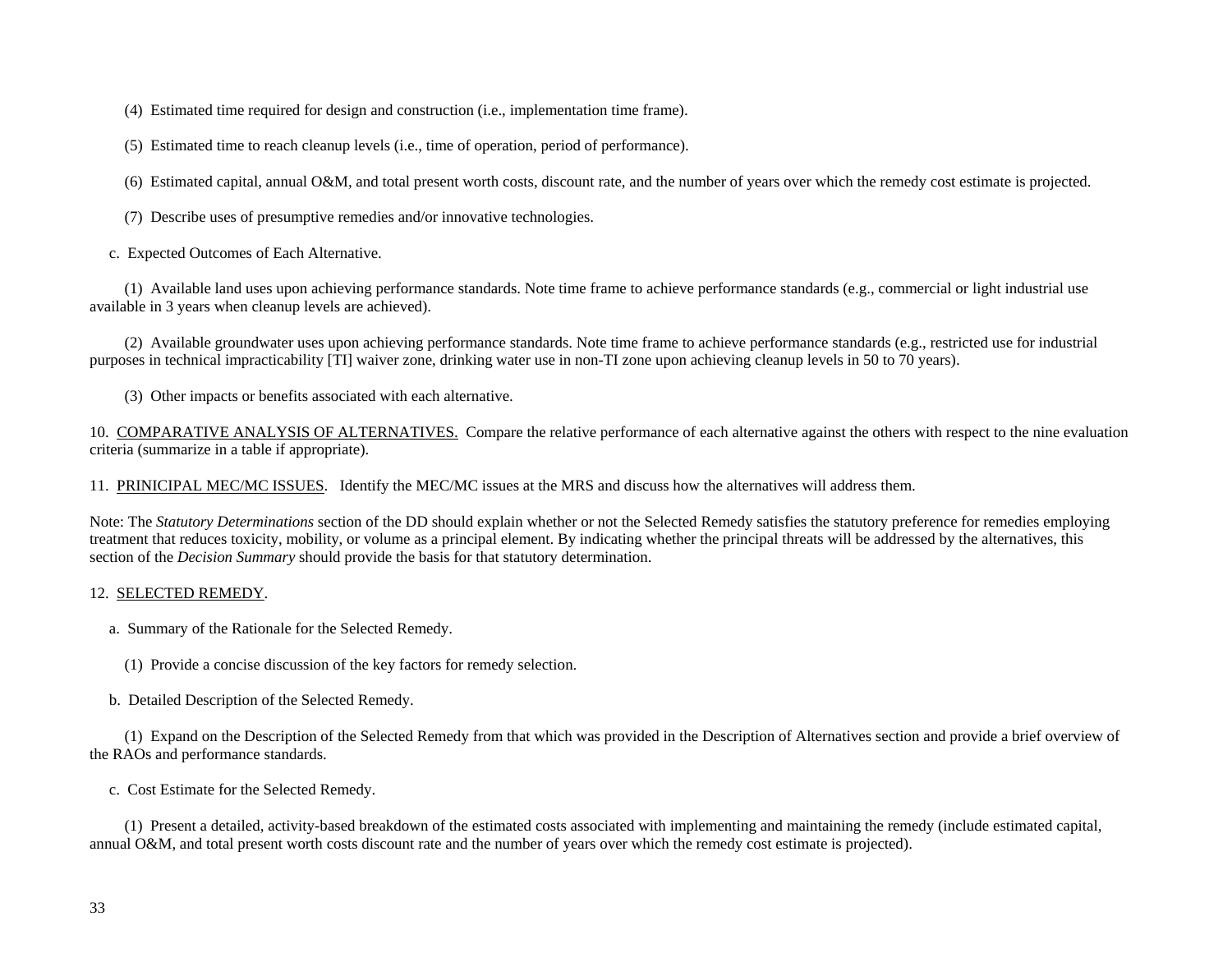d. Estimated Outcomes of Selected Remedy.

 (1) Available land use(s) upon achieving cleanup levels. Note time frame to achieve available use (e.g., commercial or light industrial use available in 3 years when cleanup levels are achieved).

 (2) Available groundwater use(s) upon achieving cleanup levels. Note time frame to achieve available use (e.g., restricted use for industrial purposes in TI waiver zone, drinking water use in non-TI zone upon achieving cleanup levels in 50 to 70 years).

(3) Final cleanup levels for each medium (i.e., contaminant-specific cleanup levels), basis for cleanup levels, and risk at cleanup levels (if appropriate).

 (4) Anticipated socioeconomic and community revitalization impacts (e.g., increased property values, reduced water supply costs, jobs created, increased tax revenues due to redevelopment, environmental justice concerns addressed, enhanced human uses of ecological resources).

 (5) Anticipated environmental and ecological benefits (e.g., restoration of sensitive ecosystems, protection of endangered species, protection of wildlife populations, wetlands restoration).

#### 13. STATUTORY DETERMINATIONS.

- a. Explain how the remedy satisfies the requirements of §121 of CERCLA to:
	- (1) Protect human health and the environment.
	- (2) Comply with ARARs, or justify a waiver.
	- (3) Be cost-effective.

 (4) Utilize permanent solutions and alternative treatment technologies or resource recovery technologies to the maximum extent practicable (i.e., explain why the Selected Remedy represents the best option).

(5) Satisfy the preference for treatment as a principal element, or justify the selection of an alternative remedy.

b. Explain 5-year review requirements for the Selected Remedy.

14. DOCUMENTATION OF SIGNIFICANT CHANGES FROM PREFERRED ALTERNATIVE OF PROPOSED PLAN. If there are significant changes in the Selected Remedy from the Preferred Alternative:

- a. Discuss the Preferred Alternative originally presented in the Proposed Plan.
- b. Describe the significant changes in the Selected Remedy.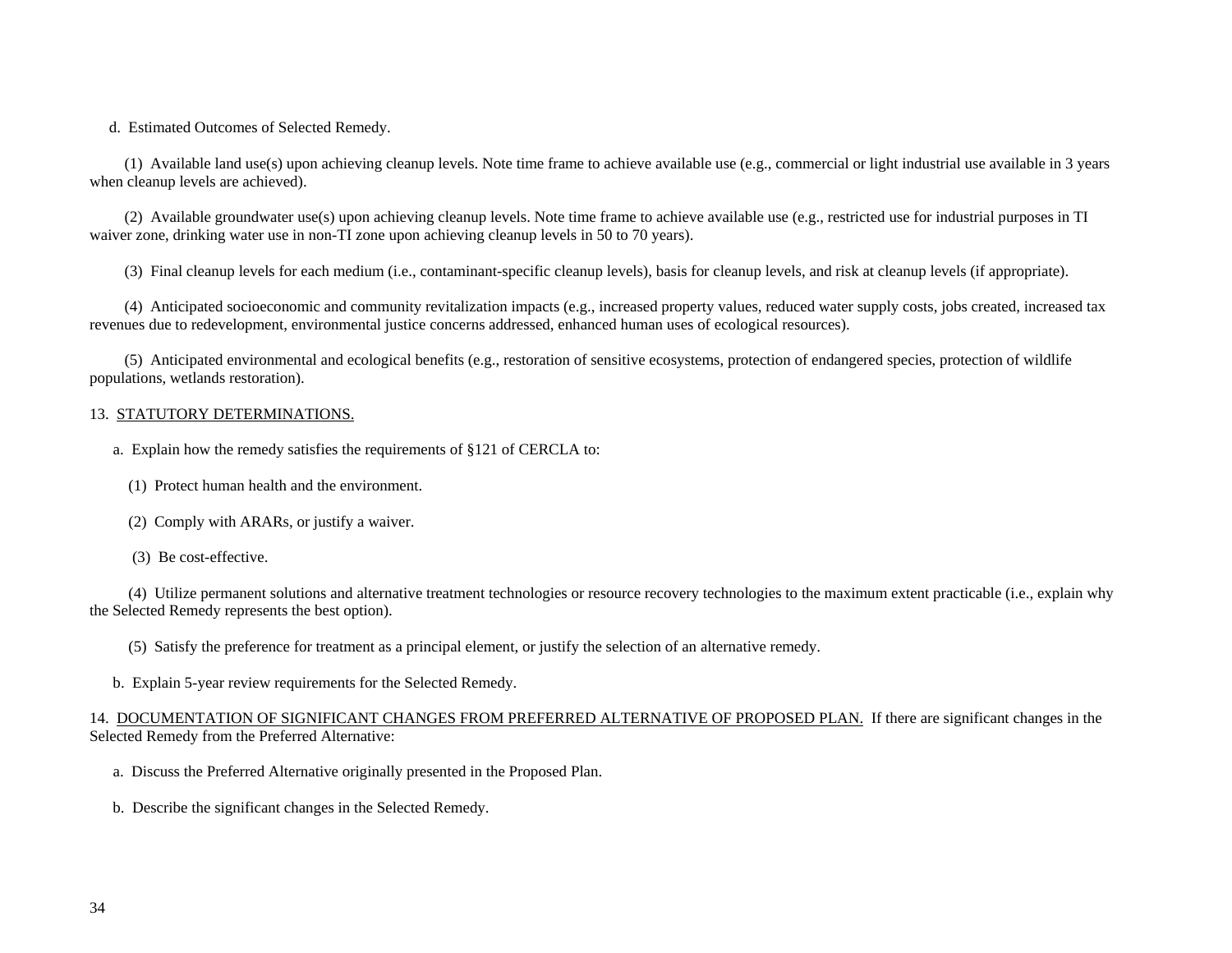c. Explain the rationale for the changes and how they could have been reasonably anticipated based on information presented in the Proposed Plan or the Administrative Record file.

## **PART 3: THE RESPONSIVENESS SUMMARY**

*The Responsiveness Summary* serves the dual purposes of: (1) presenting stakeholder concerns about the MRS and preferences regarding the remedial alternatives; and (2) explaining how those concerns were addressed and the preferences were factored into the remedy selection process. This discussion should cross-reference sections of the Decision Summary that demonstrate how issues raised by the community have been addressed.

#### 1. STAKEHOLDER ISSUES AND LEAD AGENCY RESPONSES: Summarize and respond concisely to issues raised by stakeholders.

2. TECHNICAL AND LEGAL ISSUES: Expand on technical and legal issues, if necessary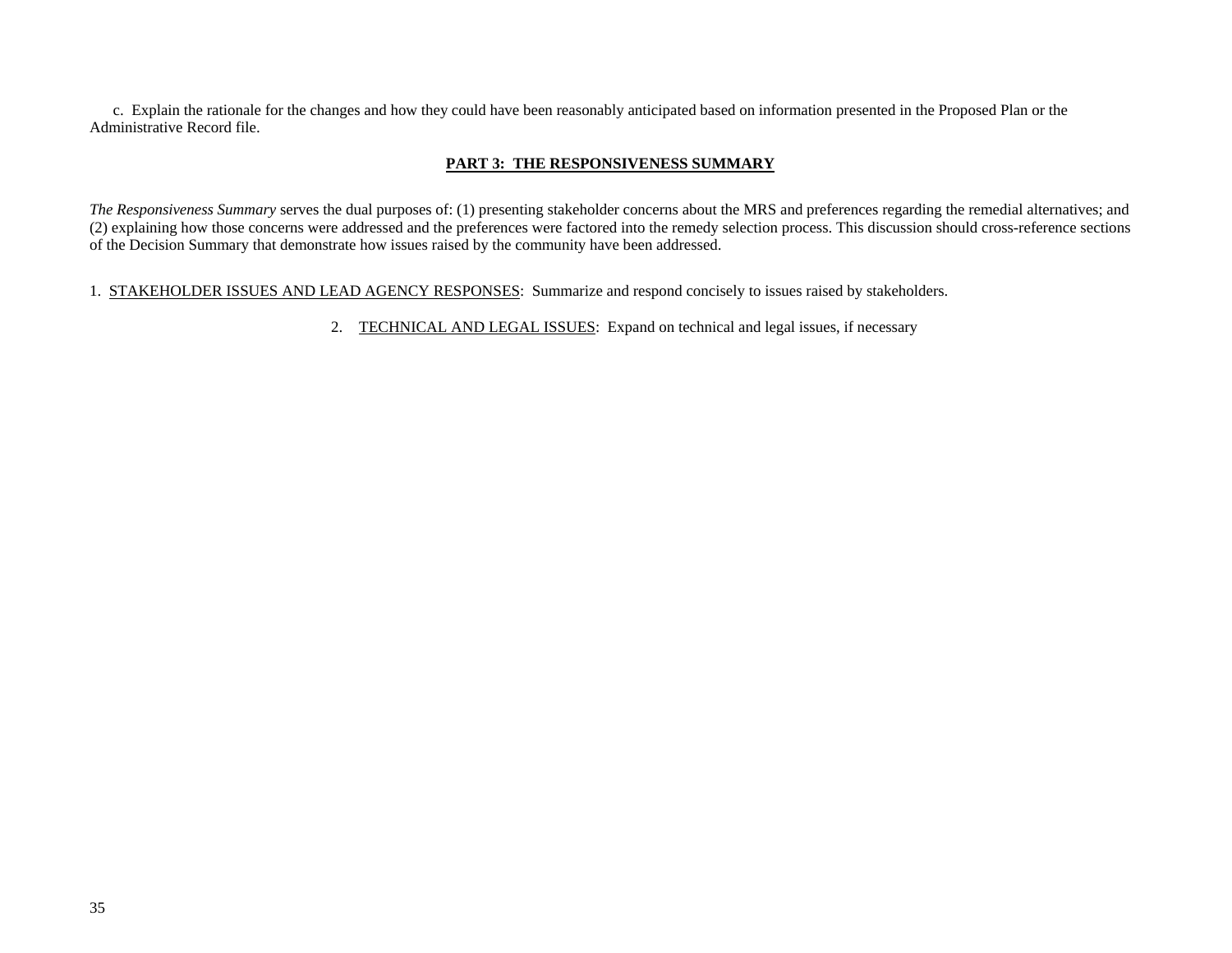#### **Attachment D**

## **Price Spreadsheet**

Firm Fixed Price Lump Sum Prices offered and accepted are the sole basis of this contract. Unit Prices included herein have no bearing on the task order price and are proposed only to provide a basis for determining a fair and reasonable price if the Government in its sole discretion chooses to modify the performance requirements of this task order. This is a performance based task order and the inclusion of unit prices in the proposal shall in no way be construed as the Government procuring a specified number of units of any given service. The contract is for the provision of services that ultimately meet the performance requirements of each task.}

| <b>Camp Croft</b>                                  |     |      |       |       |  |
|----------------------------------------------------|-----|------|-------|-------|--|
| Task, Title, Type                                  | Qty | Unit | Price | Total |  |
| 1, Technical Project Planning, FFP/UP              | 1.0 | LS   |       |       |  |
| 1a, Additional meeting, FUP                        | 1.0 | Ea   |       |       |  |
| 2, RI/FS Work Plan, FFP                            | 1.0 | LS   |       |       |  |
| 2a, Optional, Explosive Siting Plan, FFP           | 1.0 | LS   |       |       |  |
| 2b. Optional, Dive Plan, FFP                       | 1.0 | LS   |       |       |  |
| 3, GIS, FFP/UP                                     | 1.0 | LS   |       |       |  |
| 3a, Additional GIS per month, FUP                  | 1.0 | EA   |       |       |  |
| 4, RI/FS Field Activities, FFP/FUP                 |     |      |       |       |  |
| 4a, Gas Chamber, FFP                               | 1.0 | LS   |       |       |  |
| 4b, Grenade Court, FFP                             | 1.0 | LS   |       |       |  |
| 4c, Range Complex Land, FFP                        | 1.0 | LS   |       |       |  |
| 4d, Range Complex (Lake Craig & Lake Johnson), FFP | 1.0 | LS   |       |       |  |
| 4e, Optional, Area of Potential Interest 3, FFP    | 1.0 | LS   |       |       |  |
| 4f, Optional, Area of Potential Interest 5, FFP    | 1.0 | LS   |       |       |  |
| 4g, Optional, Area of Potential Interest 8, FFP    | 1.0 | LS   |       |       |  |
| 4h, Optional, Area of Potential Interest 9E, FFP   | 1.0 | LS   |       |       |  |
| 4i, Optional, Area of Potential Interest 9G, FFP   | 1.0 | LS   |       |       |  |
| 4j, Optional, Area of Potential Interest 10A, FFP  | 1.0 | LS   |       |       |  |
| 4k, Optional, Area of Potential Interest 10B, FFP  | 1.0 | LS   |       |       |  |
| 41, Optional, Area of Potential Interest 11B, FFP  | 1.0 | LS   |       |       |  |
| 4m, Optional, Area of Potential Interest 11C, FFP  | 1.0 | LS   |       |       |  |
| 4n, Optional, Area of Potential Interest, FFP      | 1.0 | LS   |       |       |  |
| 4n, Evacuations, CPFF                              | 1.0 | LS   |       |       |  |
| Civil Survey, per acre, FUP                        | 1.0 | Ea   |       |       |  |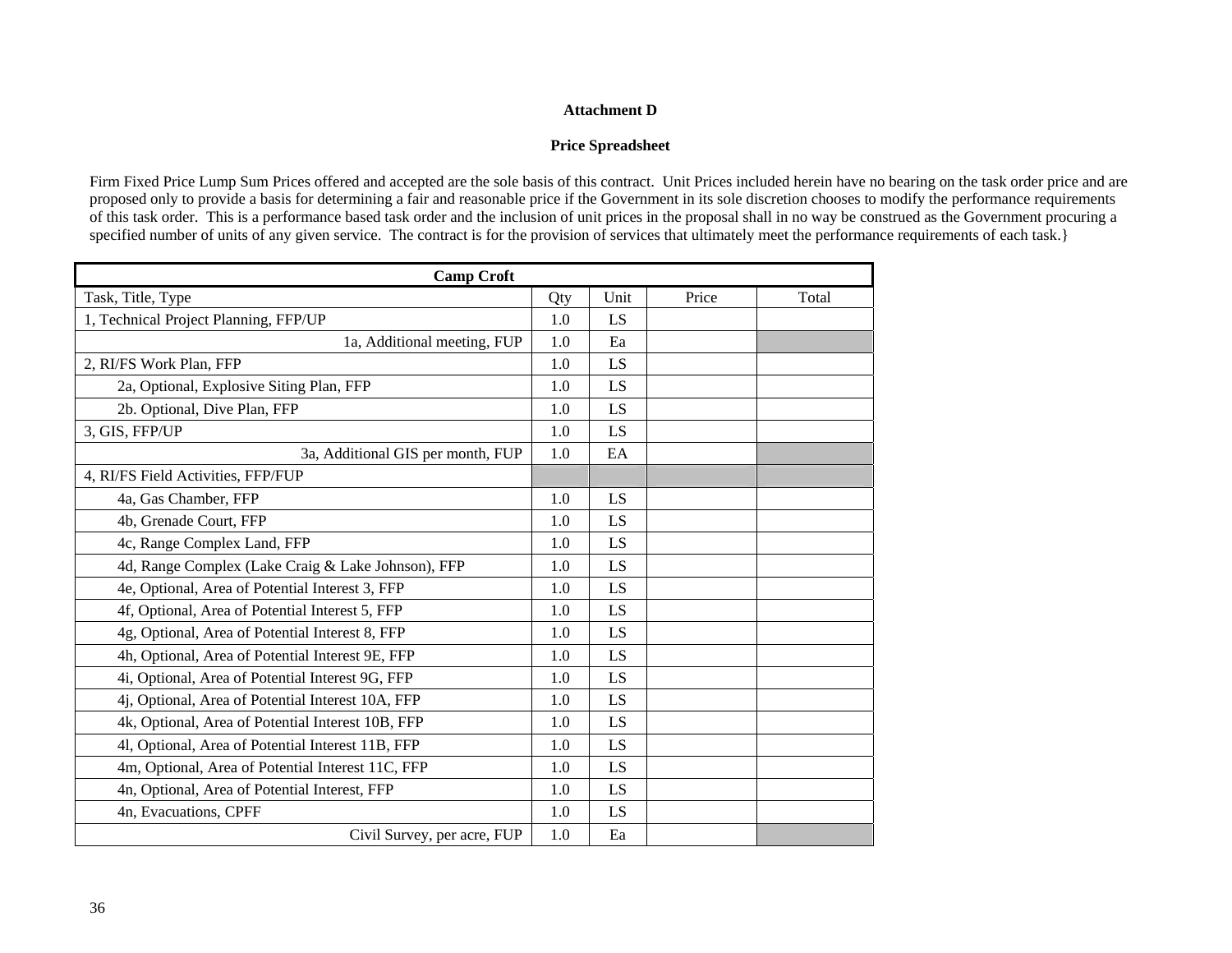| <b>Camp Croft</b>                                        |         |      |       |       |
|----------------------------------------------------------|---------|------|-------|-------|
| Task, Title, Type                                        | Qty     | Unit | Price | Total |
| Light Vegetation Removal, per acre, FUP                  | $1.0\,$ | Ea   |       |       |
| Medium Vegetation Removal, per acre, FUP                 | 1.0     | Ea   |       |       |
| Heavy Vegetation Removal, per acre, FUP                  | 1.0     | Ea   |       |       |
| Density Transects per acre - Light Brush, FUP            | 1.0     | Ea   |       |       |
| Density Transects per acre - Medium Brush, FUP           | 1.0     | Ea   |       |       |
| Density Transects per acre - Heavy Brush, FUP            | 1.0     | Ea   |       |       |
| DGM Transect geophysics per acre, FUP                    | 1.0     | Ea   |       |       |
| Analog Transect geophysics per acre, FUP                 | 1.0     | Ea   |       |       |
| DGM Grids geophysics per acre, FUP                       | 1.0     | Ea   |       |       |
| Analog Grids geophysics per acre, FUP                    | $1.0\,$ | Ea   |       |       |
| Underwater DGM Transects per acre, FUP                   | 1.0     | Ea   |       |       |
| Underwater Mag & Dig Transects per acre, FUP             | 1.0     | Ea   |       |       |
| Sonar per acre, FUP                                      | 1.0     | Ea   |       |       |
| Mob/Demob Underwater Geo Team, FUP                       | 1.0     | Ea   |       |       |
| Mob/Demob Sonar Team, FUP                                | 1.0     | Ea   |       |       |
| Mob/Demob Underwater MEC Investigation Team, FUP         | 1.0     | Ea   |       |       |
| Mob/Demob Underwater Mag & Dig Team, FUP                 | 1.0     | Ea   |       |       |
| Underwater Investigation - On shore support per day, FUP | 1.0     | Ea   |       |       |
| Underwater Investigation-On shore support per week, FUP  | 1.0     | Ea   |       |       |
| Underwater Investigation-Off Shore support per day, FUP  | $1.0\,$ | Ea   |       |       |
| Underwater Investigation-Off shore support per week, FUP | 1.0     | Ea   |       |       |
| Mob/Demob Density Transect Team, FUP                     | 1.0     | Ea   |       |       |
| Mob/Demob, DGM Team, FUP                                 | 1.0     | Ea   |       |       |
| Mob/Demob, MEC Investigation Team, FUP                   | 1.0     | Ea   |       |       |
| LiDar per acre, FUP                                      | 1.0     | Ea   |       |       |
| Orthophoto per acre, FUP                                 | 1.0     | Ea   |       |       |
| Airborne Magnetic per acre, FUP                          | 1.0     | Ea   |       |       |
| Airborne EM per acre, FUP                                | 1.0     | Ea   |       |       |
| Airborne Multispectral per acre, FUP                     | 1.0     | Ea   |       |       |
| Mob/Demob LiDar, FUP                                     | 1.0     | Ea   |       |       |
| Mob/Demob Orthophoto, FUP                                | 1.0     | Ea   |       |       |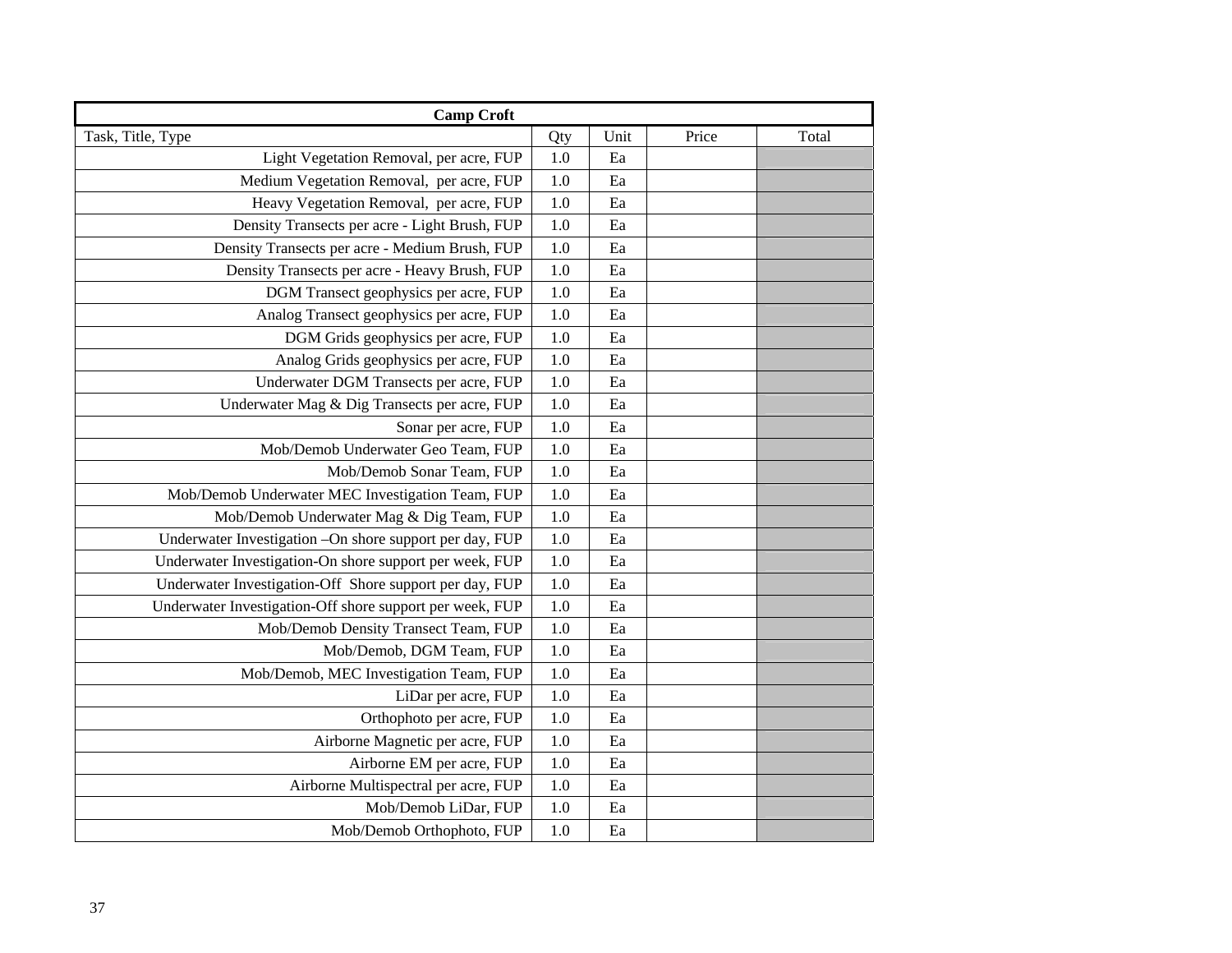| <b>Camp Croft</b>                                                                              |         |                 |       |       |
|------------------------------------------------------------------------------------------------|---------|-----------------|-------|-------|
| Task, Title, Type                                                                              | Qty     | Unit            | Price | Total |
| Mob/Demob Airborne magnetic, FUP                                                               | 1.0     | Ea              |       |       |
| Mob/Demob Airborne EM, FUP                                                                     | 1.0     | Ea              |       |       |
| Mob/Demob Airborne Multispectral, FUP                                                          | 1.0     | Ea              |       |       |
| Each Demolition Shot, FUP                                                                      | 1.0     | Ea              |       |       |
| Each Underwater Demolition Shot, FUP                                                           | 1.0     | Ea              |       |       |
| Intrusive Investigation - Land, per day, FUP                                                   | 1.0     | Ea              |       |       |
| Intrusive Investigation - Land, per week, FUP                                                  | 1.0     | Ea              |       |       |
| Intrusive Investigation-Water, per day, FUP                                                    | 1.0     | Ea              |       |       |
| Intrusive Investigation-Water, per week, FUP                                                   | 1.0     | Ea              |       |       |
| Program/Project Management, per week, in office, FUP                                           | 1.0     | Ea              |       |       |
| Program/Project Management, per week, in field, FUP                                            | 1.0     | Ea              |       |       |
| Site Management (SUXOS, UXOQC, UXOSO), per week, FUP                                           | 1.0     | Ea              |       |       |
| Contractor can add relevant fixed unit pricing for review and<br>acceptance by the Government. |         |                 |       |       |
| 5, Remedial Investigation Report Initial, FFP                                                  | 1.0     | LS              |       |       |
| 6, Feasibility Study Report Initial MRS, FFP                                                   | 1.0     | LS              |       |       |
| 7, Proposed Plan Initial MRS, FFP                                                              | 1.0     | LS              |       |       |
| 8, Decision Document Initial MRS, FFP                                                          | 1.0     | LS              |       |       |
| 9, Community Relations Support, FFP                                                            | 1.0     | LS              |       |       |
| 10, Public Involvement Plan, FFP                                                               | 1.0     | LS              |       |       |
| 11, Administrative Record, FFP                                                                 | 1.0     | LS              |       |       |
| 12, Environmental Sampling & Analysis, FFP/FUP                                                 |         |                 |       |       |
| 12a, Gas Chamber, FFP                                                                          | 1.0     | LS              |       |       |
| 12b, Grenade Court, FFP                                                                        | 1.0     | LS              |       |       |
| 12c, Range Complex Land, FFP                                                                   | $1.0\,$ | LS              |       |       |
| 12d, Optional, Range Complex (Lake Craig and Lake Johnson), FFP                                | 1.0     | LS              |       |       |
| 12e, Optional, Area of Potential Interest 3, FFP                                               | $1.0\,$ | LS              |       |       |
| 12f, Optional, Area of Potential Interest 5, FFP                                               | 1.0     | LS              |       |       |
| 12g, Optional, Area of Potential Interest 8, FFP                                               | 1.0     | $\overline{LS}$ |       |       |
| 12h, Optional, Area of Potential Interest 9E, FFP                                              | 1.0     | LS              |       |       |
| 12i, Optional, Area of Potential Interest 9G, FFP                                              | 1.0     | LS              |       |       |
| 12j, Optional, Area of Potential Interest 10A, FFP                                             | 1.0     | LS              |       |       |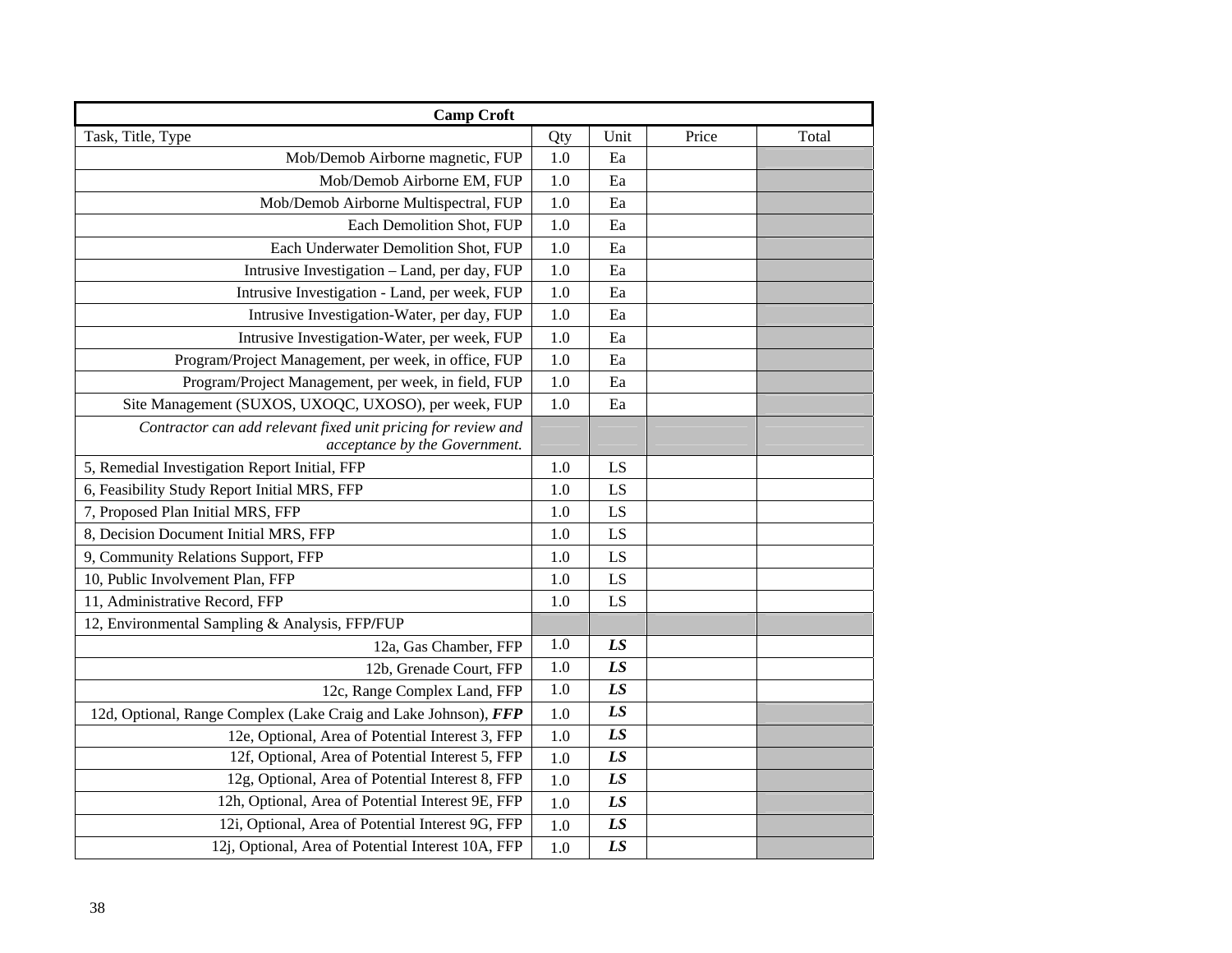| <b>Camp Croft</b>                                                                              |     |      |              |       |
|------------------------------------------------------------------------------------------------|-----|------|--------------|-------|
| Task, Title, Type                                                                              | Qty | Unit | Price        | Total |
| 12k, Optional, Area of Potential Interest 10B, FFP                                             | 1.0 | LS   |              |       |
| 121, Optional, Area of Potential Interest 11B, FFP                                             | 1.0 | LS   |              |       |
| 12m, Optional, Area of Potential Interest 11C, FFP                                             | 1.0 | LS   |              |       |
| 12n, Optional, Area of Potential Interest, FFP                                                 | 1.0 | LS   |              |       |
| Sampling and analysis, Soil, ten plus QC/QA, MS/MSD, FUP                                       | 1.0 | Ea   |              |       |
| Sampling and analysis, Water, ten plus QC/QA, MS/MSD, FUP                                      | 1.0 | Ea   |              |       |
| Sampling and analysis, Sediment, ten plus QC/QA, MS/MSD, FUP                                   | 1.0 | Ea   |              |       |
| Sampling and analysis, Groundwater sample, FUP                                                 | 1.0 | Ea   |              |       |
| Sampling and analysis, Groundwater, plus QC/QA, MS/MSD, FUP                                    | 1.0 | Ea   |              |       |
| Sampling and analysis, Groundwater sample using Push Probe, FUP                                | 1.0 | Ea   |              |       |
| Incremental Sampling Unit(DU) (100'x100'), FUP                                                 | 1.0 | Ea   |              |       |
| Pre & Post Detonation per set, FUP                                                             | 1.0 | Ea   |              |       |
| Installation of monitoring well, base price per well, FUP                                      | 1.0 | Ea   |              |       |
| Installation of monitoring well, price per additional foot, FUP                                | 1.0 | Ea   |              |       |
| Subsurface Sampling, per 2' - 4' boring, FUP                                                   | 1.0 | Ea   |              |       |
| Contractor can add relevant fixed unit pricing for review and<br>acceptance by the Government. | 1.0 | Ea   |              |       |
|                                                                                                |     |      | <b>Total</b> |       |

• Note: Use RSMeans, most recent version, for applicable unit pricing using applicable location factors.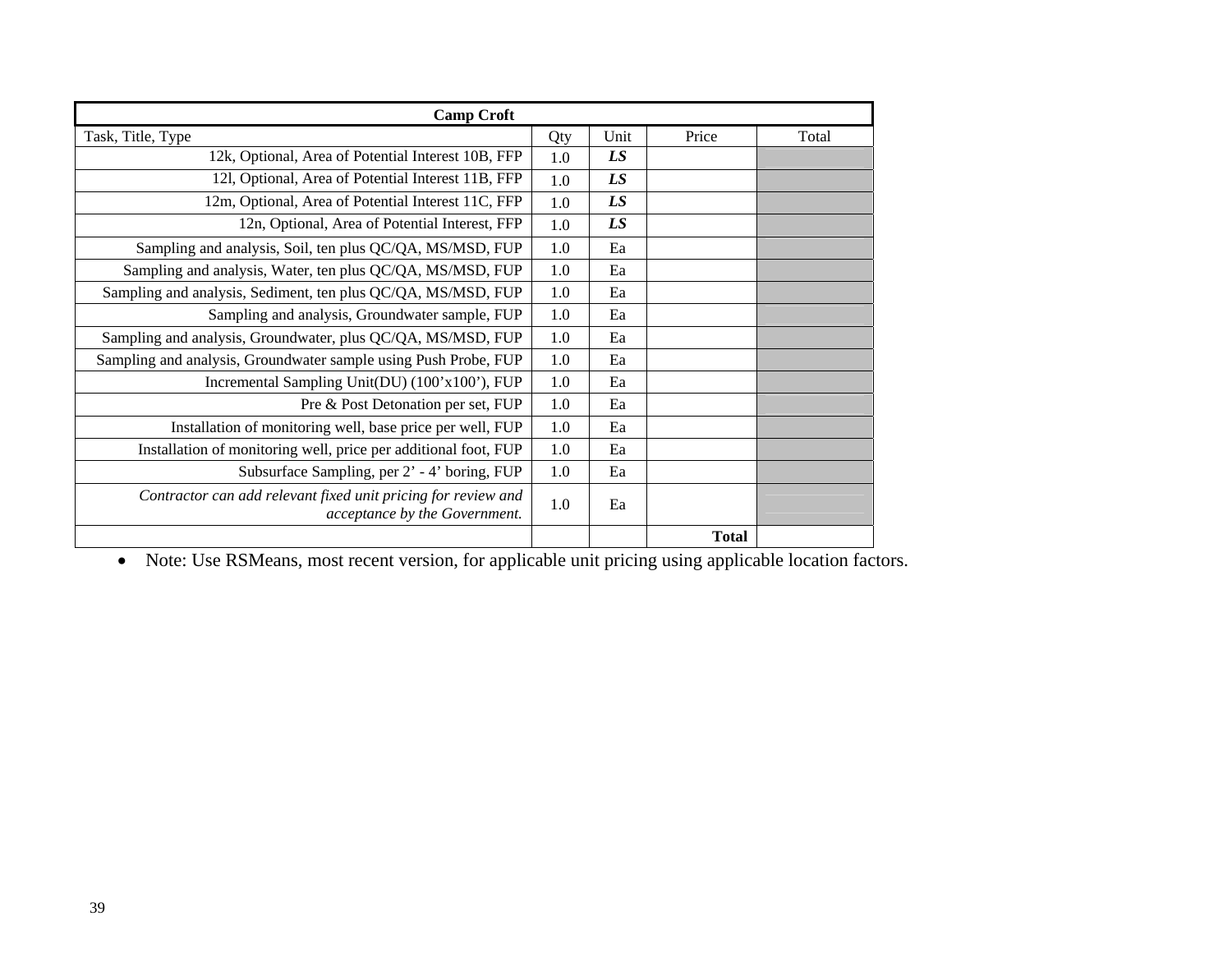# **Attachment E: Objective Based Standards**

| Objective | <b>PWS Standard</b> | Potential Tools | <b>Notes</b> |
|-----------|---------------------|-----------------|--------------|
|           |                     |                 |              |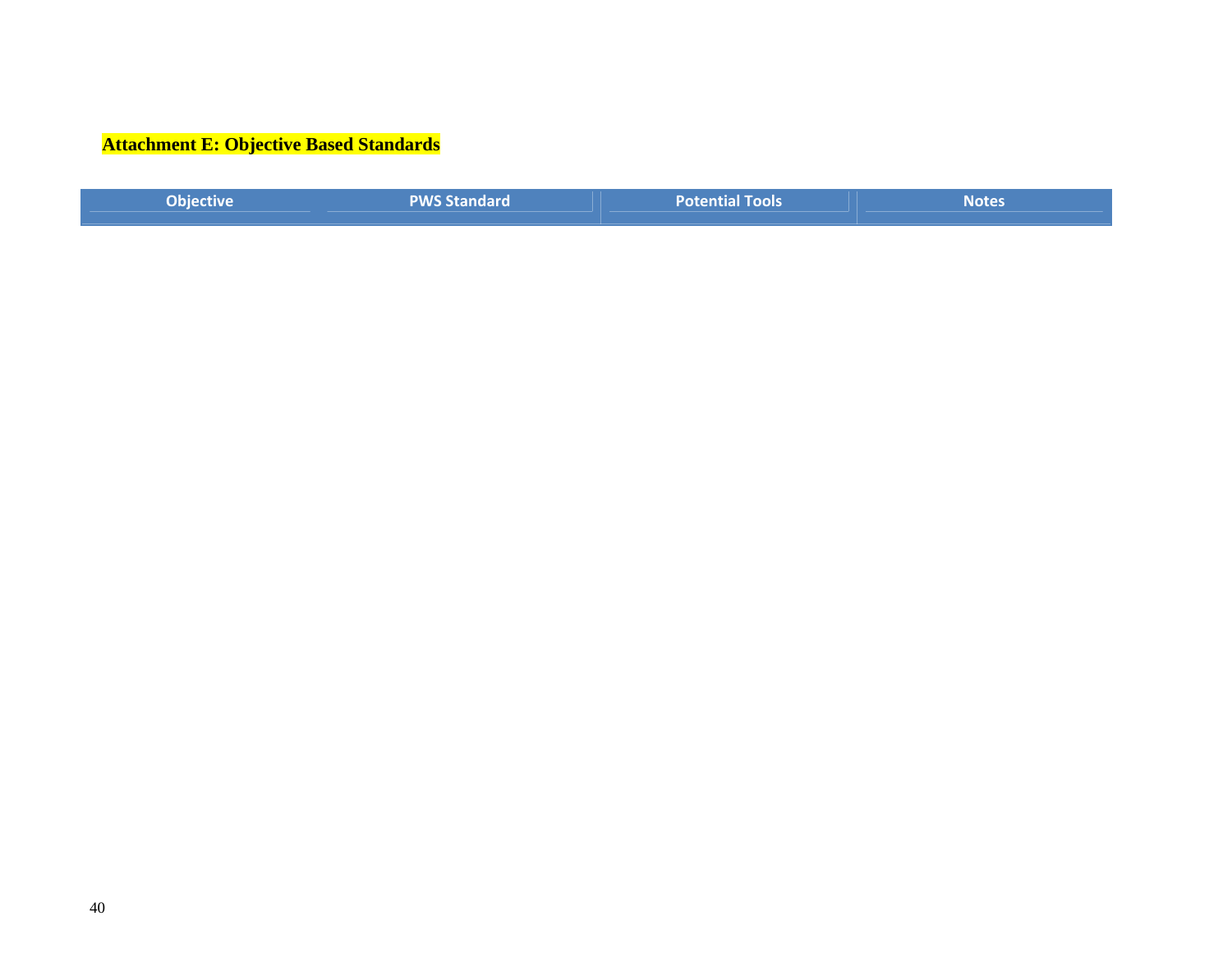| <b>Find Target Areas</b>                            | Demonstrate that all MEC                                                    | VSP - "Transect Spacing Needed                                   | Not only needs to be run prior to                                 |
|-----------------------------------------------------|-----------------------------------------------------------------------------|------------------------------------------------------------------|-------------------------------------------------------------------|
| (areas likely to contain MEC)                       | contaminated areas have been<br>traversed at the completion of              | to Locate a UXO Target Area" and<br>"Post- Survey Probability of | field work to develop transect<br>spacing, but also after work is |
|                                                     | fieldwork and that there is at least                                        | Traversal". "Locate Hot Spots" (an                               | completed to confirm that actual                                  |
|                                                     | 90% chance of detecting these areas.                                        | MC tool) can be used in                                          | transects meet these                                              |
|                                                     | (MEC contamination will be defined                                          | developed areas to select grid                                   | requirements.                                                     |
|                                                     | in accordance with the approved<br>conceptual site model. The CSM for a     | locations.                                                       |                                                                   |
|                                                     | suspected ground target area might                                          | UXO Estimator may be used to                                     |                                                                   |
|                                                     | define the character of a confirmed                                         | estimate the density of UXO with a                               |                                                                   |
|                                                     | MEC contaminated area as one with                                           | 90% confidence in areas where VSP is<br>not applicable.          |                                                                   |
|                                                     | elevated anomaly density plus<br>evidence of concentrated munitions         |                                                                  |                                                                   |
|                                                     | use. The CSM for a suspected                                                |                                                                  |                                                                   |
|                                                     | disposal area might define the                                              |                                                                  |                                                                   |
|                                                     | character of a confirmed MEC                                                |                                                                  |                                                                   |
|                                                     | contaminated area as one with<br>geophysical evidence of a burial pit.)     |                                                                  |                                                                   |
|                                                     |                                                                             |                                                                  |                                                                   |
|                                                     |                                                                             |                                                                  |                                                                   |
| <b>Bound MEC contaminated</b><br>areas              | Demonstrate that the boundaries of<br>all identified MEC contaminated areas | Placement of transects and grids.                                | May need to be refined at TPP<br>meeting.                         |
|                                                     | have been delineated to an accuracy                                         |                                                                  |                                                                   |
|                                                     | of at least +/- half the transect                                           |                                                                  |                                                                   |
|                                                     | spacing, maximum 250 feet.                                                  |                                                                  |                                                                   |
| Provide confidence that the                         | Demonstrate with at least 90%                                               | <b>UXO Estimator</b>                                             | Specific density of allowable MEC                                 |
| density of MEC outside the                          | confidence that all land outside the                                        |                                                                  | may be renegotiated at the TPP                                    |
| bounded contamination areas<br>is sufficiently low. | MEC contaminated areas have less<br>than or equal to (.1 when public use is | VSP-"Achieve a High Confidence<br>that Few Anomalies are UXO" or | meeting.                                                          |
|                                                     | significant, .5 when public use is                                          | "Item Sampling" (Both can be                                     | Information from the ASR may                                      |
|                                                     | moderate and 1 when public use is                                           | accessed via the Expert Mentor)                                  | exclude an area from having to                                    |
|                                                     | low) UXO per acre.                                                          |                                                                  | meet this requirement and                                         |
|                                                     |                                                                             |                                                                  | should be discussed at the TPP<br>meeting.                        |
|                                                     |                                                                             |                                                                  | It should be noted that                                           |
|                                                     |                                                                             |                                                                  | percentages can be deceptive for                                  |
|                                                     |                                                                             |                                                                  | sites with extreme numbers of<br>anomalies                        |